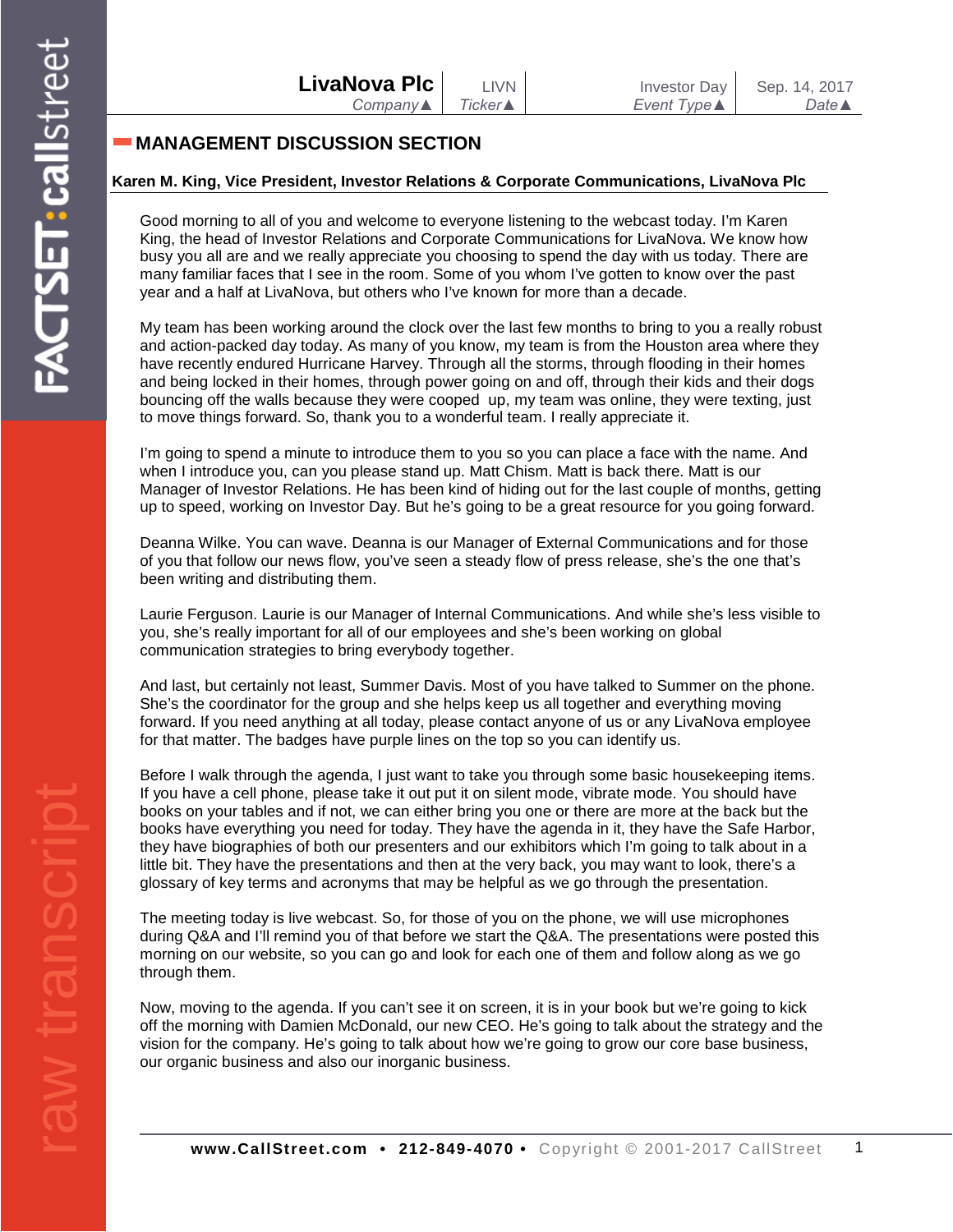| LivaNova Plc             | LIVN <b>D</b> | <b>Investor Day</b> | Sep. 14, 2017    |
|--------------------------|---------------|---------------------|------------------|
| Company $\blacktriangle$ | Ticker▲       | Event Type ▲        | Date $\triangle$ |

Thad Huston, our new CFO, he's going to follow Damien and he's going to talk about how that strategy translates into financials and he's also going to provide some long-term financial goals. We're going to follow their presentations with Q&A, just focused on those particular topics.

I've done probably a half a dozen of these events and if there's one thing I've learned is that you don't want to wait till the end of the day to get your questions answered. So, we're going to try to make this more interactive. We're going to have Q&A after almost every presentation. And then at the end of the day, our five presenters will come on stage and you'll be able to ask any other question on any topic so you can get all of your questions addressed.

Following Damien and Thad, Jason Richey, our Head of Neuromodulation and North America, he's going to talk to you about the Neuromodulation business which includes both the epilepsy business and the depression business. The biggest question I tend to get on Neuromods is how come we increase our share of epilepsy patients using VNS therapy. And Jason saw a lot of different strategies and he's going to share those with you and how he intends to increase adoption.

Following Jason, Alistair Simpson is going to talk about our Cardiac Surgery business, which includes cardiopulmonary and heart valves. He's going to discuss his strategies to capitalize on our strong leadership positions in both of these areas and enhance growth through execution, through product enhancements and through innovation.

And the last speaker of the today will be Paul Buckman. He runs our TMVR Group. As many of you know, we purchased Caisson in the first quarter of 2017, and the team at Caisson has been working on bringing our mitral valve replacement option to market. We are thrilled to have them as part of the LivaNova family. Paul's going to discuss with you why we believe we can be leaders in this space and what differentiates our technology from others.

You will notice in the agenda that we have a couple of breaks built in for you to visit our profuct exhibit area. I saw a lot of you in there today, so I really appreciate that. They are located across the hall in the Hubbard room. We know that our products can be complex, so we have brought in experts from the company. We have hands-on displays, so you can really get a good feel for how our products work. We have five display booths in there focused on our growth drivers. We've got a VNS Therapy booth, a treatment-resistant depression booth, one on HLM and oxygenators, one on Perceval and then one on Mitral.

There are three things that I'm hoping you leave here with and take back to your offices. The first is that you have a clear understanding of our strategy and our vision. The second is that you take the time today to get to know management and get to know our products. And the third is that you have a chance to get all of your questions answered. And if for some reason through all the Q&A you don't get your questions answered, you know how to find me. You can call me. You can e-mail me.

Before I turn it over to Damien, I want to bring your attention to the Safe Harbor statement on the screen. And for those of you on the webcast, we've included this in the presentations. Certain statements made today are forward-looking statements that are subject to risks and uncertainties. Actual results may differ materially from anticipated results. For additional information of the factors that could cause actual results to differ, please review the slides in front of you as well as the Risk Factors section of the Annual Report on 10-K, Quarterly Reports on 10-Q, Current Reports on Form 8-K, the Registration Statement on the S-4 and other S-4 and other documents filed from time to time with the United States Securities and Exchange Commission by LivaNova. In today's presentation, management has disclosed financial measurement to present financial information not necessarily in accordance with Generally Accepted Accounting Principles or GAAP. Company management uses those measurements as aids in monitoring the company's ongoing financial performance from quarter-to-quarter and year-to-year on a regular basis and for benchmarking against other medical technology companies.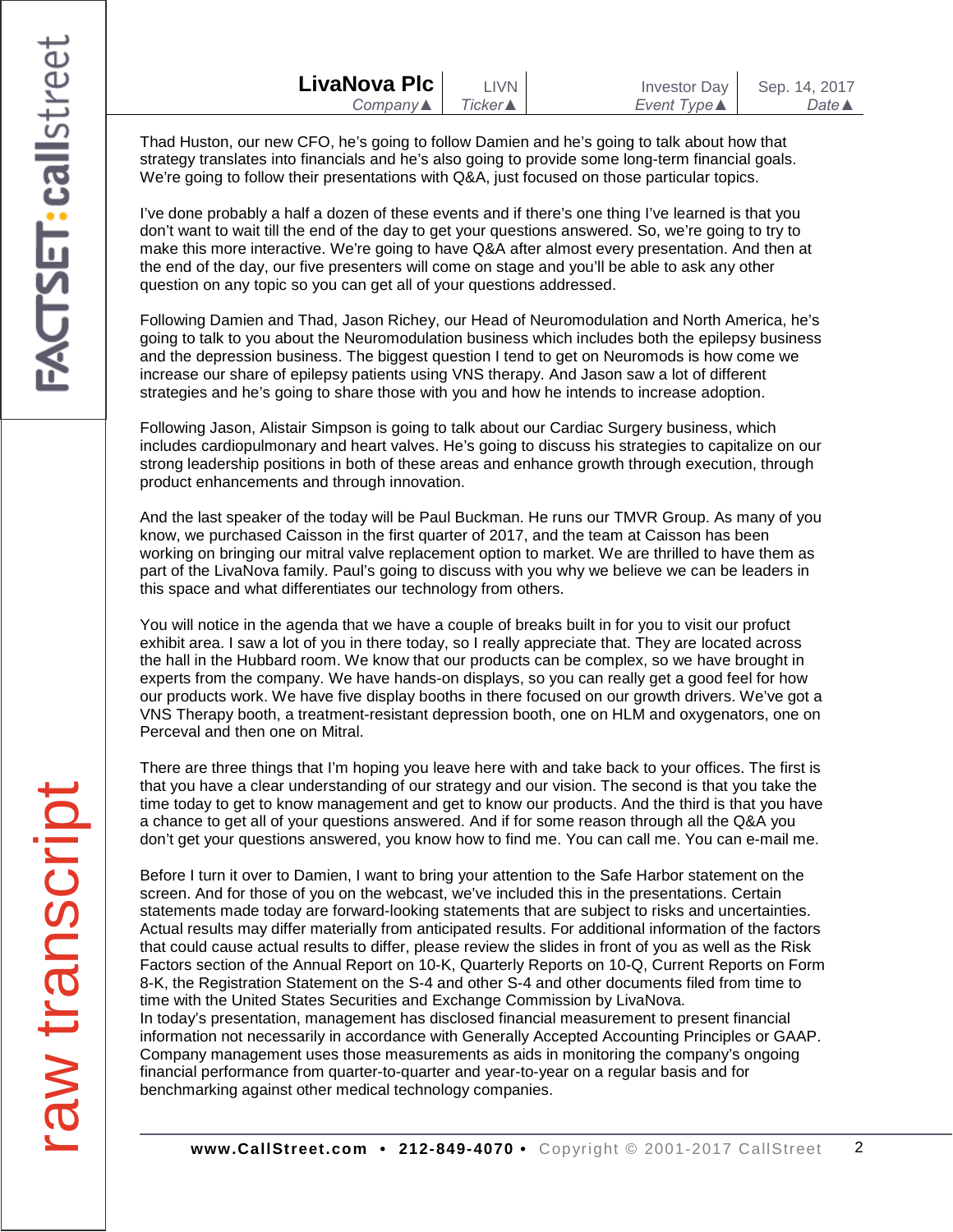Included in the information presented today are selected non-GAAP operating results. Non-GAAP financial measures used by the company may be calculated differently and therefore may not be comparable to similarly titled measures used by other companies. These non-GAAP financial measures should be considered along with, but not as alternatives to, the operating performance measures as prescribed by GAAP. Please review slides at the end of our Investor finance presentation that reconcile such non-GAAP measures to directly comparable financial measures presented in accordance with GAAP.

So, with that, I'm going to bring up our leader, our Chief Executive Officer, Damien McDonald.

## **Damien McDonald, Chief Executive Officer & Director, LivaNova Plc**

I love a good Safe Harbor statement. Hello and thank you. Thanks so much. Look, you could have done a lot of different things today, not be in the sunshine is one of them, but I think it's really important that you understand how much we appreciate you guys being here with us and spending some time. I see a bunch of familiar faces. Elad, I think you get the points for longest mileage to get here from Tokyo. So, for those of you that have been with us for a long time, good morning. And there's a bunch of new faces. And to those of you that are new to the LivaNova story, welcome.

We really would like to spend some time with you telling our story today and I'd love you to take away three things. Firstly, that we're a growth company with tremendous runway, both short term and long term. Second, that we have the capacity and the capability to exploit those opportunities and the ability to leverage the P&L to drive and accelerate that growth. And thirdly, that we have a dynamic, talented, and very experienced team to realize our goals.

So, for me, I've actually been looking for this sort of this of opportunity for a long time. I had a mission to find an asset that had these sorts of capabilities and qualities. And it was really what attracted me to LivaNova, and it's one of the most exciting things I've seen in my 25 years in medical devices. I hope by the end of day, you're as energized as we are, and that comes across from the team here and in the display booths.

What I really want to do with you is spend some time telling you about the company, giving you an overview of the company. Then I'll take you through some of our strategic imperatives and how we're viewing our opportunities. And then lastly, I'd like to talk to you about how we're transforming the company. A lot of you have asked me, so what's different? And what's different is how we're operating as a team. And I'd like to give you some insight to that and the imperative that we're using to align the company. So, with that, I'll dive on in.

I really don't believe you can do what we do unless you have a passion for changing a patient's life. And I've really been impressed as I've traveled around the organization, as 4,500 people really are passionate about what we do, and I think what we started to do is unlock their passion and give them a chance to really explore the opportunities that I think have been caged up for quite a while. And I'd like to think of us as the focused medical technology innovator. We've got a bunch of products and a collective term for a bunch of products – but the things that I think really change patients' lives. And hopefully throughout the day, you'll see that, and you'll understand why we think their positions are unique, and hopefully you'll understand why we think we've got a competitive advantage with those products.

If you think about the portfolio - three pieces. So, the largest piece, cardiac surgery. Alistair is going to spend a bunch of time with you today talking about that. But you can see here, the large part of that is cardiopulmonary, exemplified by the heart-lung machine. We have one of those here, and the oxygenators.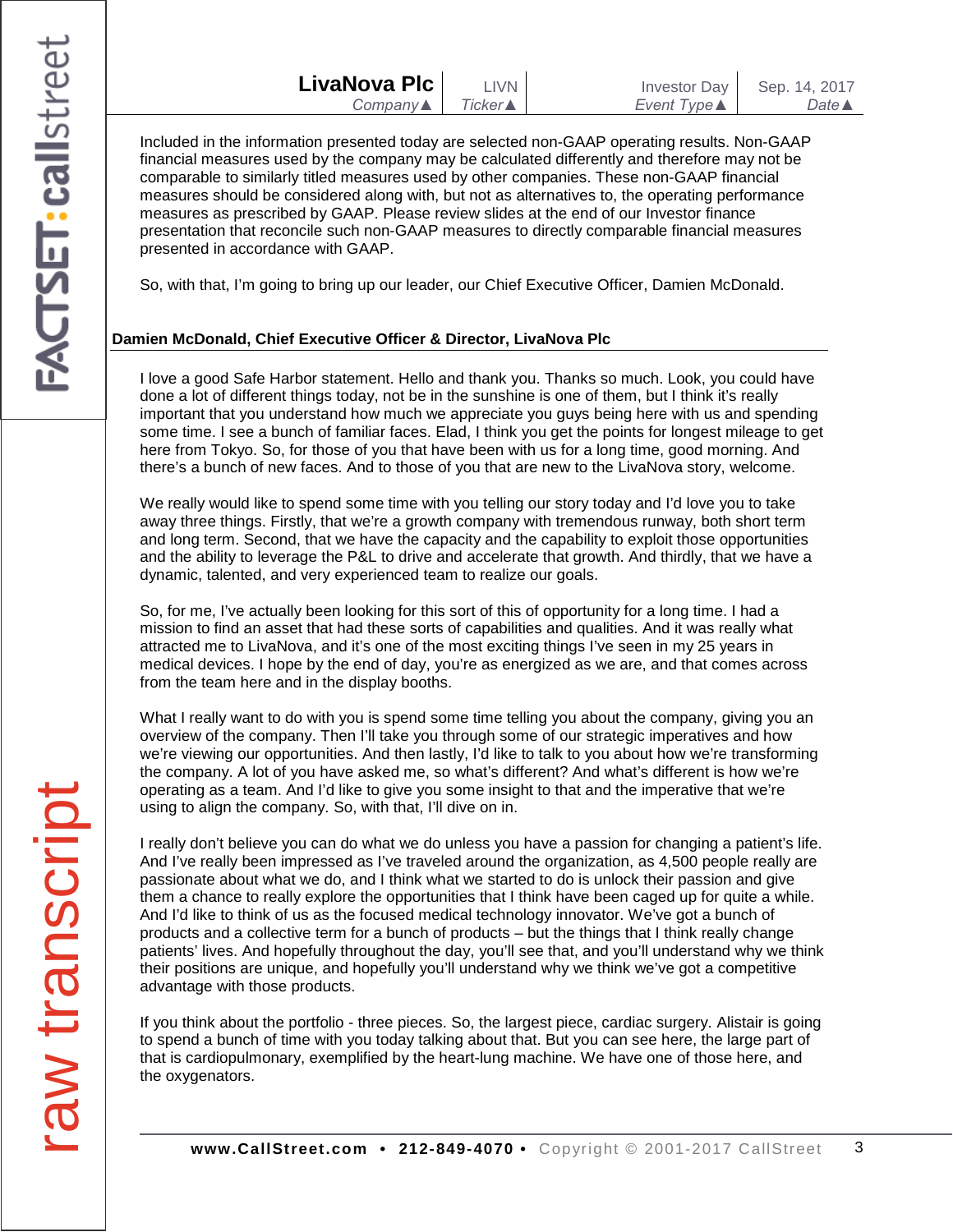| LivaNova Plc             | <b>LIVN</b>     | Investor Day        | Sep. 14, 2017    |
|--------------------------|-----------------|---------------------|------------------|
| Company $\blacktriangle$ | <b>Ticker</b> ▲ | Event Type <b>▲</b> | Date $\triangle$ |

And then the other – the other smaller part that I think a significantly important part is the heart valve business. Lots of questions about that with all of you on the call. And we've got a Perceval in the display booth today so you can see why we think Perceval is so exciting as the only sutureless aortic valve replacement.

Second part of the business is the vagus nerve stimulation, VNS therapy. Jason is going to tell you a lot about that today. I really love this business, not just because I still think it's a bit of a diamond in the rough, but I really think that if you see the impact that this product had on a patient's life, it's extraordinary. And we talked to the people today about that, but the fact that we've got this pediatric indication I think for me is a game-changer in terms of being able to affect families.

And then lastly, the CRM business which I believe has a really strong regional footprint, some terrific science and technology and a pipeline, and that's the third part of our portfolio.

Now, many of you will have seen our announcement this morning about that. In fact, every time we're on a call the ubiquitous question is "what do you think about CRM?" And I'll come back to my point. I think it's a strong regional player, particularly in Europe and Japan. I was in Tokyo on Monday with our Japanese distributor talking to them about what I see as the future for the group.

There are some really tremendous science, like the SonR study and technology, and it's a pipeline of this product portfolio that I think is really important. Having said all of that, within the LivaNova portfolio, we've decided that it's no longer a strategic fit. And so, we've taken the decision to explore strategic option, and we're going to look at a pathway to find a home for that portfolio - with the team that's involved - in the near future.

I am sure there's going to be a ton of questions about this. And we'll try to filibuster and deal with all of that. But beyond the fact that we're exploring strategic options, there's not a whole lot more information until we have a definitive decision.

Many of you have asked me what's different, and I'd like you to just view this slide to pick out a few things and think about this. Firstly, I think our focus is different. Certainly the change in the portfolio structure is an example of that, but you'll see throughout the day as we talk about - what do we think of the growth drivers, what do we think is important? You'll see that we have a different focus.

I think here one of the other words that I hope you pick out of the slide is executing. A lot of the time, you sit through a lot of these presentations and there are a lot of words. I hope what you see from us is action. We are really executing on a lot of these things that we're talking about. We've already committed pathways, people and energy to a particular course of action. And I'll try to demonstrate that on the way through, but you'll see this throughout the day.

And lastly, we're a new management team. You followed some of the announcements that we're largely a new executive team and I think that bought a renewed energy for the company, and giving people a chance to unlock some of this passion that I talked about.

So, we've started to try and shape up how to think about LivaNova. And this is where I think it's important to start thinking about our market sizes and where we play. Think about us as the head and the heart. And this is important not only in terms of how we're guiding the company, but also how we're thinking about our external M&A opportunities. We're the head and the heart.

And if you think about the market sizes, in total, we're in about \$8 billion dollars in market. They're growing markets, they've got very interesting technologies, they've got health economic outcomes that are important, and we're only at roughly \$1 billion. Huge amount of runway. Huge amount of runway for us. And we think that some of the things that we have in our portfolio are unique, differentiable, with competitive advantages. Hopefully that will read through for the people here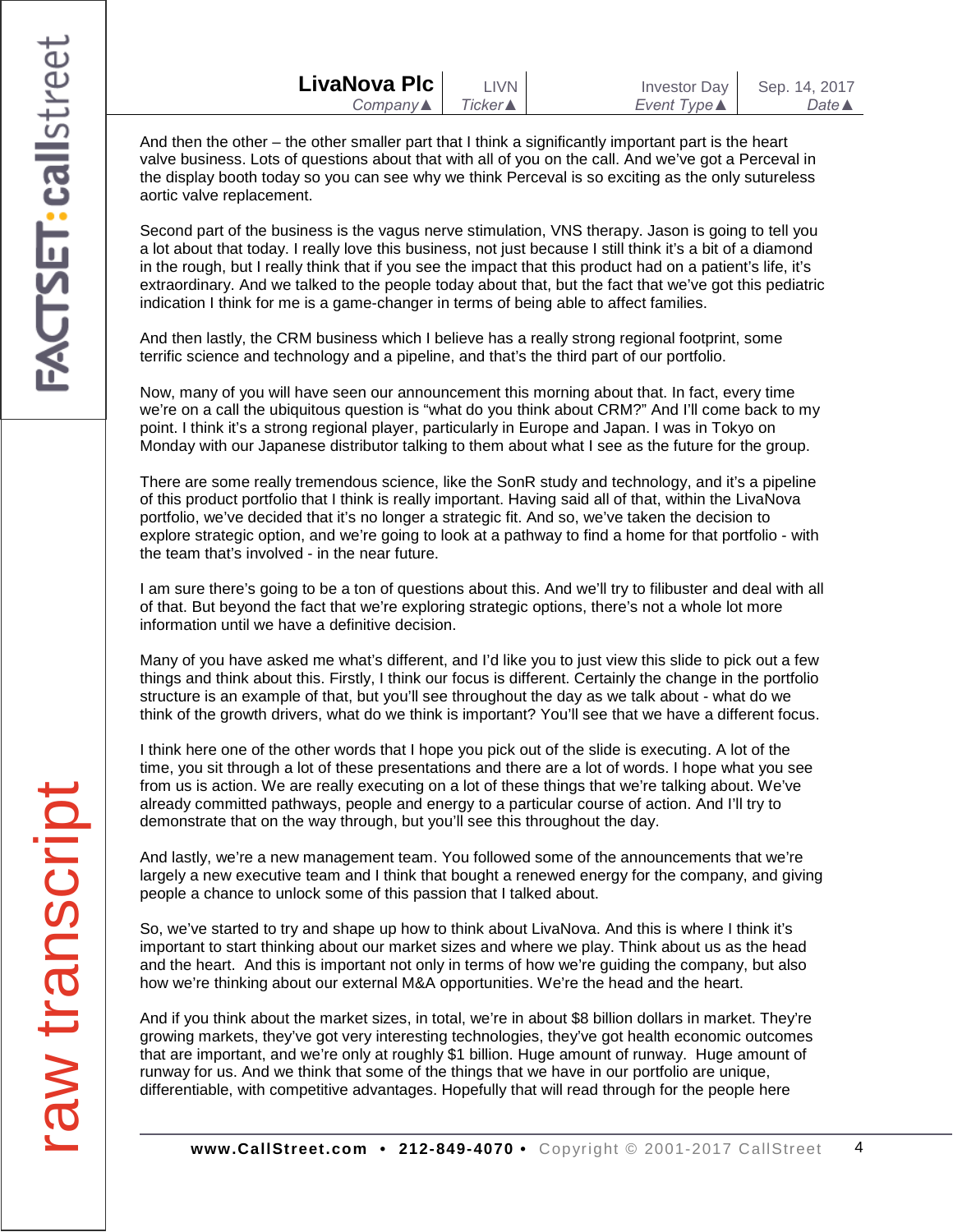today. And as we talk about this going forward, we'd like to keep coming back to this - unique products, differentiable.

Focus, you'll hear me talk about this word that I use a lot, like it drives people crazy. There's only so many things you can do. I actually think most people can only count to four, and so we picked four things to focus on to drive near term growth. This is near term growth.

So, think about this. These are the four things we're asking the company to really drive. There's other parts of the portfolio that are important and ancillary, but these four things really make a difference to us. Unlocking epilepsy in Neuromodulation. Jason is going to talk about that. HLM conversion. I'm going to come back to that in a minute but HLM conversion is an important one as well as our new innovation cycle. Oxygenator market share. You'll hear us talk about 70% market share in HLMs but only about 30% in oxygenator. I think there's a huge opportunity here especially given that the same 100 square meter footprint  $-1,000$  square feet for those of you that think imperial. And the last thing is Perceval and we really see here this idea of account acquisition and account penetration. And I'll talk a little bit about that in our growth imperative later.

Let me just talk to you about here what's different. Heart-lung machines. So, when I got here, as recently as the Q4 earnings call, we were telling you customers are telling us they're going to wait for the next cycle of innovation, not going to sell many HLMs. The only catch is, as we talk to customers, and listen to some of the evangelists inside the company, what we understood was even with that, we still have the best HLM in the market. 10 year old product, people still view this as the best machine the work of the perfusionist.

So, along comes Marco Dolci, the new president of Europe and he implements funnel management. And funnel management is a simple process. It's literally sticky tape and crayons in the first instance but you can use a spreadsheet if you want to. And this is a mechanism for creating visibility to your conversion options and tracking a product sale through six steps. It's not hard. It's just a process. It's a methodology. But by applying that process, we all of a sudden unlocked a huge number of conversion opportunities from the S3 to the S5 product that previous everyone said - no one is buying. And to be honest with you, that's one of the growth drivers that's going to pull us through for the next 18 months while we're in this innovation cycle. So, focus on what's different.

They were the near-term things.

Medium term. We've talked about these, but not really as a collective and as a strategic portfolio. So, these are our strategic portfolio initiatives. Or for those of you that like a TLA, a three-letter acronym, an SPI. And these are important because a lot of growth for a lot of companies has to come through M&A or prototyping. These are products already in our portfolio. We know how to make them. We know the customers. We know the disease state. And we're excited about these three levers being a major contributor. You'll see in Thad's slide shortly where we think they start to read through and how much we think we can contribute. But any one of these as a shot on goal candidly would create a whole new medtech company. And we believe any one of these is an opportunity, but we believe all three are important to us, and we have the ability to resource them.

Treatment-resistant depression, we've talked about. Jason's going to give you some ideas about what's different. Some of you that followed Cyberonics' story lived through the ups and downs of that, and we're in a very different position, we believe, with our storyline here. And hopefully you'll feel that by the time we get through the end of the day. The treatment-resistant depression, incredible opportunity, and coming back to a health economics proposition. What this could do for patients is extraordinary.

In TMVR, Paul and Al who is next door are going to talk to you about that. They did a case last night. I'm not going to steal your thunder because I know you want to talk about it. But there was a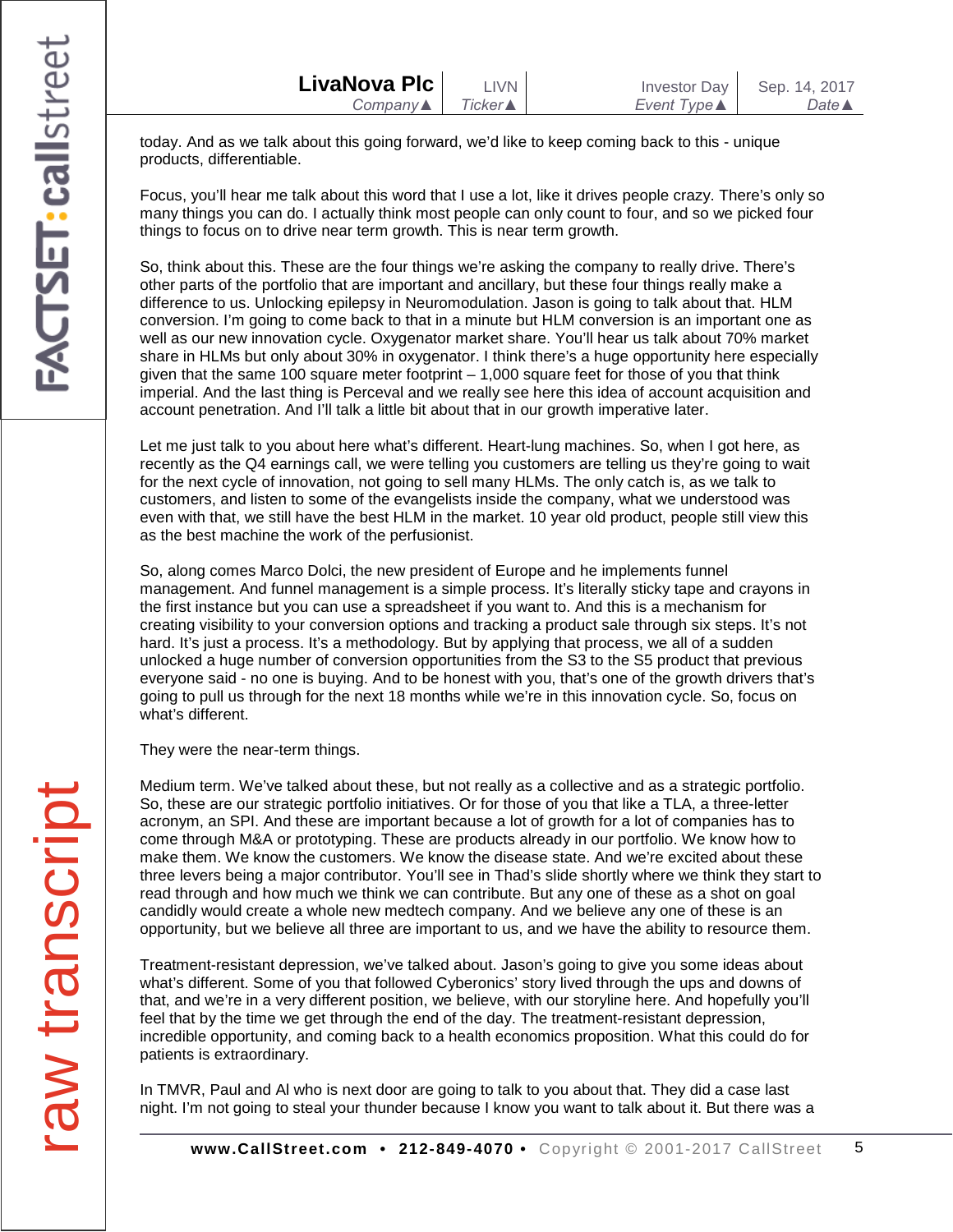| LivaNova Plc             | <b>LIVN</b>     | Investor Day        | Sep. 14, 2017    |
|--------------------------|-----------------|---------------------|------------------|
| Company $\blacktriangle$ | Ticker <b>▲</b> | Event Type <b>▲</b> | Date $\triangle$ |

case last night in New York. We really believe we're in a tremendous position to lead in this market and you'll see the story. But you'll also get the touch and feel of the product. And we think that this is a tremendous opportunity for the company.

And lastly, heart failure. Look, this was one of the rationales for the merger. Candidly, I think this was underfunded and languished, and it wasn't until Thad came onboard and I was visiting with him in Minneapolis and we had a five-hour review with the heart failure team and we really got to dive into the data of our pilot study, the ANTHEM study.

And Thad leaned over to me, he said, this is awesome. Do you realize what this data is? And we really spent a ton of time with the team talking about what this could do. And so, we've decided to fund this as one of our strategic initiatives much more aggressively.

One of the tremendous things about this is autonomous resynchronization therapy really wasn't top of mind for a lot people after some of the studies failed in the last couple of years. We believe we understand why they failed. We think a lot it had to do with dosing patients and a lot of it had to do with patient selection.

We've been through a very extensive set of discussions with the FDA and been granted Expedited Access Pathway for the trial. And so, we're going after this and we believe this is a tremendous opportunity.

So near term, focus on execution. Medium term, the SPI's. And then on top of that, we have a tremendous balance sheet that gives us an opportunity to do M&A. Almost no debt. And we think what we can do is find bolt-ons and tuck-ins to our existing platforms. Our intention is to find things, for example in the cardiac surgery business, that accelerate growth to some extent but add profitability. Near-term accretive deals. We think we've got opportunities in the Mitral and Neuromodulation that will accelerate growth in areas that are already going to be high-margin businesses.

And we think we can do this and create the capacity for the organization to exploit our existing footprint. We're not thinking about buying an in-vitro diagnostics new platform things now that we've talked about the strategic options to CRM. This is about finding things for the head and the heart.

One of the things I'll talk about is how to focus the organization. And we've tried to think about it like this to lead the organization into phases of growth. So, first phase, I call this getting the trains running on time. The team certainly use this term a lot. Get the near term execution going, start working on the profitability. I'll come to that in a minute. And the third – last set of bullets is really about the SPI's. Investing in the strategy portfolio initiatives. But getting the trains running on time, building a foundation.

The second phase is really about exploiting that. The rhythm and cadence of operational excellence are starting to read through, accelerating our growth. You'll see Thad's slide that talks about that in a minute that really shows you how we're thinking about those things contributing to our growth and profitability.

And then lastly, expanding them globally as we look at registrations and at reimbursement. So, think about these things in three phases. We'll try to keep that thread running through, and you'll see how these all pull together. You can't do any of this without us transforming the organization. Some of you knew the legacy companies, you knew the culture of the legacy companies. We believe what we need to do is substantially re-wire the company. We've begun that journey and we've done this around some guiding principles which we call the four pillars. The words are simple. It's the nuance below them that are important. So, let me just spend a few minutes on that.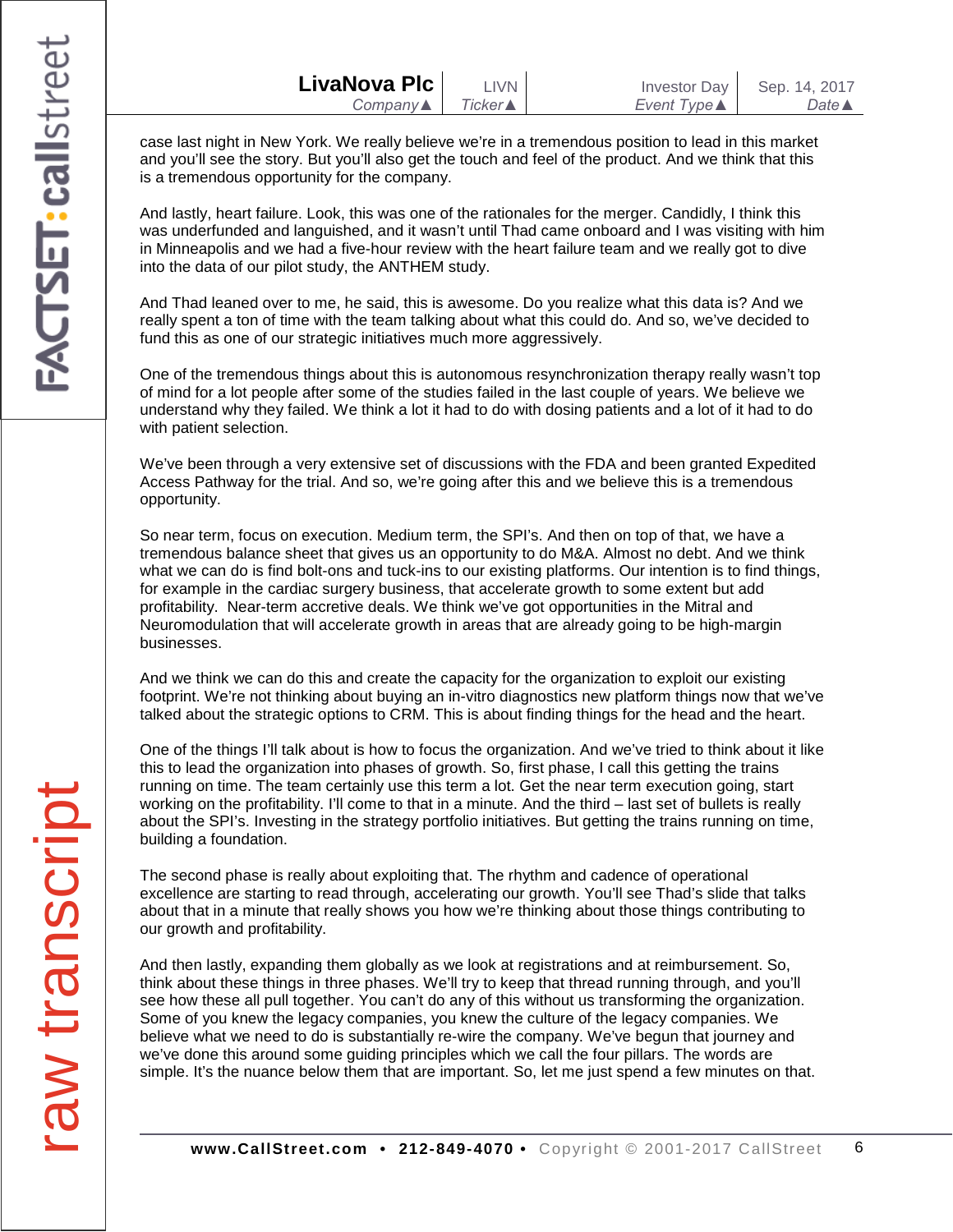| LivaNova Plc | T IVN           |  |
|--------------|-----------------|--|
| $Company$    | <b>Ticker</b> ▲ |  |
|              |                 |  |

Growth, I've talked about growth, how we're focusing the company. It's really about how we're doing that. I'll give you a quick example with Perceval. It's a bit old school. Those of you that grew up in pharma world knew that you sweated the average daily milligrams of a drug. We've introduced that same sort of thought to the sales team to think about average daily units. We're talking about account penetration and account acquisition. We're measuring both of those. The U.S. team measures it weekly. I love these ideas of weekly things, because it gives you 52 shots on goal, not monthly. And then at the leadership team level, we review that with Jason monthly.

So, really important change in our methodology and you pick a word, the metabolic rate, the cadence. This is my favorite. Our cadence is really ramping, and this is – our focus here is about changing the way we work. So, when I talk about growth, there's a nuance to it which I think is important.

Profitability. I said at the start that we could talk about things, but we actually doing things. Right out of the gate, footprint consolidation. I think you know early on you saw we're prepared to make decision that had perhaps been overhangs on the management. We shut down the China facility. We shut down the Costa Rica facility. And we're prepared to make big portfolio decisions like CRM calls.

SAP. We've just finalized the implementation of SAP in the U.S. We are now front-end around the world, but for a couple of small geographies, SAP-enabled. Next step is the back-end, but the frontend processes are all SAP-enabled.

Lean manufacturing. A number of you heard me say that we had the ambers of lean manufacturing. As I studied the organization in Mirandola or did the Gemba Walk in Munich. You can see people early stage, early stage lean. What wasn't happening isn't having that template and then replicated across the company. Pascal, our Head of Ops, is ex-automotive and he gets lean. He just needed a partner to help get behind him on that and we've really gone after this. We believe this is going to be a substantial profit generator for us as we drive our lean capabilities across the organization.

Direct and indirect procurement. Nothing like buying better and spending better. And we've put people in place. We have initiatives. We have action plans to go after this. And this again will be an important contributor to us. Talked about investing upfront, you need to be able to fund that and this is one of the drivers for that.

And lastly, pricing consistency. I talked to you about the Neuromod team being very disciplined, two straight lines, and some of the other groups being much more like a Jackson Pollock. We're really putting a lot of energy behind pricing discipline. We think it's an important part of how we're going to drive above the line gross margin. You'll hear me talk about above the line, below the line. Above the line gross margin pricing discipline.

You can't do this without talent. You'll get to meet a bunch of people that I believe are one of the most talented group of people I've seen in medtech. But beyond that, there's 4,500 people we want to bring along for the ride. And the way we're doing that is to give them clearer pathways about what it means to be part of LivaNova. We're re-wiring our development plans. While we're attracting new people, we want to keep them but to keep them, you've got to spend some time talking to them about their future and their personal and professional ambition.

And that we're re-wiring, how we do that, and I think again, that clarity and the cadence of conversation is a substantial difference for our internal organization. Lots of companies do this, but it hasn't really been done effectively with us. We believe that having those conversations is going to be a crucial part of how we develop.

Binding that all together is our culture. Lean manufacturing has a connotation of continuous improvement, and that's really where we're starting. I want people to fail fast, try things, get out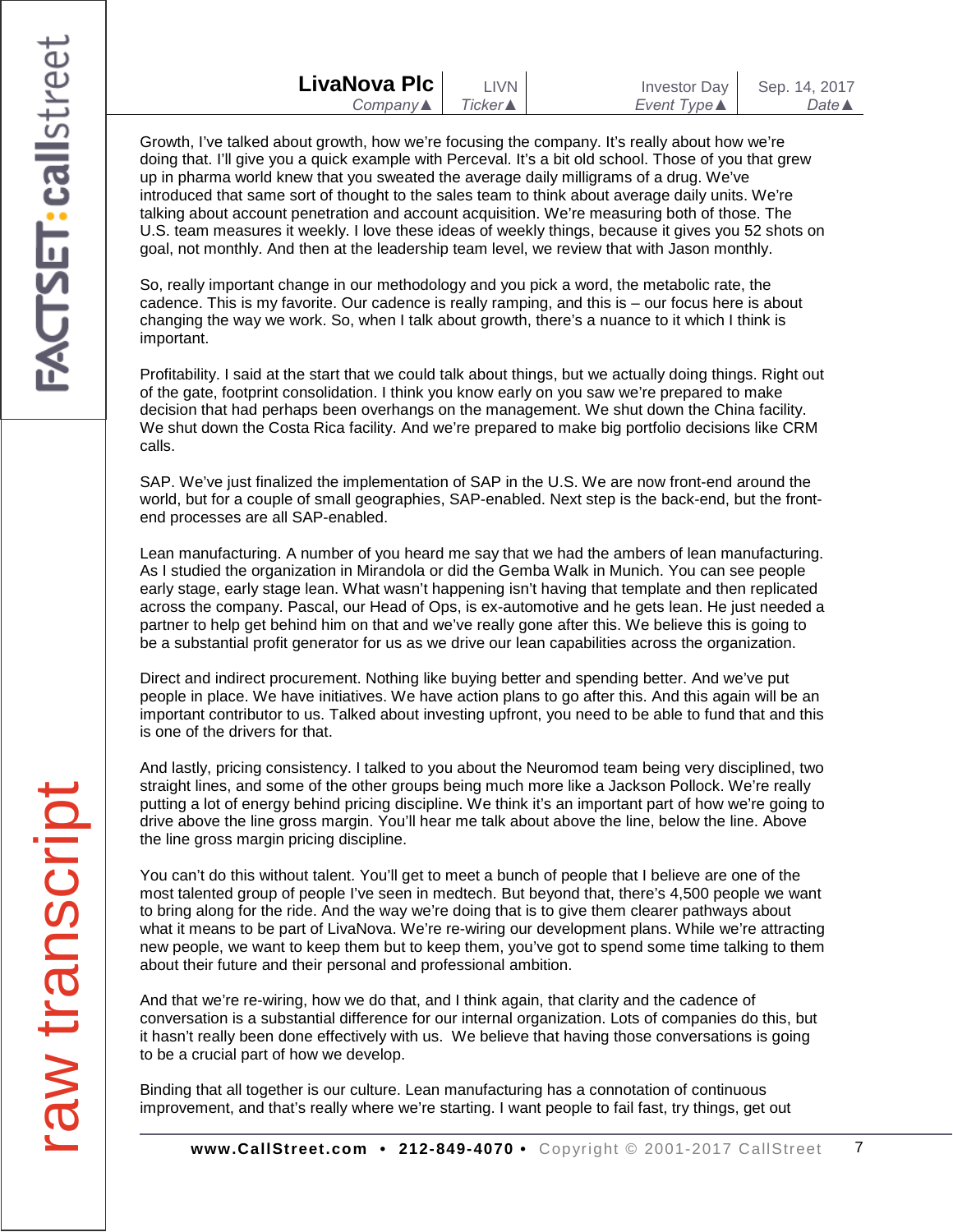| LivaNova Plc             | <b>LIVN</b>     | Investor Day        | Sep. 14, 2017    |
|--------------------------|-----------------|---------------------|------------------|
| Company $\blacktriangle$ | <b>Ticker</b> ▲ | Event Type <b>▲</b> | Date $\triangle$ |

front, be disciplined, be accountable. And I think what we've tried to demonstrate as we've come in as a new leadership team is that we're going to be much more open to people trying things. But while we're giving them focus, we're also giving them a lot more empowerment to be able to execute.

It's a little bit new. It's an emerging story for our company. You don't re-wire a company overnight but I really believe that we've started this journey and the reaction I've had as I've traveled around, and Laurie can stack my calendar with so many town halls, it's been a tremendous opportunity. But as we travel, right, the reaction has been very positive to how people see these opportunities in front of us, and it's a different energy.

So, I think we're different. I think we're a different company than we were eight months ago. It's an emerging story that we're focusing on growth, near-term and mid-term. And we're bringing a whole lot of new processes and capabilities to the organization.

As I said, I'd love you to walk away saying okay, these guys are about growth. Growth in revenue, growth in profitability. I'd like you to say okay, they're transforming the organization both the portfolio and how the company runs and that they're creating value. We've been really, really humbled by the reaction so far to the share price and the value we have created. We believe there's a long way to go. And I'm convinced that we're going to exploit that and generate that revenue, generate that profit and generate that shareholder value.

So, with that, I'm going to turn it over to our new Chief Financial Officer, Thad and then we'll have some Q&A.

### **Thad Huston, Chief Financial Officer, LivaNova Plc**

Good morning, everyone. It's really so great to be here with all of you today. It's great to be a part of the LivaNova leadership team. What I thought I would first do is address one of your concerns. I think you've all probably seen and had some concerns about the consistency of our delivery of our financial results. And one of the first thing is I want to tell you and reassure you is that we're very committed to delivering on our financial commitments.

Many of you know I have spent 25 years with Johnson & Johnson. And being a financial leader in Johnson & Johnson, one of the first things and the primary things that we were told is to deliver on your commitments. And so, what I'm going to do with all of you over time is build and ensure we have trust, transparency and delivery of our commitments. Today, I'm going to share with you three main reasons why I'm confident about our future and where we're going. I'm going to share with you the financial roadmap or outlook.

First of all, one of the reasons I'm confident about our commitment to deliver is that we have momentum. We're off to a great start this year. We're going to continue to build momentum. The second reason, as Damien pointed out, is that we have a very clear strategy for growth. I don't know about you, but I'm very excited about the opportunities that we have. I think being very focused in what you can drive and deliver is key. And also the number three reason is what Damien said, is that we're being much more disciplined. Discipline is everything, measuring the critical things and having a discipline and rigor as to how you execute and drive results. So, for us, it's really about delivering sustainable and profitable growth. So, let's get into it.

First of all, I'm very pleased with the results that we had in the first half of the year. I think we showed in the second quarter strong earnings performance. We saw expanding margin. We have very disciplined spending and we're very focused in R&D. We're also bringing a new cadence of new product innovation as well as integrating Caisson.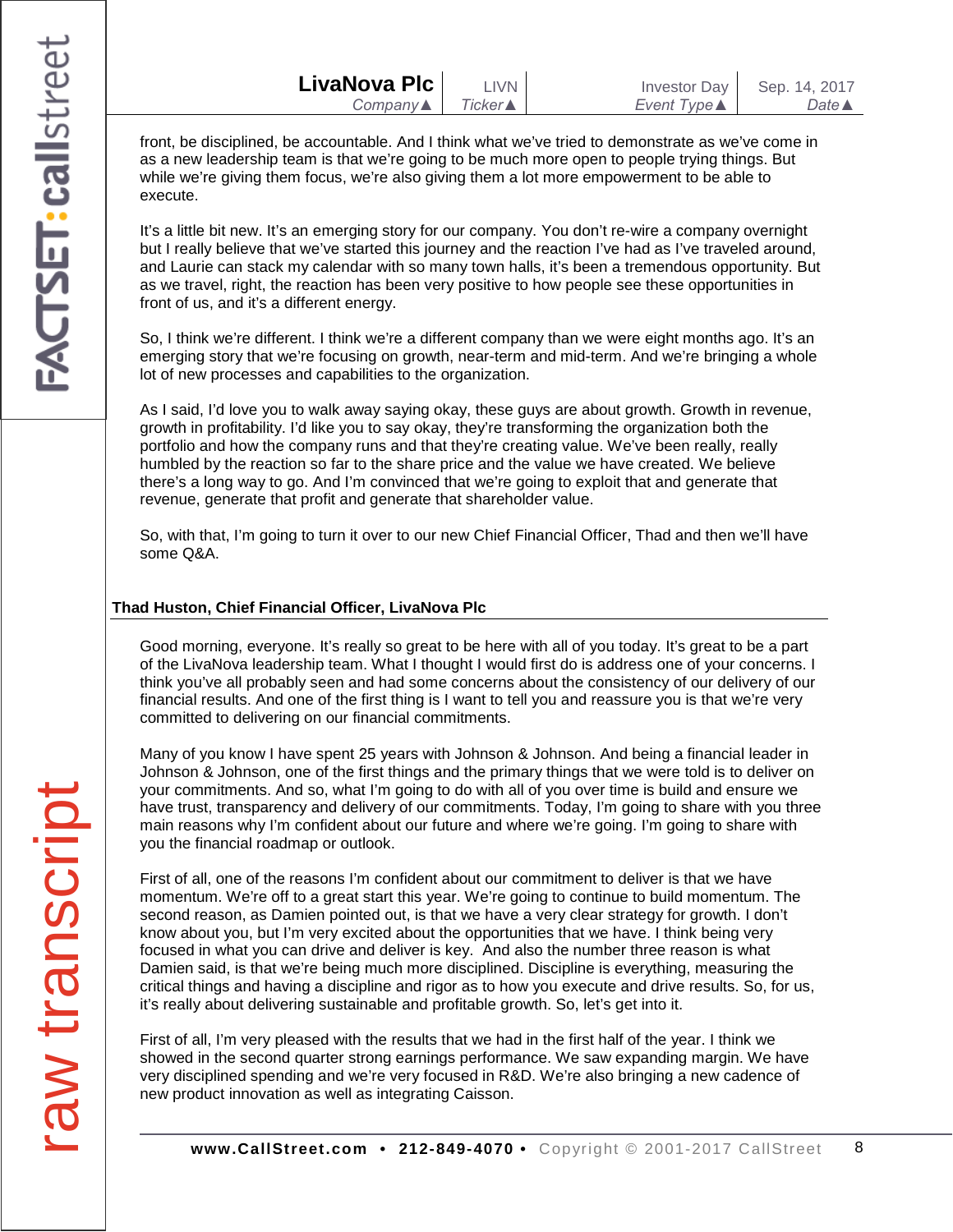| LivaNova Plc             | LIVN I          | <b>Investor Day</b> | Sep. 14, 2017    |
|--------------------------|-----------------|---------------------|------------------|
| Company $\blacktriangle$ | <b>Ticker</b> ▲ | Event Type <b>▲</b> | Date $\triangle$ |

We're also on track to deliver our synergy target of \$80 million by the end of 2018 and we're being much more disciplined in managing our channel inventory level particularly in emerging markets, which is key. And as well, and I think it's really an important thing to note, that we have very strong balance sheet and low debt levels, so it gives us a lot of room to kind of further expand and build on our platform.

Looking at the first half, and I was very proud of the results that we've delivered with the exception of growth. And I think one of the things that we have to do is further ramp up the growth story, and I'll talk more about that. But we grew 1% on a constant-currency basis. Our adjusted margin was up 100 basis points of gross margin. And adjusted operating margin was up 210 basis points. And we grew EPS, adjusted EPS, by 22% versus prior year.

Now, I don't know about you. This is a great progress, but it's not something that we're satisfied with. And it's not at benchmark levels. So, again, we want to very much focus and I'll talk to you about our plans to further improve as we go forward. With these first half's results, though, we are reiterating our guidance for the full year, as we said in the second quarter call on August 9.

Looking at the top line, and to me this is, I think, a very key slide, if you take one story about where we're going, this one, you're looking at where we are today. We've been a low-single-digit growth company. 1% to 3% is our guidance for the year, good but not market leading. Our businesses today, the organic growth of cardiac surgery is low-single digit. Alistair is going to talk more about how do we get that, how do we ramp that growth over time. Neuromod has been growing well today with a high single digit rate. Jason's going to talk more about how we ramp that up as well.

Damien mentioned the strategic portfolio initiatives. And so when you look at just the organic and making the portfolio of choices that we talked about this morning, we think the Neuromod and Cardiac Surgery businesses on an organic basis can get us to a mid single-digit growth business on a CAGR.

But the SPIs, I think as Damien said, any single one of them could be a multiple hundred million dollar opportunity. We really believe that. In our strategic plan and our forecast here and what we're presenting, assume \$200 million to \$300 million coming from all three combined. And just that alone would get us to a mid to high single-digit company.

Now, I don't know about you but I think companies that grow well beyond the market, high singledigit growth companies are companies that win. And I think there's a tremendous opportunity with us in M&A to go even further. And we could be very clearly, in my view, a high single-digit growth company.

So, again, near-term, organic, mid single-digit. More mid-term, I think we could go to a mid to high single-digit. And then longer term, high single-digit.

So, let's talk about margin. I've spent a lot of time in medical devices, as well as pharma, and this is a fundamental issue that we have to improve upon. Being in the mid-60s is not going to sustain us. And I think frankly, pricing discipline is everything. So, I'm taking a lot of my experience from pharma and also med devices at J&J and we're really going to focus on greater pricing discipline, but also building pricing strategic capabilities to allow us to expand our margin. I don't know about you, but you've probably seen the complexity that we have also in the supply chain. Many med device companies over time sell everything everywhere. I think being much more disciplined on your rationalization, what you sell, having a more profitable mix is going to be key. And so we have plans year-over-year to improve our gross margin, and we're targeting a gross margin at a minimum of 70% by 2022.

Damien talked a little bit about some of the initiatives. We have a lot of things going on. But to be really focusing on improving our profitability is key. And so we built and we have now, which we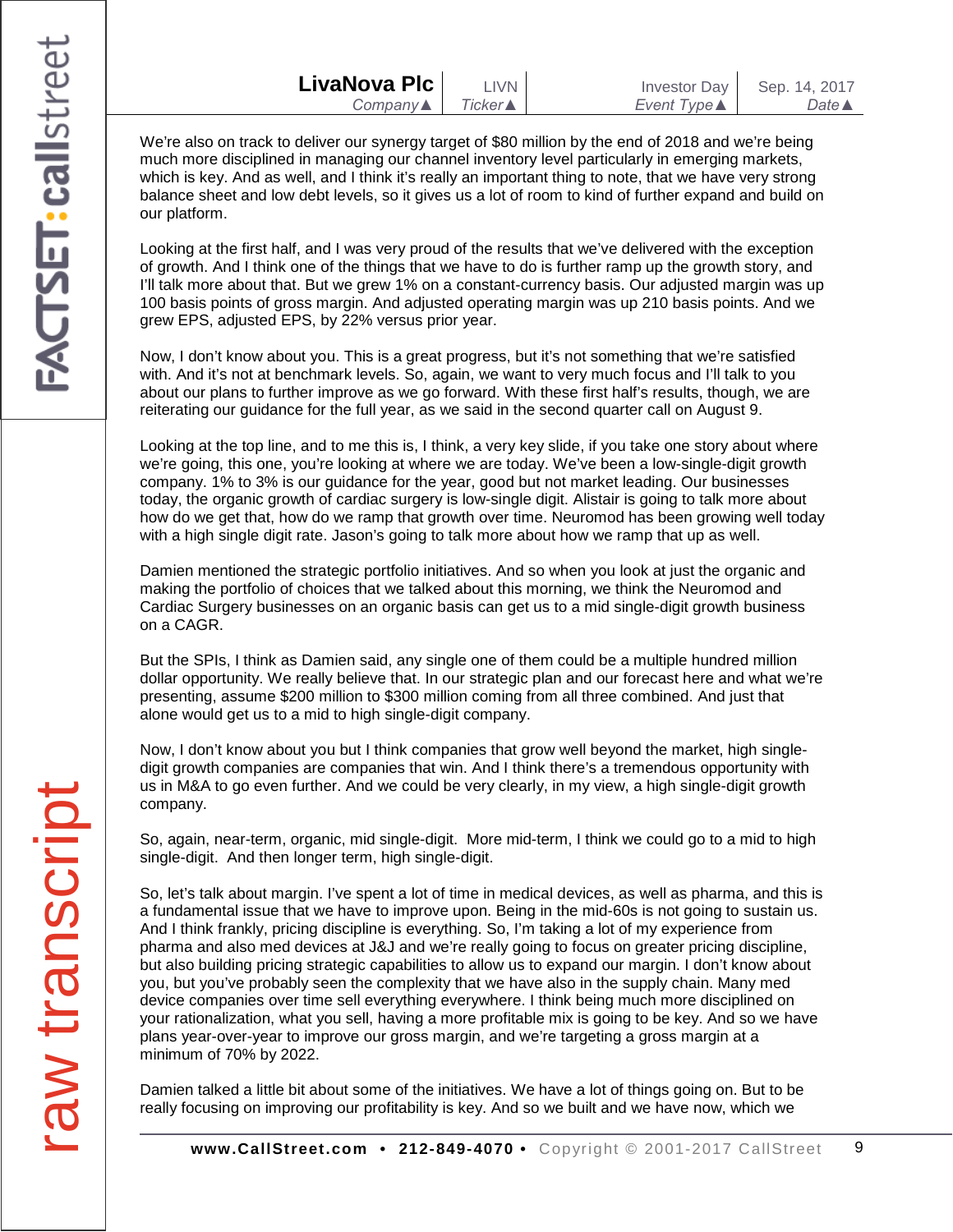| LivaNova Plc             | <b>LIVN</b> | <b>Investor Day</b> | Sep. 14, 2017    |
|--------------------------|-------------|---------------------|------------------|
| Company $\blacktriangle$ | Ticker▲     | Event Type ▲        | Date $\triangle$ |

didn't have in the past really strong direct and indirect procurement capabilities. We're building that out further. We're doing a lot more around vendor negotiations and management. It seems like simple blocking and tackling, but it's really important for us to drive margin.

We're also consolidating our footprint. We've made a decision to get out of certain plants. We're going to continue looking at real estate and make sure that we're doing the best things that we could do to have more profitable businesses as we go forward.

In addition, we're doing a lot right now to building capabilities like SAP which is really fundamental. But at the same time, we know that our admin costs are high. And so we're bringing COEs and really streamlining our processes with admin to really reduce our cost. So, to me, I think there's a tremendous opportunity for us to improve the cost – the GP and reduce the cost of goods sold but also reduce SG&A over time.

To me, for us, to really be a growth company, the key enabler is innovation and R&D. And so, I was very proud and very happy to join, to see us acquire Caisson. I think this is a game-changer for us and I think ultimately will really help us accelerate growth for long term. But it requires additional investment. I think you would all see that investments in R&D will pay out. And I think to me that the bets that we're placing are really solid and really foundational. If you look at where we were two years ago, we were basically investing between 9% to 11% in R&D.

Now, I would argue that a lot of that wasn't even productive. So, having the R&D investments be very focused in key areas. I'm very good at portfolio management. I've done this a lot in my career both in pharma and in devices, placing the right bets, having the discipline to really focus on a few areas and drive it.

I think during the next few years, we're going to ramp-up our R&D investment. We're going to do it with Caisson going to 11% to 12% this year. But then with also the other strategic portfolio investments and supporting M&A, we think that we need to invest roughly 12% to 13% in the near term to help us accelerate the growth longer.

With all that said, we believe very clearly, because we're not at benchmark levels today in our operating margin, we can both improve and grow. And so, through the gross margin expansion initiatives, the SG&A reduction, but then with having an R&D expansion, we believe we can go from high teens to over 20% the next five years.

Our EPS growth, were very focused on getting that to kind of a consistent low to mid-teens CAGR over the next five years and nearly doubling where we are today.

In addition, I think being very disciplined on how we deploy capital is everything. I know we get a lot of questions on what we're doing and certainly where we've been. We haven't had the best cash conversion. But we've been integrating. We've been investing quite a lot with integrating the company. We've been investing quite a lot in deploying cash with restructuring efforts. The good news, a lot of that is now working behind us. And now going forward, our cash conversion is going to be much more positive and more in line with our income growth.

And so, to me, I believe our capital allocation strategy and our priorities are very clear. First is to provide liquidity to support the business or the growth strategy. Thus, we see opportunities to acquire businesses. We see opportunities to expand globally, internationally. To expand our markets which are under penetrated. We want to have the cash and the firepower to go after that.

We also want to increase our shareholder returns, and I think that will come naturally as we grow and become a growth company, as well a margin improvement company. And so, we have also because of our balance sheet, a very unique and strong position for a company of our size. I think having the low debt, positive cash. It allows us some room and capacity to lever up if we find the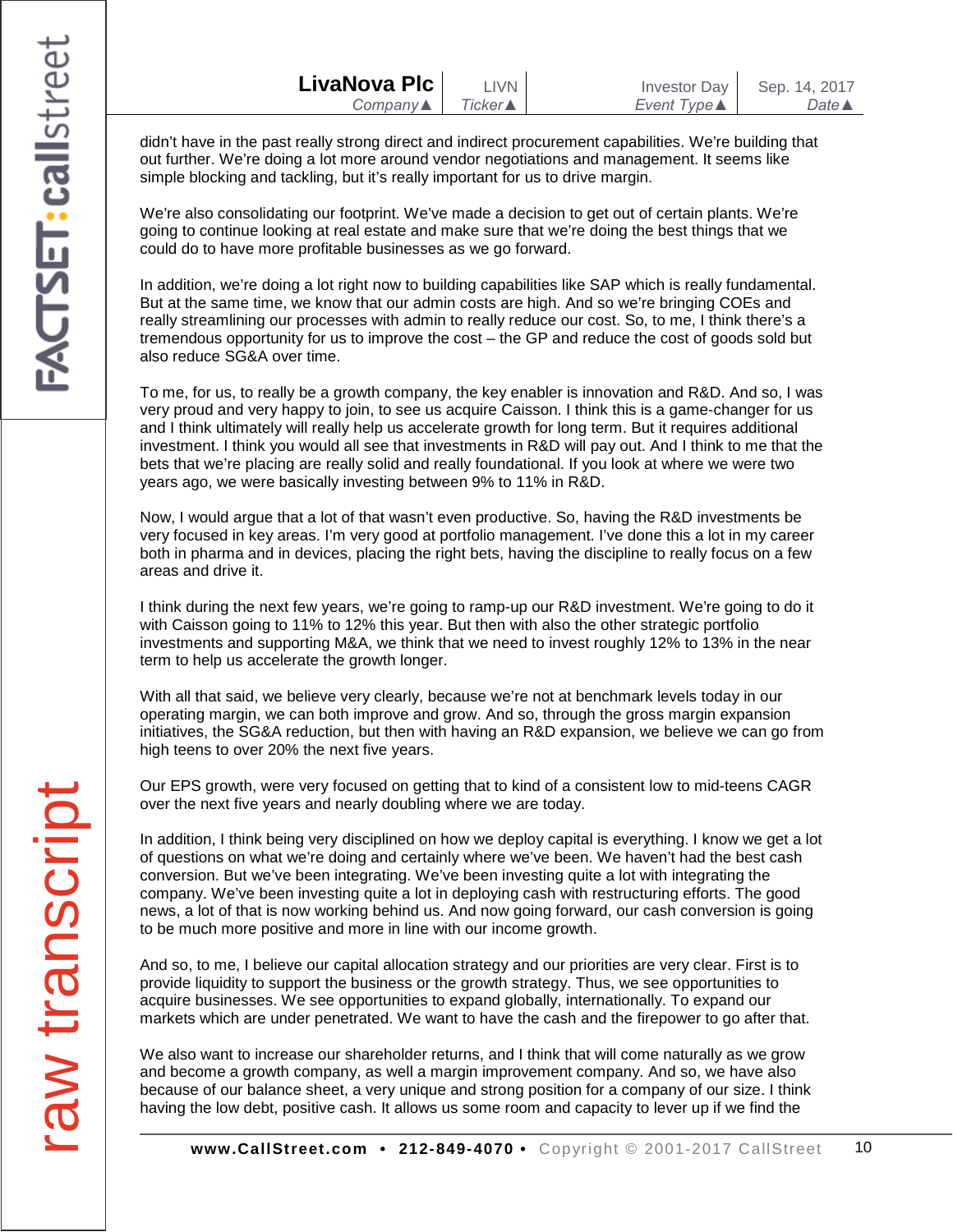| LivaNova Plc |  |
|--------------|--|
| Company▲     |  |

right M&A opportunities. And so we think that roughly 2 to 3 times our EBITDA, net debt to EBITDA is a possibility. But again, we're going to make very disciplined and focused decisions. I think you would want us as investors and analysts to be very disciplined in our acquisition approach and where we invest our dollars. And I think Damien and I are very clear as the leadership team.

There's tremendous opportunities in the areas that we have already and we're going to look at deals which I would describe are more tuck-in deals, deals that we can basically build out and strengthen our positions in neuromodulation and cardiac surgery. And you see that strategy playing through on our cash flow. I think we'll double our cash flow roughly over the next five years.

Obviously net income growth will be a key driver improving the cash conversions. Working capital. I'll also say in my experience living and working in emerging markets in places like China and Russia, cash is king. Having good working capital, being very disciplined on AR and inventory levels is everything. And I'll tell you, frankly when I came in, I was not surprised, but I would say I saw an opportunity for us to bring our inventory levels down, our AR levels down by being more focused on this.

And I think one of the key examples is also the number of distributors and number of customers. When you're selling everything everywhere, then you're going to have a lot of challenges and you're going to have a lot of inventory. Again, being very focused is really going to help us. And again, focusing in two very clear areas I think is really going to drive our growth.

Damien showed this slide but I just want to give you my perspective on it, which I think is it's really about a growth and margin expansion story. We can do both, and we can do both by improving our margin in cardiac surgery. We have a great position. So, let's bring in some other things around that position and leverage that. You don't need to add another sales force, but you can really leverage the capability that we have.

Neuromod, to me, the number of indications that we have and the possibilities are incredible. Jason is going to talk a lot more about that. We can both invest in things and programs that we have today, but we can also acquire new things and expand that position. And then TMVR, I mean, look, this is a huge area. I think we've all seen what other companies have done in the space. It's competitive, but I think that we can win, and I honestly believe that we can also bring in some other things to strengthen our position there.

And again, we have to place some bets. I think it's a very thoughtful investment with key decision points, key milestones in heart failure. So, again, I hope that you are as excited as I am. I think that this is a tremendous growth opportunity. If you look at where and how we're going to create shareholder value creation, it's going to be a combination of revenue growth, going from today what is a low-single-digit growth company to a mid in the near term, into a high-single-digit growth company in the long term. Very clear path to me, very clear.

We have huge markets that we can expand upon. We have a global opportunity that we're not even touching. We're just starting, I would say, in the emerging markets. And we also have great, great opportunities in innovation and M&A.

At the same time, it's very clear to me that we can improve our EPS. We know that we've had some inefficiencies. We know that we've had opportunities to be a world-class type of company in improving our EPS and profitability and I think that that growing low to mid-teens on a CAGR basis is exactly what you would expect. And I also think that you would expect from us to be very disciplined, very focused in how we deploy capital. Damien said we're a different leadership team, and we're going to deploy capital that I think you would all support. And at the end of the day, you'll see LivaNova as a growth engine.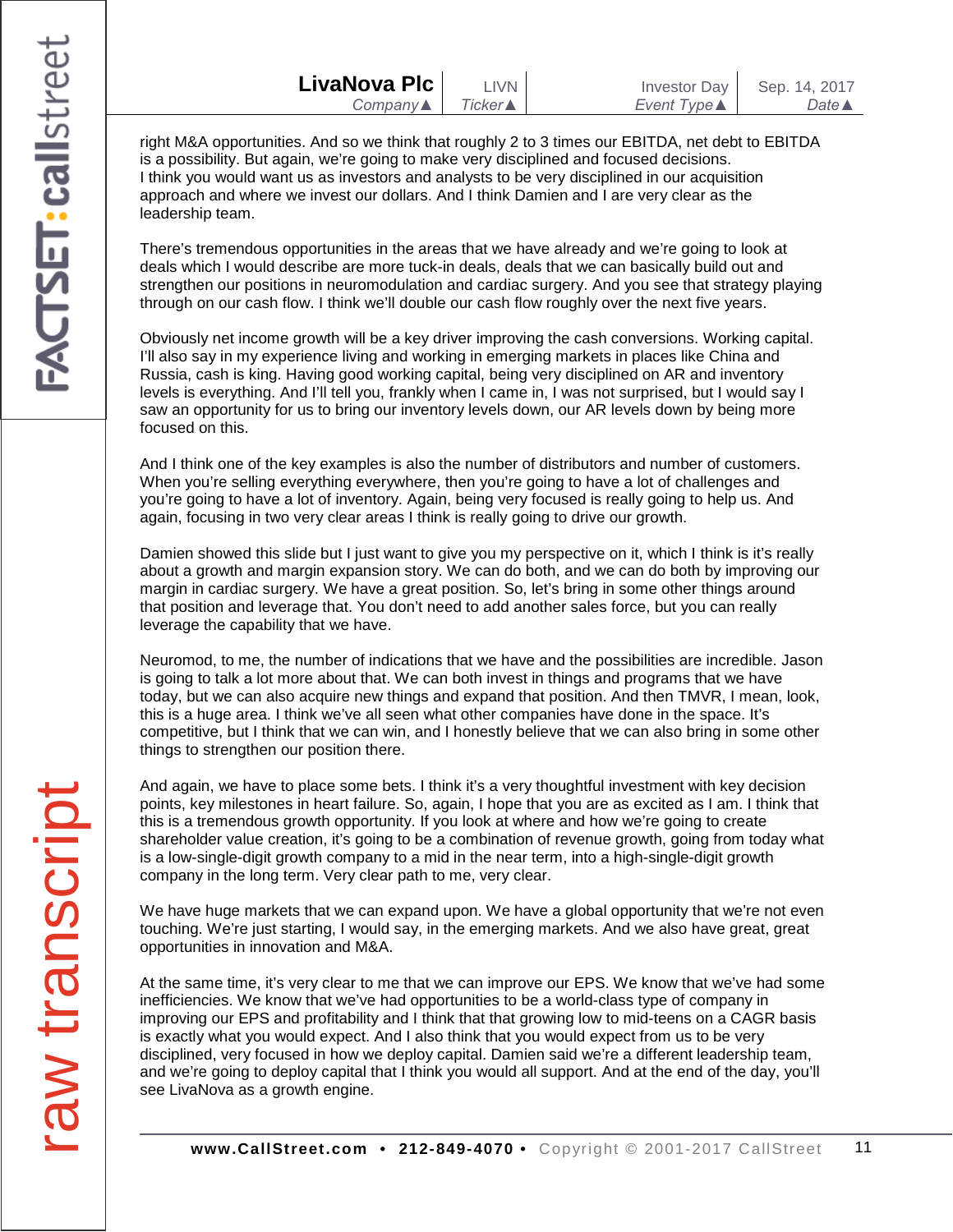| LivaNova Plc<br>$Company \triangle$ | LIVN<br>$Ticker$ | Investor Day<br>Event Type $\blacktriangle$ | Sep. 14, 2017<br>Date $\triangle$ |
|-------------------------------------|------------------|---------------------------------------------|-----------------------------------|
|                                     |                  |                                             |                                   |
|                                     |                  |                                             |                                   |

Again, I want to thank you for being here. I want to thank you for your confidence in LivaNova and I look forward to taking your questions. With that, I'd like to invite Karen and Damien. Thank you.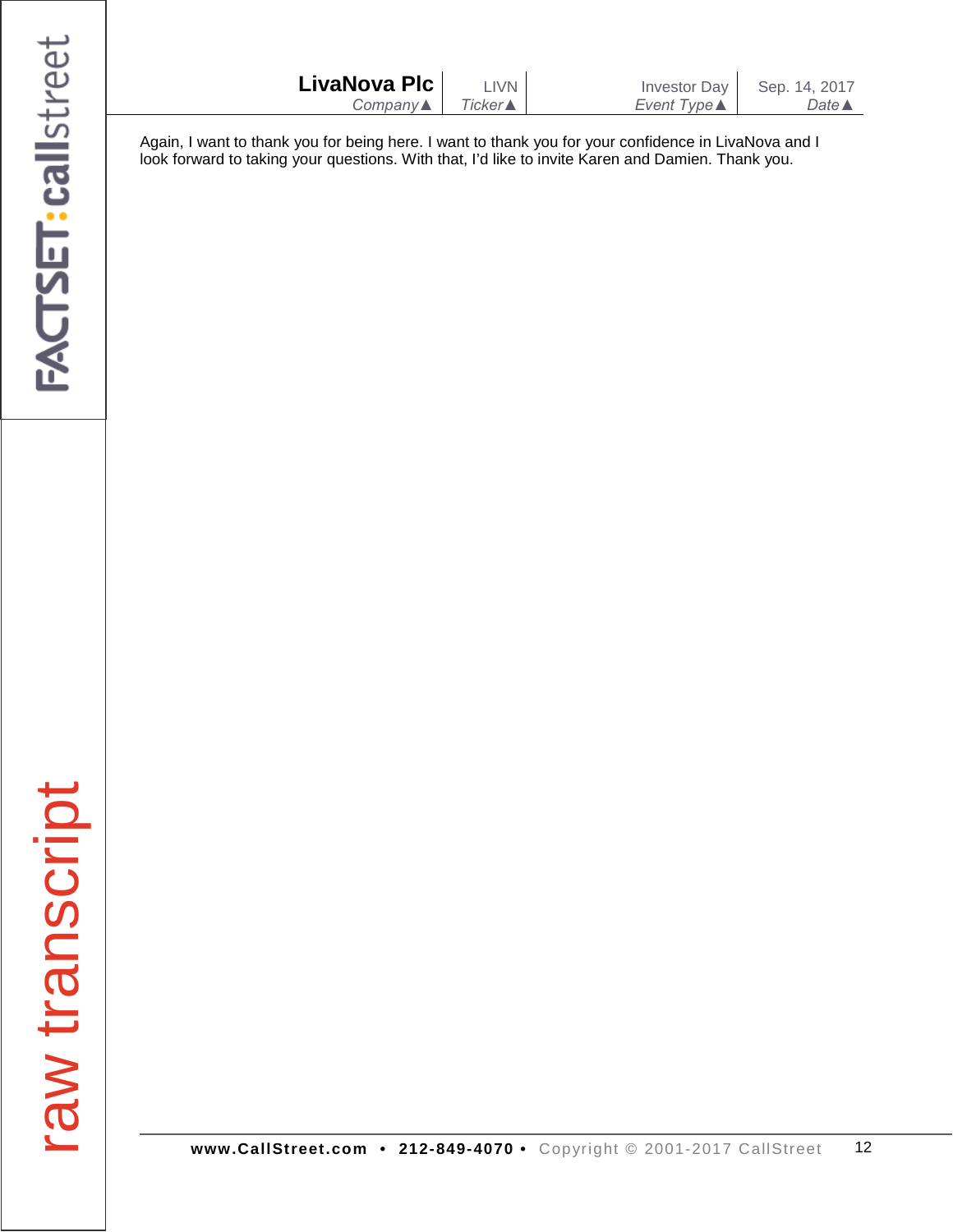## **QUESTION AND ANSWER SECTION**

**<A – Karen King – LivaNova Plc>:** Questions? Yeah. Go ahead. Actually – thank you. Deanna has the microphone. We need one up here. We ask that actually you hold your questions until you get the mic so that everybody on the webcast can hear.

**<Q – Jason Mills – Canaccord Genuity, Inc.>:** Thank you, Damien and Thad, for that introduction to the business. A lot going on. I'm Jason Mills from Canaccord Genuity. I have two questions to start. On the M,A&D side, could you give us your definition of a tuck-in acquisition both in terms of the characteristics of size that you're looking for and the characteristics of margins and growth that you'd be looking for?

And then, sort of related with respect to your announced plan divestiture of the CRM business. On slide 10, you talked about your road map, Damien, for value creation. And you sort of split it up in time periods the first one being 2017 and 2018. Is the divestiture of the CRM business critical to be able to achieve the goals within that – those bullets under the 2017 and 2018 time frame. So, those that's sort of one question.

The second question has to do with cardiac surgery and maybe I'll come back and ask that after you.

**<A – Damien McDonald – LivaNova Plc>:** Yeah. Why don't I do the divestiture question first. So, the short version is its not critical to, but it's an enabler of. So, moving that portfolio out of the broader portfolio is definitely going to enable us to do a lot of other things. But we could have elected to keep that in and try to continue to invest and get the WACC of that company back up towards the fleet average. It's not critical but it's an enabler and so in the 2017/2018 time period, we expect it to be, hopefully, finding a home and be out of the portfolio. And certainly it's going to give us some flexibility in terms of the balance sheet. We'll be able to do some other things.

**<A– Thad Huston – LivaNova Plc>>:** Well yeah. And look, that will help us both in terms of growth, margin, and cash conversion. So, again we're very focused on what I described tuck-in deals because tuck-in deals are more what I would say bring it right into the reps bag. Not having to create a new sales force or whole new team. Building on what we have today. And so, we're looking for revenue opportunities in the next year or two with accretive businesses in a year or two. Like I'm not looking for things that are big cash burn for example. So, I think through that strategy and we have some targets in mind that we're assessing right now.

**<Q – Jason Mills – Canaccord Genuity, Inc.>:** With respect to M&A tuck-in size, do they need to be of a certain size?

**<A – Thad Huston – LivaNova Plc>:** Yeah. I think to me, and again, others have played this before, going small and trying to find the best science and not overpaying in getting your valuations with higher returns is important. I would see this being in the – around \$100 million types of acquisitions, plus-minus. But we're not going to take a \$500 million bet on just one thing at this point.

**<Q – Jason Mills – Canaccord Genuity, Inc.>:** Thank you. And then sort of related to that on the cardiac surgery side, as you look for M&A to tuck in through sales force, could you give us a sense for the size of your direct distribution sales force teammates both in the United States and outside the United States into what you would be plugged into specifically a cardiac surgery asset you may look to purchase? Thank you for taking the questions.

**<A – Damien McDonald – LivaNova Plc>:** Most of our business in the U.S. is direct. Things that we would bring in to the U.S. bag is direct. Really, the only place where we have a distribution partnership structure is in the – what we're now calling the international markets, we used to call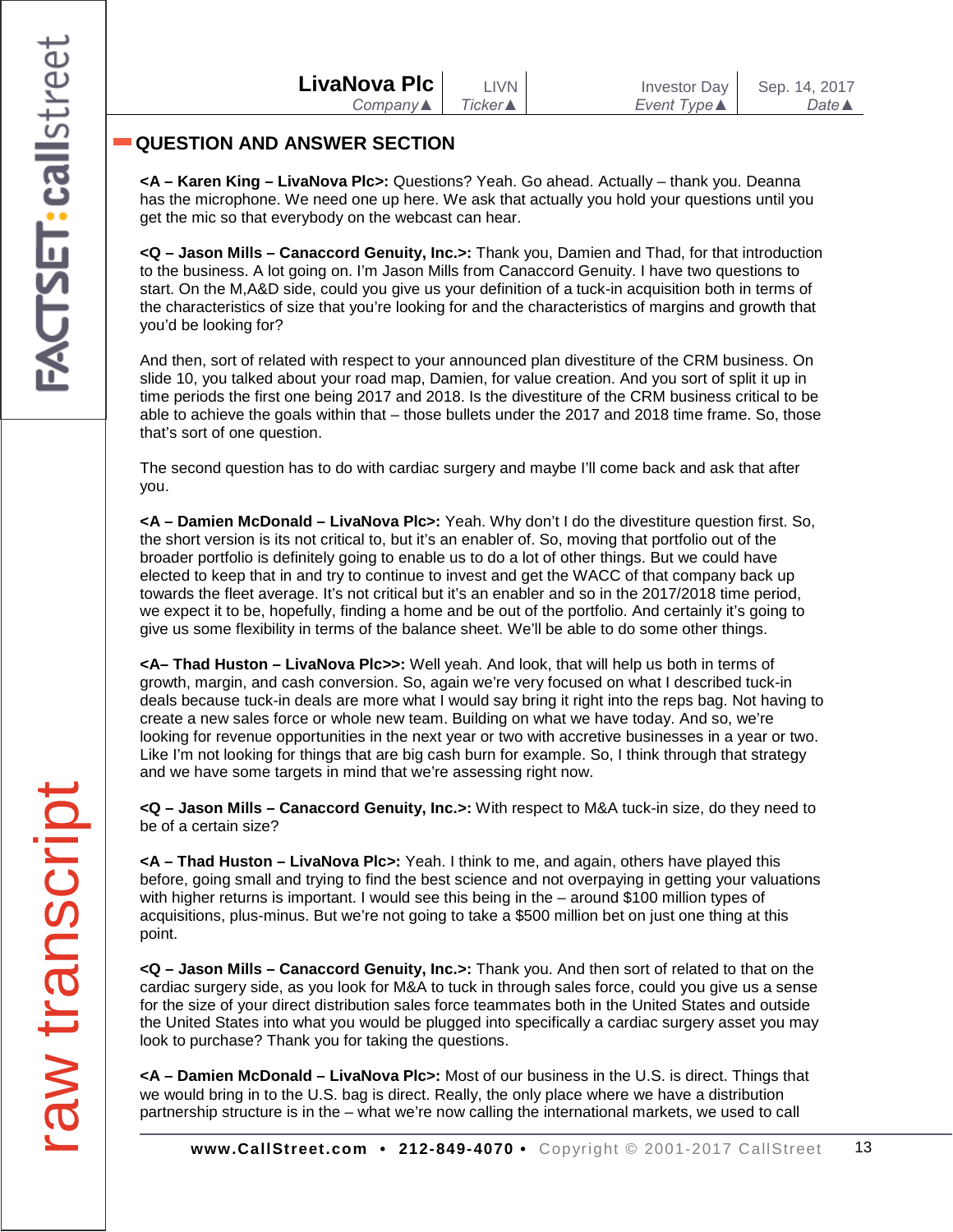| LivaNova Plc | <b>LIVN</b>     | <b>Investor Day</b> | Sep. 14, 2017    |
|--------------|-----------------|---------------------|------------------|
| Company▲     | <b>Ticker ▲</b> | Event Type ▲        | Date $\triangle$ |

them emerging markets, but the international markets. And there, what we've really done, and this is again to set us up for this long-term, it started being much more disciplined about how many dealers. I mean, we – candidly have never met a dealer we didn't like. And the inventory in the channel, and a lot of our margin discipline really went away because we had so many dealers.

We bought a new leadership team into that group, Roy Khoury, some of you know, has brought a talented group of people underneath him. Already, we're starting to see that read through, they've reduced the number of distributors in their geography by about a third in the last nine months. We're starting to see that really read through in the growth rate.

We're not going to talk about it much here today but the international team, I think, is really going to be one of the gems for us. We talked about the geographic expansion. But their growth rates increased, their gross margins have improved in the last nine months and as I said, we've reduced the footprint. So, the dealer aspect of it is really an emerging market. The rest of the business is really direct.

We don't really split out those businesses. Maybe we can talk about how we add more clarity to that over time. But you can see from the chart that cardiac is clearly going to be a big part of who we are.

**<A – Karen King – LivaNova Plc>:** Do you want to bring a microphone here? We got one at the back.

**<Q – Matt O'Brien – Piper Jaffray>:** Matt O'Brien, Piper Jaffray. Just for clarification purposes – good morning. Is the roadmap that you've laid out as far as profitability goes, does that include or exclude the divestiture and the CRM?

**<A – Thad Huston – LivaNova Plc>:** All the financials include CRM that I've presented.

**<<Q – Matt O'Brien – Piper Jaffray>:** Okay. So, anything else would be incremental above that.

**<A – Thad Huston – LivaNova Plc>:** Correct.

**<Q – Matt O'Brien – Piper Jaffray>:** Can you talk a little bit about that business? If we look at the 10-K, it looks like it lost about …. So, can you talk about the profitability of that business?

**<A – Thad Huston – LivaNova Plc>:** Yes. I mean, what we disclosed last year was a loss. And if you look at this year, it's a slight gain. So, it's a little bit accretive.

**<A>:** It's a relatively standalone business. The business in the U.S. is relatively small, so extracting the commercial organization in the U.S., we believe, would be relatively simple. In Europe, there was some commercial integration as a result of the LivaNova merger. But, again, it's quite well defined especially at the sales rep level, and the operating units are very separate, Clamart and Saluggia.

Clamart is a stand-alone CRM division; and in Saluggia it's a very well-defined area within that Saluggia manufacturing plant. So, what we intend, assuming we find a buyer and someone that's willing to take this great opportunity, we intend to run this as an integration in reverse. We'll bring the discipline that we know about. And we've used over our careers to treating this divesture as an integration in reverse. And so, we think that there's a pathway to it. We think that it won't be relatively traumatic for the company. Of course, what we're really interested in is making sure our associates in that organization know the pathway, and we are very concerned and have spent a lot of time, especially over the last 24 hours talking to them to make sure they understand how we intend to transition them.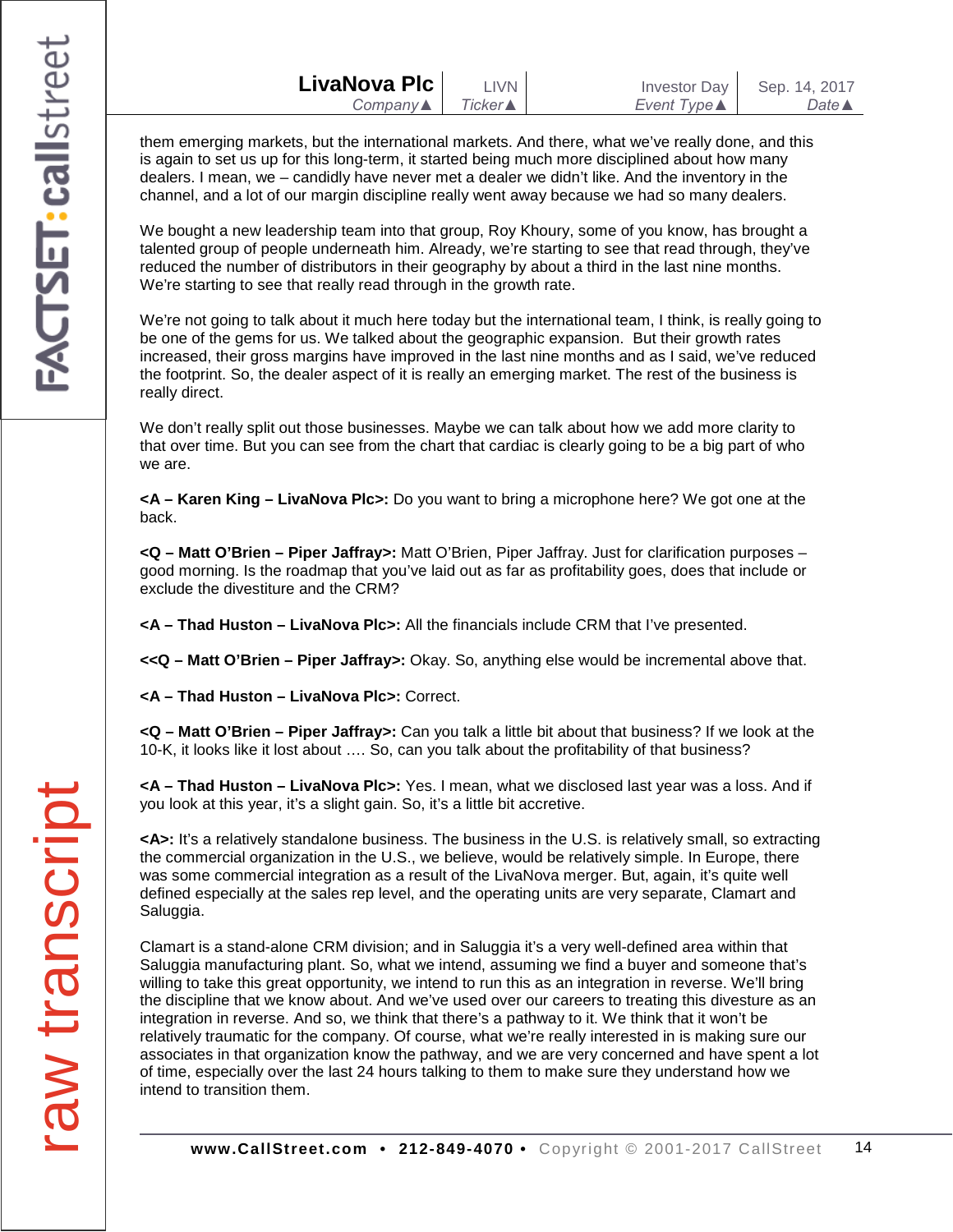| LivaNova Plc        | <b>I IVN</b>       |  |
|---------------------|--------------------|--|
| $Company \triangle$ | $Ticker \triangle$ |  |
|                     |                    |  |

#### **<A – Karen King – LivaNova Plc>:** Yeah, Scott?

**<Q – Scott Bardo –Berenberg>:** Thank you very much for taking the question. Scott Bardo from Berenberg. It's also pleasing to see that you've formalized entering your strategic options to CRM. Can you just talk a little bit about confidence levels surrounding that sale? Have you already received expressions of interest? And perhaps just go further as to if you don't receive a price which you deemed creating value for your shareholders, what's the plan B? Can you go back and fold the business back into the organization?

**<A – Damien McDonald – LivaNova Plc>:** So, look, it's very early in the cycle. And we're exploring the process. We appointed Barclays as advisers to work us through that process. So, beyond that, until we get to a definitive decision, we're probably not going to talk that much more about it. But I'm confident that people will see the value of the organization. And I think that, again, the strong regional footprint. Europe and Japan – Japan's really growing quite well. I think it's compelling for a number of people.

I think the fact that some really tremendous technology – I mean, you know the headwinds here with the MRI and the leads, but there is a pathway through that. And I think that people will see that and then there is the technology the group has around sonar. And again, I believe that people will see that. So, beyond that, we're really focused on finding the right home, and a buyer that wants to be – having this asset as part of their growth plan. So, don't have much more detail beyond that.

**<Q – Scott Bardo –Berenberg>:** Can you confirm **-** have you had any expressions of interests?

**<A – Damien McDonald – LivaNova Plc>:** No.

**<Q – Scott Bardo –Berenberg>:** just a point of clarification, again, thanks, Thad, for giving the sort of financial roadmap over the next few years. Just to understand that the earnings targets half year and the top line targets, we should think of these as organic targets. So, acquisitions would be potentially incremental to the rest of targets?

**<A – Thad Huston – LivaNova Plc>:** Right. Yeah. I showed the three – kind of the three levels that's organic, and then you have the SPI and then the M&A. So, the M&A is not included in the EPS at all.

**<Q – Scott Bardo –Berenberg>:** Thanks. I just really wanted to understand a little bit better and square your operating margin expectations to that of the gross margin. So, I think you highlight an ambition of some 500 basis points gross margin expansion over the next five years.

**<A – Thad Huston – LivaNova Plc>:** Right.

**<Q – Scott Bardo –Berenberg>:** And when you look at your R&D slide, you're also assuming over a five-year period, that ratio falls, and you talked also about SG&A were in them. But when I look to your operating margin target, one would expect some 600 basis points improvement following that logic?

**<A – Thad Huston – LivaNova Plc>:** Right.

**<<Q – Scott Bardo –Berenberg>:** But it doesn't appear to follow in what you say.

**<A – Thad Huston – LivaNova Plc>:** Yeah.

**<Q – Scott Bardo –Berenberg>:** So, can you explain a little bit? What am I missing there?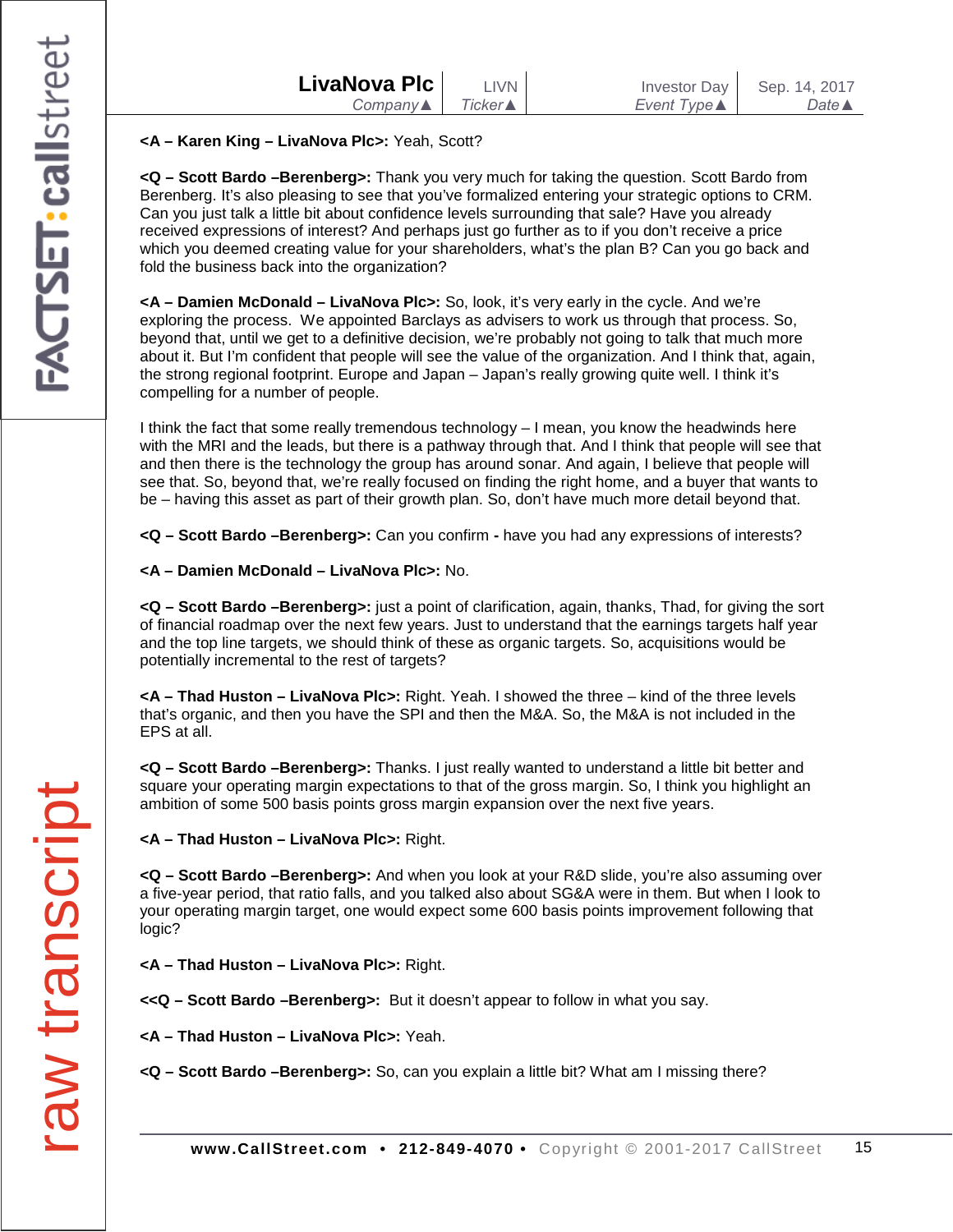**<A – Thad Huston – LivaNova Plc>:** Yeah. No, look, first of all, and again I said at the beginning, I want to provide I think realistic and reasonable expectations here. Clearly, even going beyond 70% is something I would like us to achieve. There's a lot of work to be done to get there. And so, again, it's a five-year projection.

Of course, we're going to give you regular updates on how we're progressing against each of these. I also think we want to be prudent in our expectations. I didn't talk about tax. Tax could go up, tax could go down depending on the scenarios. We have actions in place to reduce tax. But again, I'm trying to create a kind of a reasonable expectation.

**<Q – Scott Bardo –Berenberg>:** Just trying to understand the logic that, in your mind, there could be good reasons to assume operational leverage over and above gross margin improvement. Is that correct?

**<A – Thad Huston – LivaNova Plc>:** That's a fair thing to say.

**<Q – Mike Matson – Needham & Company>:** Hi. I'm Mike Matson from Needham & Company. Just with regard to the sale of the CRM business, if you – what do you plan to do with the cash from that? When does it happen?

**<A – Thad Huston – LivaNova Plc>:** Well, look, I mean one of the things obviously, we talked about the kind of the cash deployment and where we're going. Of course, there are opportunities to do acquisitions, and to me, accelerate the growth of the company.

In my previous life, I mean, divesting or making portfolio choices but then acquiring other things is a way to really accelerate the growth of the company. If we can't do that for whatever reason, we'll obviously look at share buybacks. We have approval up to \$150 million. We've done \$50 already. So, again, depending on the scenario.

**<Q – Mike Matson – Needham & Company>:** Okay. Thanks. And then your guidance for R&D implies about a 3% increase relative to pre-Caisson acquisition. So, that implies around \$30 million of incremental spending a year. Is that really enough to cover the cost of TMVR and all these other pipeline projects that you have?

**<A – Thad Huston – LivaNova Plc>:** Yeah. That's roughly what we're looking at. I think the combination – and again, they are all in different places. They're like even heart failure as a bit further out. TMVR we've included that already. And then also we have some investments in supporting depression as well. So, it's a little higher than 30, I would say. But we think that we have enough set aside to support all three initiatives.

**<A – Damien McDonald – LivaNova Plc>:** I think the big thing that doesn't read through here is our productivity. We're doing a lot of portfolio management. Again, I'll make this judgment, we never met a project we didn't like. There was a lot of skunk work stuff going on. We've really paired that down. We took one of our best project managers out of the Houston group and we've tasked her with building a whole new portfolio management process coupled with a product development, the PDP process. Those two things I think are going to give us leverage inside the existing R&D spend that I don't think was previously considered.

**<A – Thad Huston – LivaNova Plc>:** Yeah. Like its getting rid of a low productive products and really focusing on those key ones. I think we'll really pivot the R&D investment.

**<Q – Mike Matson – Needham & Company>:** And then do you have some sort of estimate of the cumulative cost that's going to be required to bring Caisson to market in the U.S. through the FDA approval?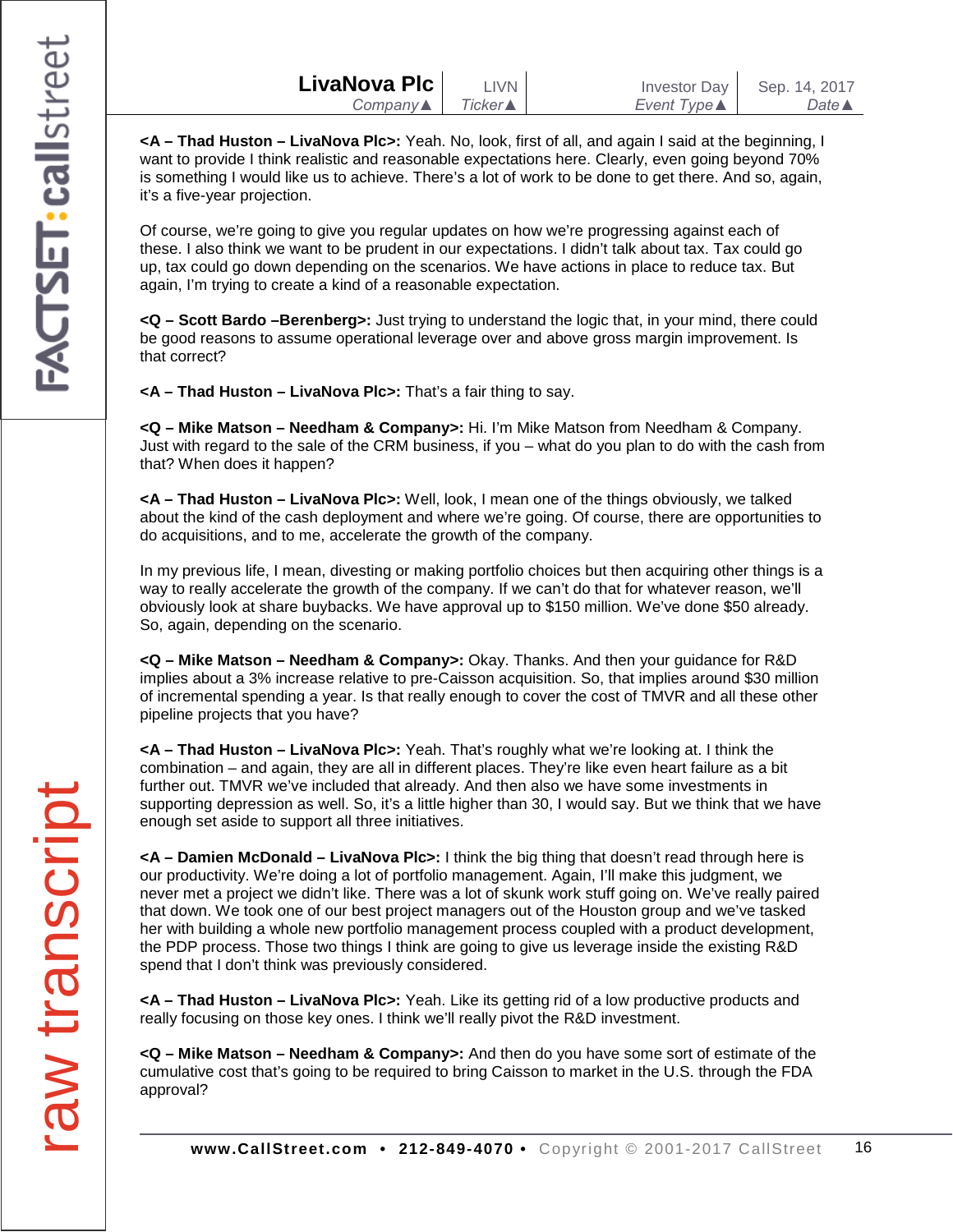| LivaNova Plc        | LIVN I    | <b>Investor Day</b>         | Sep. 14, 2017    |
|---------------------|-----------|-----------------------------|------------------|
| $Company \triangle$ | Ticker▲ I | Event Type $\blacktriangle$ | Date $\triangle$ |
|                     |           |                             |                  |

**<A – Thad Huston – LivaNova Plc>:** We do, yeah.

**<Q – Mike Matson – Needham & Company>:** Okay. Can you give us some idea?

**<A – Thad Huston – LivaNova Plc>:** I'm glad you ask and yes.

**<Q – Mike Matson – Needham & Company>:** Yeah. Okay.

**<A – Damien McDonald – LivaNova Plc>:** No, we're not going to disclose the program. But I will tell you when we've talked to you guys about where we're thinking about being disciplined, the IRR it has to be mid to high teens. We're riding that switch button. You know that the cumulative purchase price for that asset was much lower than the other assets in that market. What these guys have done, what 42 people did with 10,000 square feet is really extraordinary. And so we really are focused on keeping them as productive as that while giving them a lot more breathing room.

And the reason for bringing Caisson in when we did was that I didn't want them managing to a milestone. And some of their discussions in that first two or three months, C.J. and Todd, I could tell, were very passionate about bringing the product to market, but we're thinking about the milestone for the next funding. And I wanted them to not think about that. I wanted them to think about being first or second to market. I wanted them to think about bringing your best product to market. I wanted them to be able to afford to bring guys like Paul on board. And those things were really important.

We can leverage our regulatory department, our clinical department, our ops group. I mean, already the ops group has made a number of trips to Minneapolis about how to bring the production capabilities to bear. And so it was really about accelerating it. So, I actually think there's a bunch of leverage in the program because we bought them onboard.

**<Q – Mike Matson – Needham & Company>:** All right. Thanks a lot.

**<A – Karen King – LivaNova Plc>:** Anymore questions? In the front here.

**<Q – Matt Miksic - UBS>:** Hi. It's Matt Miksic from UBS. Just a follow up on the questions around the SPI investment and you talked about like plus or minus \$100 million. But I wanted to get a sense of Caisson represents merging growth opportunity in clinicals. How do you balance finding tuck-ins that are going to help you drive growth near term without necessarily vesting in assets that may not be kind of part of this transition towards minimally invasive and transcatheter therapies that we're seeing in all your kind of cardiac end-markets.

**<A – Thad Huston – LivaNova Plc>:** No, look, I view my role as a portfolio manager in some ways. I mean, making decisions in terms of things that we're going to invest against some things that we're not and making choices. And I think even this morning's announcement is really about making a choice. And so, that focus allow us to free up resource and to be more productive. So, go deeper into where we're spending R&D dollars and to free up some room, but then place some bets. And so, that's exactly what we're doing.

I think that relatively speaking, going from 9% to 11% to 12% to 13% is not that big of a deal, to be honest. I think you would want us to – if we could show that we're growing in the Caisson, and depression or delivering on what we say, it's a good investment.

And so, I – again, I'm not going into how much each one is today. But the Caisson deal alone is, I think, one of the best acquisitions I've seen in a while. And we certainly didn't overpay for it. And we have 49% position for many years to see how it was going to play out, and then you acquire it at very modest price, I would say, for the market with a lot of upside. And so, yes, we're going to have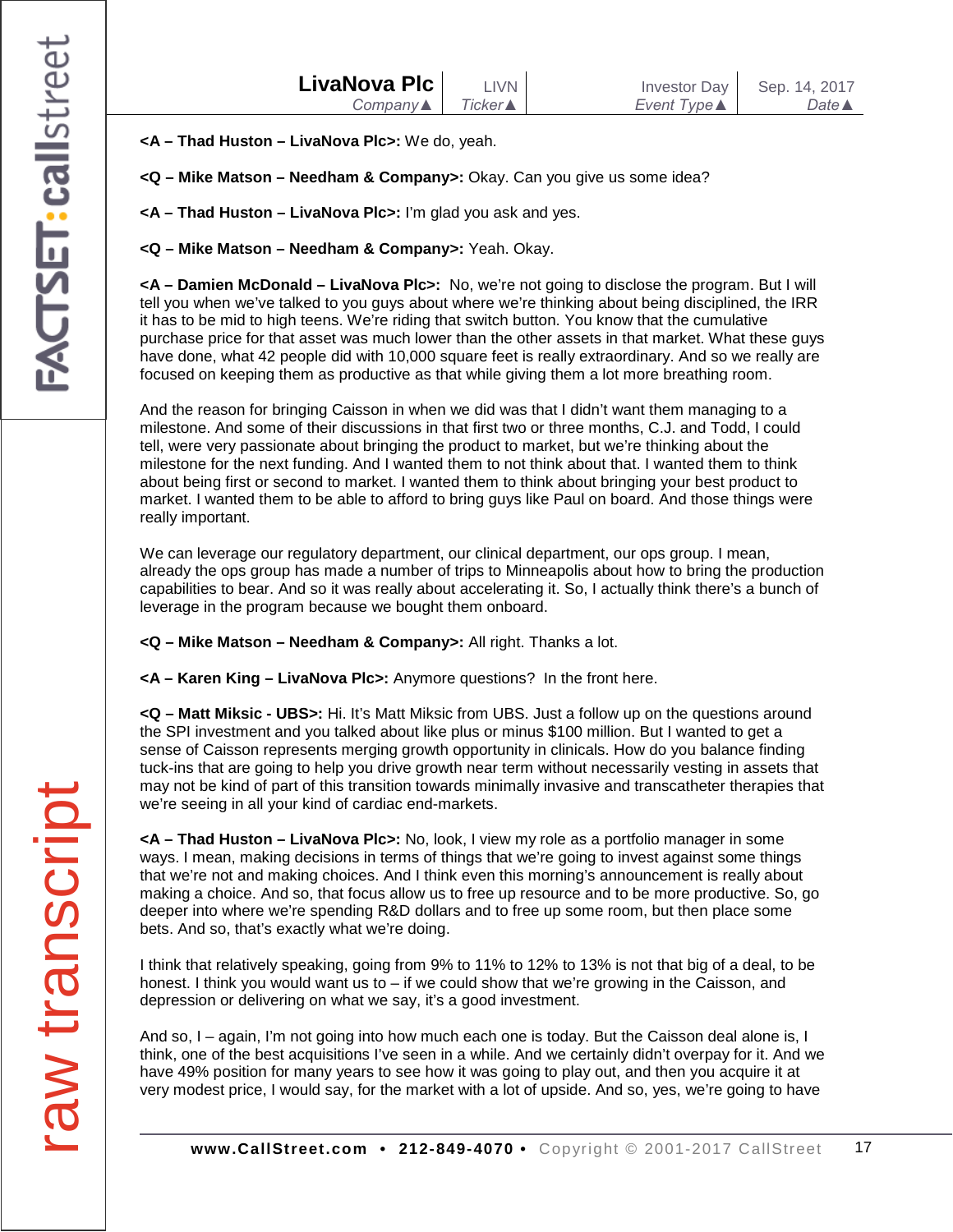| LivaNova Plc | LIVN       | Investor Day        | Sep. 14, 2017    |
|--------------|------------|---------------------|------------------|
| $Company$    | Ticker ▲ I | <i>Event Type</i> ▲ | Date $\triangle$ |

to invest in R&D, but it's a two- to three-year investment. Well, yeah, I'm maybe deflecting, but I'm excited about them.

**<A – Karen King – LivaNova Plc>:** Some more questions? Back here, Deanna.

**<Q – Rick Wise – Stifel Nicolaus>:** Hi. Rick Wise, Stifel. Just back to the CRM divestiture. It sounds like you'd prefer to sell it and get the cash. Are there circumstances that you consider actually just spinning of the company, is that a possible option on the table? Thank you.

**<A – Damien McDonald – LivaNova Plc>:** Rick, we looked at all of that in our discussions. The board had some really robust opinions about all of the options and we beat this up pretty solidly with them. Right now, we're just focused on finding a home with a buyer that value the asset that I described and that's really where we're putting all our energy. But I will tell you, we look at the whole gamut. When we said strategic review, it really was a strategic review. And again, the board is broadly very experienced. Some of you know Art and Al, Art Rosenthal and Al Novak, they've been in a lot places. Dan Moore made some tough decisions at Cyberonics. You know these guys. So, you know it was a robust conversation. We look at all of those options.

**<Q – Analyst>:** Thanks for giving me a chance to follow up. So, clearly, your strategy in cardiac surgery in some ways looks to leverage a call point that you have there with the cardiac surgeon. As we think Caisson, that call point ultimately with your fully transvenous approach, clearly, it's going to have a cardiac surgery component to it, but in many ways as interventional cardiology. So, as we think about trying to – you trying to get in front of that call point sooner rather than later, I really know how else to ask this rather than what do you think of TAVR as part of your portfolio, and there are many assets left out there. We know the one or two that may be left or there may be more. But would TAVR be a consideration?

**<A – Damien McDonald – LivaNova Plc>:** So, shorter answer but a longer conversation sometime, if you want. So, yes, it would be a consideration, but we've dismissed it. We don't believe that TAVR is an essential part of what we need to do to be successful in TMVR. One of the headwinds of being in CRM where we are is that we're fifth and a long way fifth. I think being fourth and a long way fourth in TAVR would be putting us back in the same situation. I think a couple of things, there's other ways to get to interventional cardiology, one of which is to hire and build out a team, and one of the things that I – one of my first jobs at J&J was leading the Cordis team. So, years of interventional in my blood as do you, and as do the guys here.

I think clinicians and commercial organizations will follow the best product. But I think we could organically build out an IC team. That's the first thing. Second thing is, I think there might be other assets excluding TAVR that might give us an opportunity to look at that, but again not necessary. And then lastly, as I said, I don't think TAVR is something that we really want to dive into.

**<Q – Scott Bardo –Berenberg>:** Thank you. Very quick follow-up. Thanks for taking it. Obviously the SPI investments are exciting but that's a bit of sex and violence. There's some risk profile ascribed. So, the question I have is very direct.

**<A – Damien McDonald – LivaNova Plc>:** That's going to be in your note?

**<Q – Scott Bardo –Berenberg>:** Maybe. Do you think that you can still deliver that sort of earnings growth profile in the absence of any contribution from these programs?

**<A – Thad Huston – LivaNova Plc>:** Yeah. I mean look, that's why we're here. I think to me, getting the organic growth running and getting that cadence. There's a huge difference between 1% and 3% and 5% and 7%. I mean, companies growing 1% is always kind of struggling just to get the earnings growth. When you're growing 5% to 7% and inflation is not as much of an issue and you don't have to restructure every year. At the same time, I see still huge opportunities. We don't have

**www.CallStreet.com • 212-849-4070 •** Copyright © 2001-2017 CallStreet 18

transcript raw transcript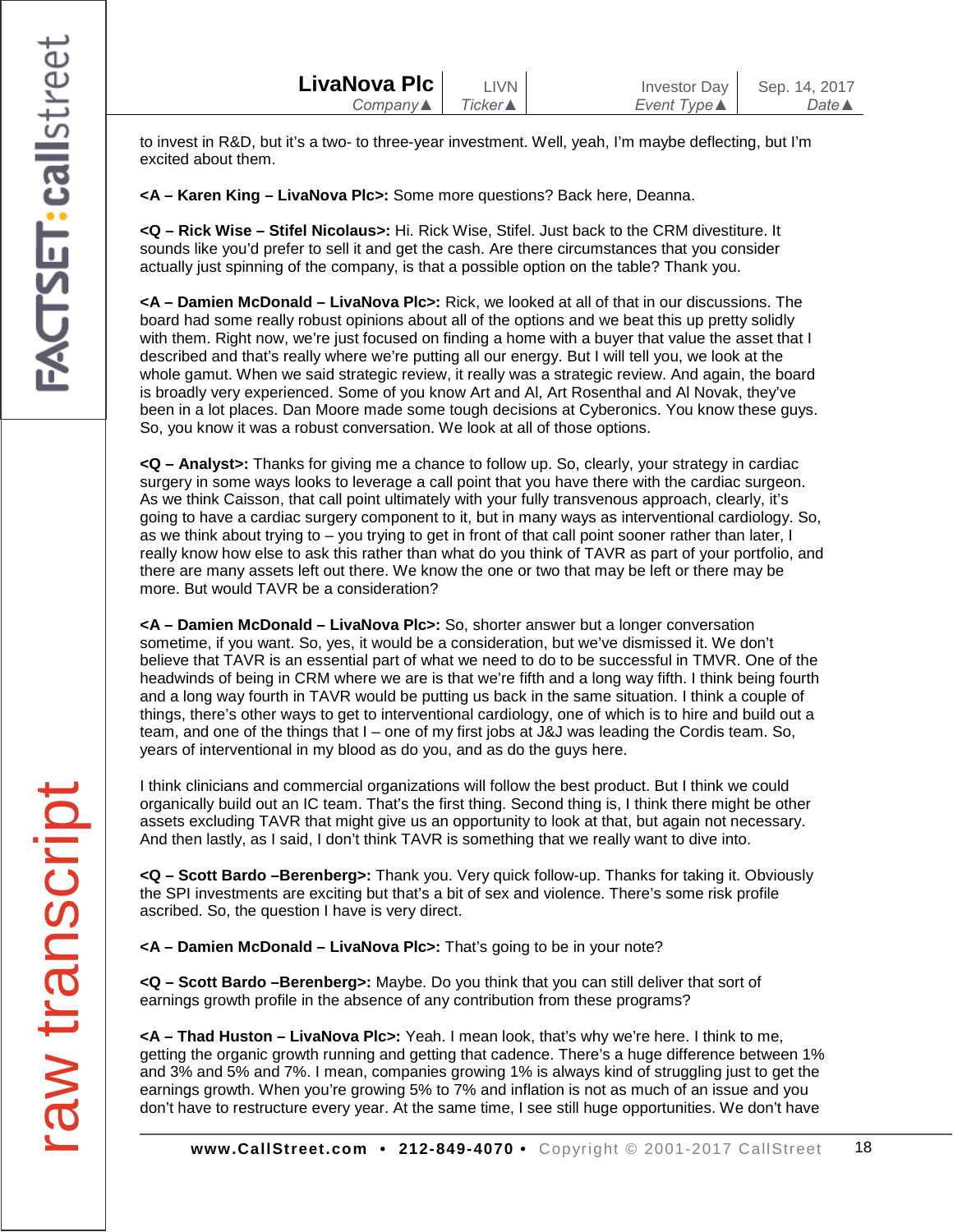| LivaNova Plc | <b>LIVN</b>     | <b>Investor Day</b> | Sep. 14, 2017    |
|--------------|-----------------|---------------------|------------------|
| Company▲     | Ticker <b>▲</b> | Event Type <b>▲</b> | Date $\triangle$ |

the procurement discipline that what I am used to. I think obviously some of the choices with manufacturing footprint. I mean, there's a lot of things that we could be doing just being more discipline.

Damien and I both have a great level of experience and appreciation for dashboards and metrics and accountability. You set goals, what gets measured, gets done. You set really aggressive goals on cost savings. You work with consultants who want to help us and you go after it. You hold teams accountable. And so, we're setting all those things up. I think organically growth, getting the EPS up, and then supporting investments in R&D will take us to a whole new level.

**<A – Damien McDonald – LivaNova Plc>:** Well I think that's why you refer to it as any one of the three hitting shots on goal could build a multi-\$100 million group. We've see there's a three shortterm goals. There are risks – different risk profile with each one of them. But we believe that all of them have a chance of being major contributors as we view them right now. If one of them doesn't hit, okay. That's what R&D programs are about.

But we believe that all of these shots are goals are really viable and valid, the teams behind them are tremendous. We spent a ton of time with the Minneapolis team on Caisson. Depression isn't again unproven. It's been approved in the U.S. 2005, right? So, 2005 with the approval in the U.S. The CMS coverage decision clearly an issue but where we are with our discussions there is very fruitful.

So, it's not something that we have to invent. We know how to do it, just about getting reimbursement and that's why we're taking a bet on the German market to really prove out the treatment pathway, how do you move from a psychiatrist to the implanting surgeon back to the psychiatrist. Again, it's not a clinical risk, it's a pathway of reimbursement.

And then lastly, with heart failure, look, ART is not really being leaned into by anyone. And as I said, we believe we understand where the other trials failed in terms of patient dosing and patient selection. We believe we've got a clinical pathway and so do the FDA with the EAP. So, again, there's clinical risk attached to that but we think we've leaned into that to minimize.

**<A – Thad Huston – LivaNova Plc>:** We have clear milestone even how to mitigate and manage the risk. If we see that it's working at a certain point and we'll continue. If it's not, then.

**<A – Damien McDonald – LivaNova Plc>:** Actually, that's one of the reason we candidly took the investment thesis here. When I originally started looking at it internally, the way it was being couched was the investment was x. And when Thad and I were sitting there, he said it's not really x. It's really part of x and a part of x. And those two components, you can get to a milestone to make the go, no-go decision on the second part. Completely different from a pharma way of looking at things, right?

**<A – Thad Huston – LivaNova Plc>:** Exactly, and value creation is created when you get to that next milestone.

**<A – Damien McDonald – LivaNova Plc>:** So, again, completely derisk it. This is not what we've done but think we've taken a lot of financial risk out of by saying let's break it into milestones. So, it's perhaps a longer answer than you wanted but any one of the three I think is a really viable option for us.

#### **Karen M. King, Vice President, Investor Relations & Corporate Communications, LivaNova Plc**

Okay. All right. We're going to take a break for about 15 minutes. Again, I encourage you to go visit our booth and chat with some of our folks over there. We'll come back here at around 10:30.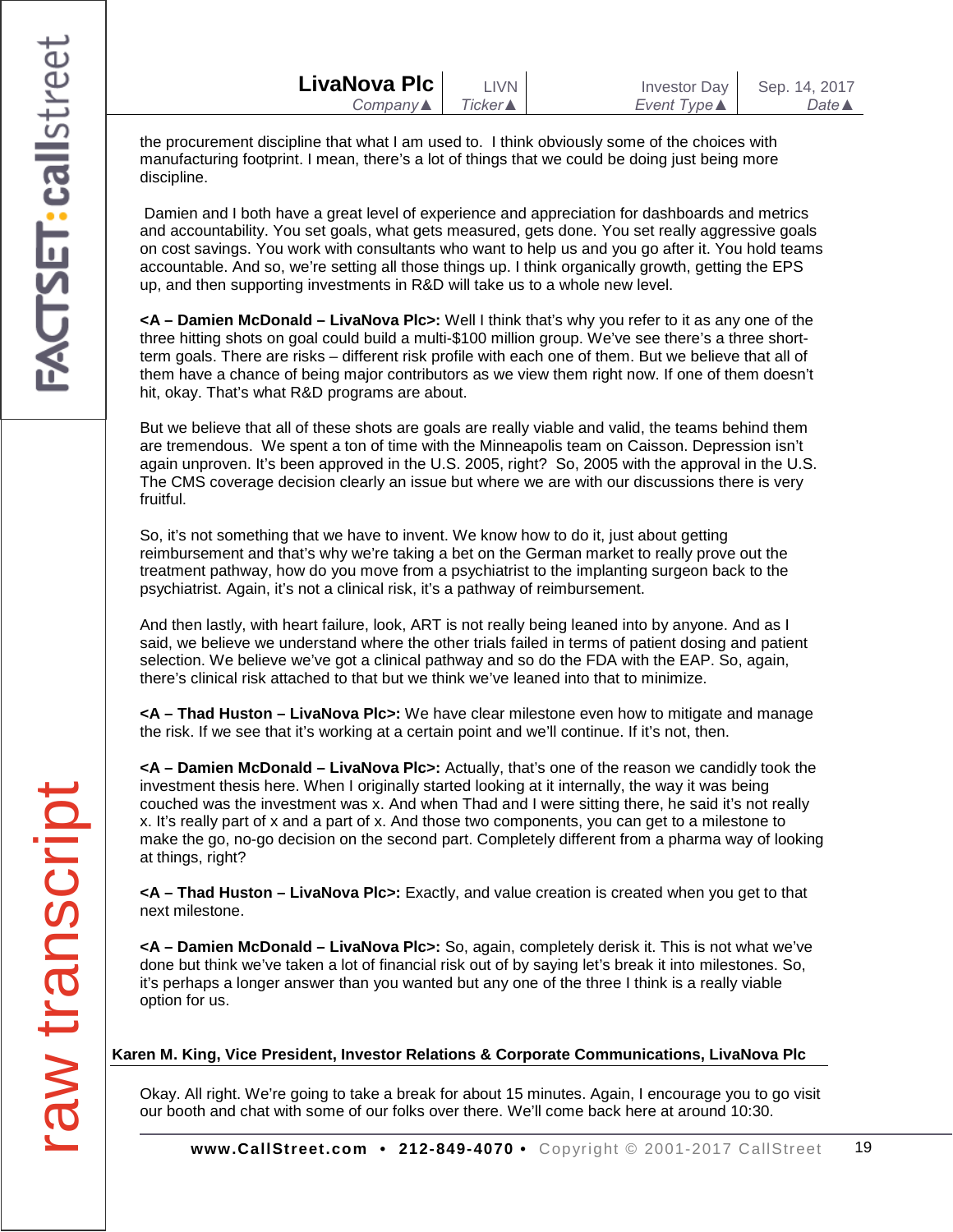| LivaNova Plc             | <b>LIVN</b>     | <b>Investor Day</b> | Sep. 14, 2017    |
|--------------------------|-----------------|---------------------|------------------|
| Company $\blacktriangle$ | <b>Ticker</b> ▲ | Event Type ▲        | Date $\triangle$ |

### **Karen M. King, Vice President, Investor Relations & Corporate Communications, LivaNova Plc**

Okay. We're going to get started. So, if everybody can please take their seats. So, I just want to introduce Jason Richey. Again, he's the Head of our Neuromodulation business and also the Head of the U.S. Region. So, please welcome, Jason.

# **Robert Jason Richey, President-Neuromodulation, LivaNova Plc**

Thank you. Good morning and thanks for being here. I know you all travel and follow a lot of different medical device companies, and the fact that you took the time to come and hear what we have to say is a big deal, and I'm really excited to share that strategy with you, so from me to you, thanks for that.

It's an exciting time to be at neuromodulation. There are so many neat things happening in terms of technology, in terms of methodology and expansion that it's really a neat time to be in the space. But more importantly, it's exciting to sell Vagus Nerve Stimulation because I can tell you this, in my 20 years of medical device, I have never seen a device that can impact patients and their families the way the technology does. I just have never seen it.

So, we've had a heck of a run for the last 24 months. And I was thinking this morning as I was having breakfast, if I were you, what questions would you have for me? And there were two big questions that came up and actually were validated through the booth this morning. The first question being can you maintain this pace? And then the second question was with the right investment, could you accelerate your growth trajectory?

Well, I can tell you this. I've been fortunate enough to work with Vagus Nerve Stimulation for the last 16.5 years and I've never been more excited about our future, never. Over the next 20 minutes, I want to walk you through our strategy in epilepsy, as well as touch on depression and I'm confident that at the end of this presentation, you'll agree that, yes, we can sustain this growth trajectory, and more importantly, I think we can accelerate it.

Now, I want to make sure we have a chance to answer all of your questions. So, at the end of the presentation, we will have a time for Q&A. With that, let's go ahead and get started.

Now, it's important to know that at LivaNova, we're a pioneer in neuromodulation, and we happen to be the world leader in modulating the vagus nerve. We have a strong epilepsy business with significant growth opportunities, which I'm going to walk you through. We're fully committed to helping patients with treatment-resistant depression as we feel there's a large, unmeet global need.

Our call points include neurology, epileptology, psychiatry, neurosurgery and ultimately, though, the patients that are under their care. We have regulatory approval in the United States and in Europe to market and sell this device for treatment-resistant epilepsy, as well as treatment-resistant depression, two markets that we feel we have a long runway for growth.

Now, before I dive into our franchise specifically, I think it's important to just touch on the neuromodulation market. As you can see, it's a large and growing market expected to reach \$6.2 billion by 2020 at a compounded annual growth rate of over 11%. With that being said, we see large strategics as well as start-ups spending a lot of time and effort in technological advancements, indication expansion, patient awareness and equally as important, physician acceptance and adoption. And at LivaNova, we're the same. This is the same areas and interests for us.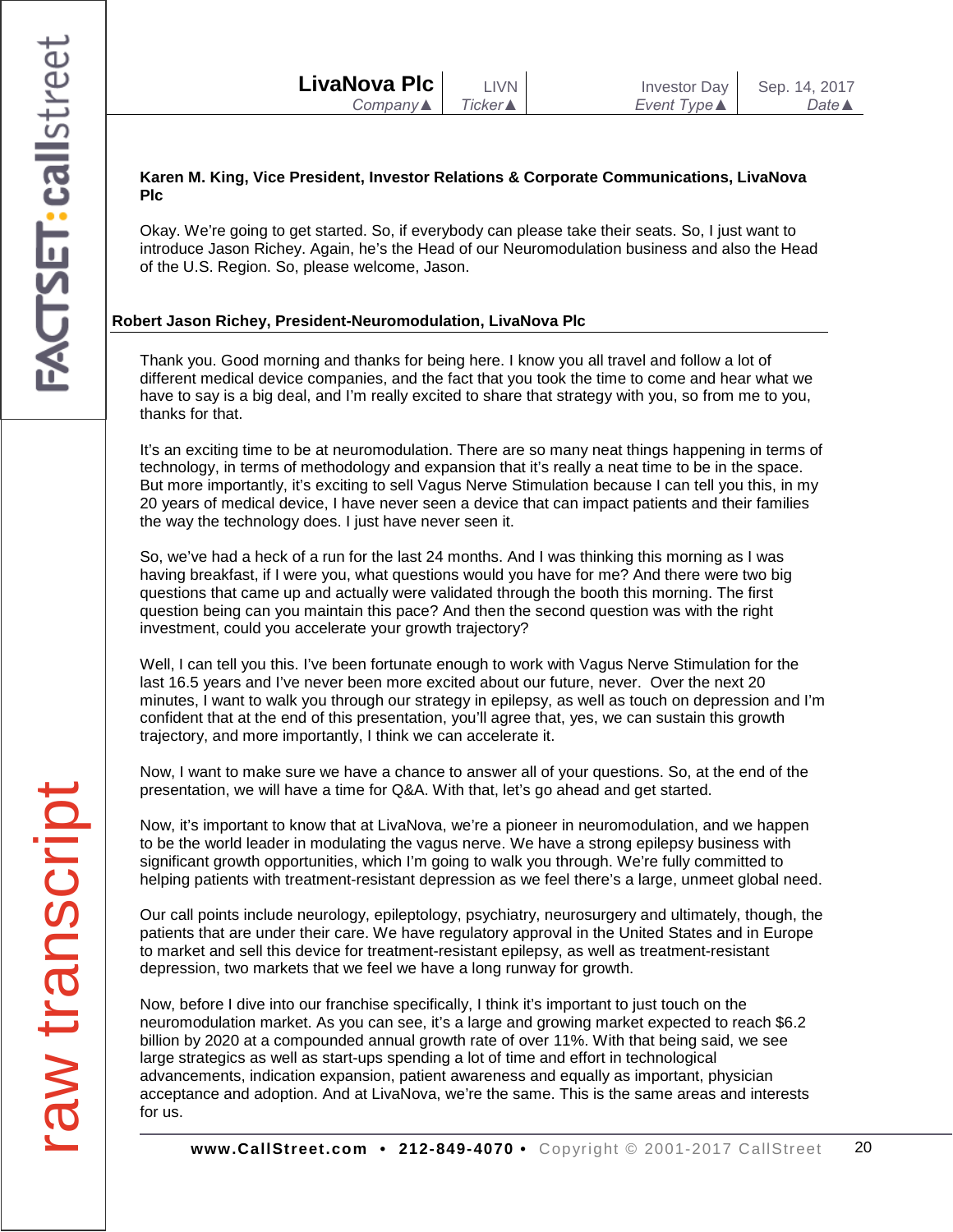With that, let's take a deeper look into our epilepsy strategy because I want to get you really comfortable with it.

It's important to note that epilepsy affects 1% of the population. It doesn't seem like a lot when you do the math. If you look at our three areas of robust interest which are North America, Western Europe and Japan, that means there's roughly 10 million patients that have a diagnosis of epilepsy, okay? Now, there's robust clinical evidence including multiple publications in the New England Journal of Medicine which validates that one in three of these patients will suffer from what's known as a drug-resistant epilepsy, which means that drugs simply don't work for them, and they require different treatment options, okay? So, that's the market, and any one of these drug-resistant patients could become a vagus nerve stimulation patient at some point in time.

But there are some challenges to this market. As you can see, we have an issue which we call the referral gap. And what that means is that roughly 10% of these 3 million patients make their way into an epilepsy monitoring unit on an annual basis. So, what happens there? What epilepsy monitoring unit is a team of physicians and technicians that will admit the patient to the hospital for three to five days, reduce the medicines that they're on, and try and elicit a seizure or two; and in many cases, multiple seizures. They do that for a very specific reason. They want to try and pinpoint the area of the brain where the seizure is happening, and then they want to determine an appropriate treatment pathway for that patient. But unfortunately today, there is a big referral gap and not only about 10% of patients make it that way.

There's also a treatment gap, because what you can see is that after a patient makes it to an epilepsy monitoring unit, only about 5% of these patients leave that EMU with the treatment outside of yet another medication. It's a little frustrating for us, but I see it as a robust opportunity. It's not often n your career that you can look at an opportunity like this and say, wow, what a long runway for growth. And I feel that we have a technology that can robustly shake the way that current treatment practices are happening, and we can improve the way that we treat patients with epilepsy.

So, how do we do it? Well, we expect to go through innovation in patient awareness. That starts with removing barriers to use. It includes new and innovative technology releases every 12 to 24 months. We want to focus on strategic international opportunities. We want to enhance patient awareness because we know that when a patient asks for a therapy, they typically receive it, all right? So, we're working on a lot of different methods to find out where patients go to receive their information about their epilepsy. And we're strategically working with them in order to drive appropriate information to these patients so that they can make well-informed treatment decisions. So, patient awareness is a big focus for us.

And then finally, we need to get more flexible as an organization, and we want to build out our capabilities from an R&D perspective because as you heard from Damien and Thad, we're interested in M&A. And so I want to walk you through specifically some things that we're doing as an R&D team to build out our existing capabilities and make our platform more robust, so we can easily fold in acquired technologies, okay? And I'll go into each one of these in more detail.

So, my team over the last 12 to 16 months has been busy trying to remove barriers to use. And in 2017, we were successful in two very big areas. First, we were successful in working with the FDA to expand VNS therapy access to patients as young as four years of age in the United States. Historically, it was 12. So, why is this important? Well, epilepsy typically presents very early in life before adolescence. Epilepsy is also a chronic disorder that gets worse over time. And we know that the earlier we can treat these patients with this chronic illness with VNS Therapy, they have clinically better outcomes. They just do.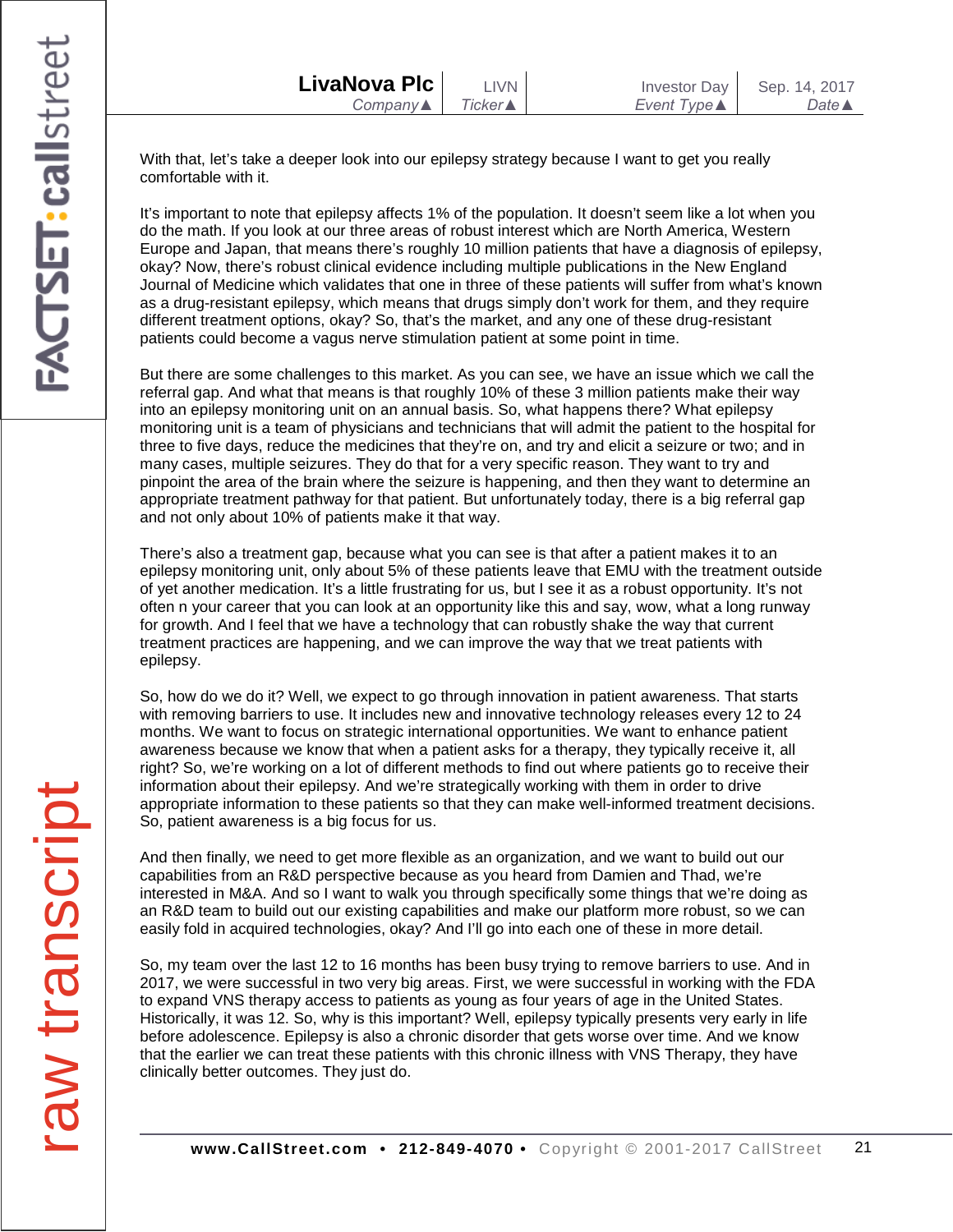| LivaNova Plc |  |
|--------------|--|
| Company▲     |  |

We also know that VNS Therapy has been shown to help children reach key developmental milestones. So, we want to help them. I see this is a big win for us and it certainly adds to what we can say, where we can go, and the conversations that our sales team and marketing team can have.

The second victory was working with the FDA and with DEKRA to expand our MRI label indication. And let me take a step back to add some clarity on this. Historically, VNS Therapy had MRI labeling approval but it was for very limited scans, and they required very expensive technology in order to do these scans.

With our new label indications which I want to note the team started and finished in 10 months, which I think is a record in the medical device industry. But 10 months from start to finish and submission with the FDA, we've been able to successfully expand our labeling around MRI, so now patients can have access to more than 90% of all MRI scans that they might need. And they don't require this expensive and complicated equipment in order to use them.

So, the benefit to the patient and the patient's family is now they can go to any MRI center which has dramatically less of a distance to travel because please keep in mind, patients with epilepsy can't drive. So, proximity to treatment is a very, very important ingredient, all right. So, these are two wins around removing barriers to use that we're really excited about.

The second part is innovation. And the heart of our innovative strategy is really focusing on providing devices that are easy to use, focusing on better patient care, and delivering cost-effective treatment solutions.

Now SenTiva, which hopefully you'll get a chance to see at the booth this morning, is one of the first products that was developed with all three of these elements. It's the heart of its development. In addition to being smaller – smarter and faster, SenTiva offers a lot of new features and benefits for both clinicians and for patients.

Now one of those features is scheduled dosing, just to give you some clarity. Historically with VNS therapy, when a patient was implanted with the device they waited two weeks before they turn the device on, and then it was a course of seven sequential visits to get a patient to a therapeutic dose because you can't just turn the device on at a high amplitude. It doesn't work that way. Very uncomfortable for the patient. Well, we want to make it smarter devices and this new device now has scheduled dosing to where they can go and visit with their neurologists and the neurologists will plan out of course to get that patient to a therapeutic dose over the next what would be hypothetical visits and the device will automatically titrate itself up to that. What's the benefit? Well, I mentioned transportation an issue for patients. Now, they don't have to go and see the neurologist until they get to their therapeutic dose, for the physician it gives them flexibility to see more patients, and from a healthcare economics perspective it's less healthcare burden. So, we're really excited about this.

The team I have in Houston is remarkable. They didn't want to stop at just a new and plantable pulse generator, they wanted to carry it further. So, they invented a brand new and completely reengineered wireless wand. Note I said wireless because that's going to be a big play today. They also have come out with a brand new dosing tablet which you saw. And most importantly, we've expanded our capabilities and completely reengineered our user interface with user simplicity at the heart of its design. This is a big step forward.

Future Generations that SenTiva promised is really focused on user simplification. We will be building more robust stimulation paradigm. And we want to get mobile. That's a big one. By show of hands, how many people in the room have a smartphone? Can I see? There was a lot hands. How many people have a smart watch, iPhone, iWatch? Yeah, okay. I could go around the room and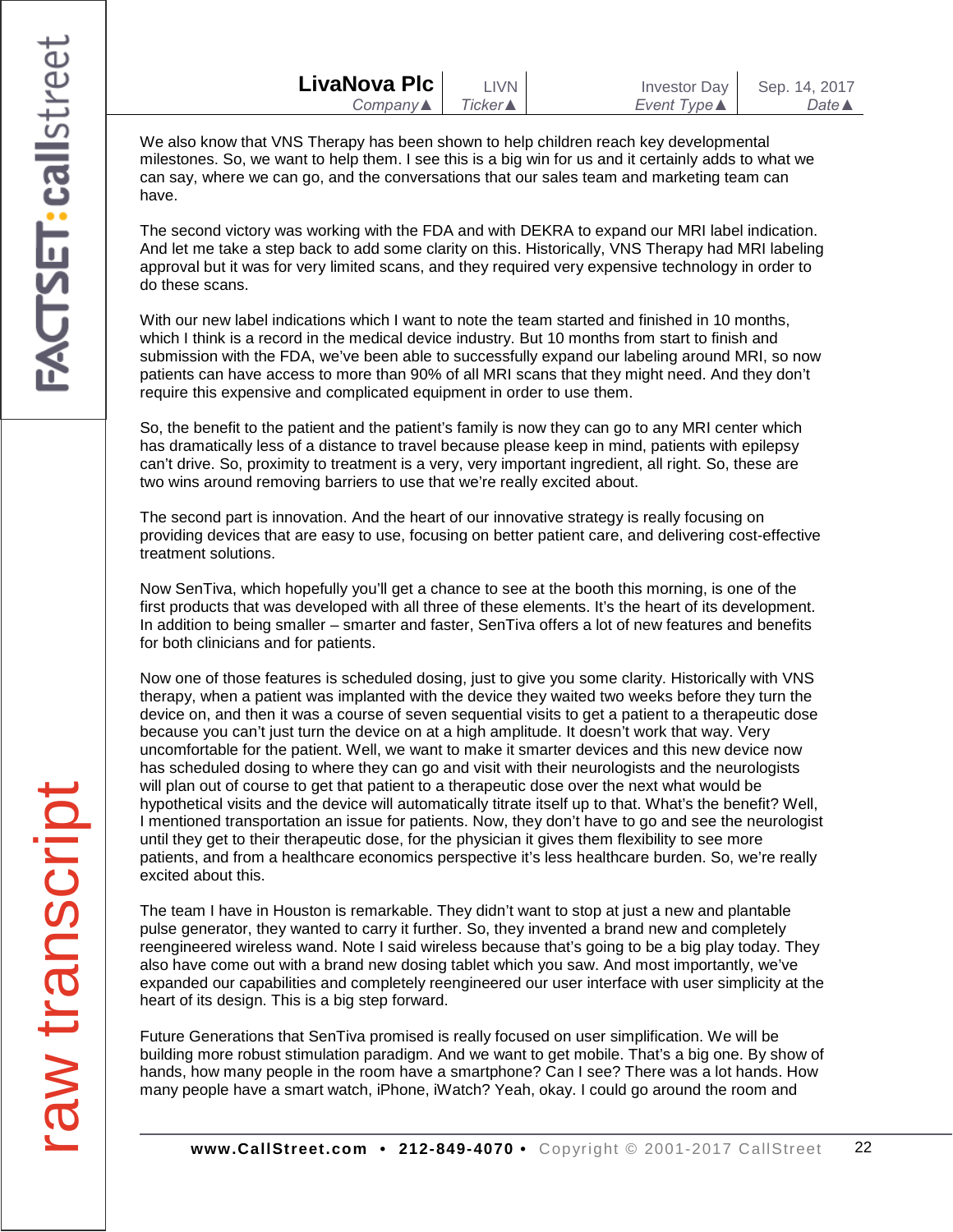ask you why you have it. But at the end of the day it comes back to data. People make decisions based off of data.

So, imagine a device that's an active implantable; that can communicate with wearable technology like smart watches or it can communicate with apps. There's a lot of benefit in that from a data and analytical perspective, also from a more comprehensive disease management perspective. So, this enables patients to take a much more active role in their treatment. But from a physician perspective, now they can remotely remonitor patient's activity, as well as device diagnostics. The team in Houston promises to deliver this in the next generation of SenTiva. So, that's where we're headed, folks, and I'm excited to be a part of it.

Now, in addition to removal of barriers and in addition to innovation, I think we have a really special international opportunity. Today, there's more than 100,000 patients globally utilizing VNS therapy to better manage their epilepsy and simultaneously live a better life.

But today, 85% of those patients come from United States. I'm convinced that with the right targeting and right commercial funding, we have a unique opportunity in specific European markets, as well as Japan in order to help accelerate our growth trajectory. I'm actually so confident with it that I've committed to Damien. In fact, I think we can double that business over the course of the next five years, and that's something we're going to do.

Now, I mentioned data, data, data. Everybody likes data. Physicians make treatment decisions based off of a robust clinical evidence, right? And neurology is no exception. That being said, as we launch SenTiva, we plan to launch multiple clinical studies to number one reinforce our clinical evidence, and two build additional user adoption.

In parallel with launching SenTiva, we plan to launch a VNS patient registry which will be focusing on SenTiva patients. And I really like registries. Because what can be more compelling than your own experience. A registry gives physicians a chance to track their patients in real time to see how they're doing in terms of seizure improvement, to qualify their quality of life improvement. But I think another important element of this and I spoke to it earlier, is the health economic aspect of this, all right? It's a spirit of the way that we innovate and something that's critically important in today's health care environment. So, physicians are going to have the ability to evaluate how patients with SenTiva reduce their dependence in consumption of health care resources over time. Look for this to launch in parallel with SenTiva this year.

In addition, we're going to launch a early adjunctive study in 2018. And the question is why? Why would you do something like this? You already have data. You have a lot of different sets of information that show that VNS therapy works better in these patients. Well, I think it's important to do a prospective multicenter study and now include our new label indications which is children as young as four. Why? Because in many scenarios, VNS therapy has historically been used at the end. Sort of a means to an end. It's like throwing in the towel. We tried 20 different medicines, 20 different ways, a patient has failed epilepsy surgery and now we'll try a vagus nerve simulator.

At LivaNova, we think that's the wrong way to look at it.

We think that early adjunctive use with VNS therapy can dramatically improve seizures, improve recovery time, and ultimately aid in trial development. So, look for this clinical to start in the second half of 2018.

And then finally building out our platform. There's two things that come with this. The first part is, enhancing what we have today, and I talked about wearable technology. I saw quite a few hands in terms of people that use smartphones and apps and portals and all that neat stuff. We're there right now. What you heard from Damien and you heard from Thad that we're really interested in M&A.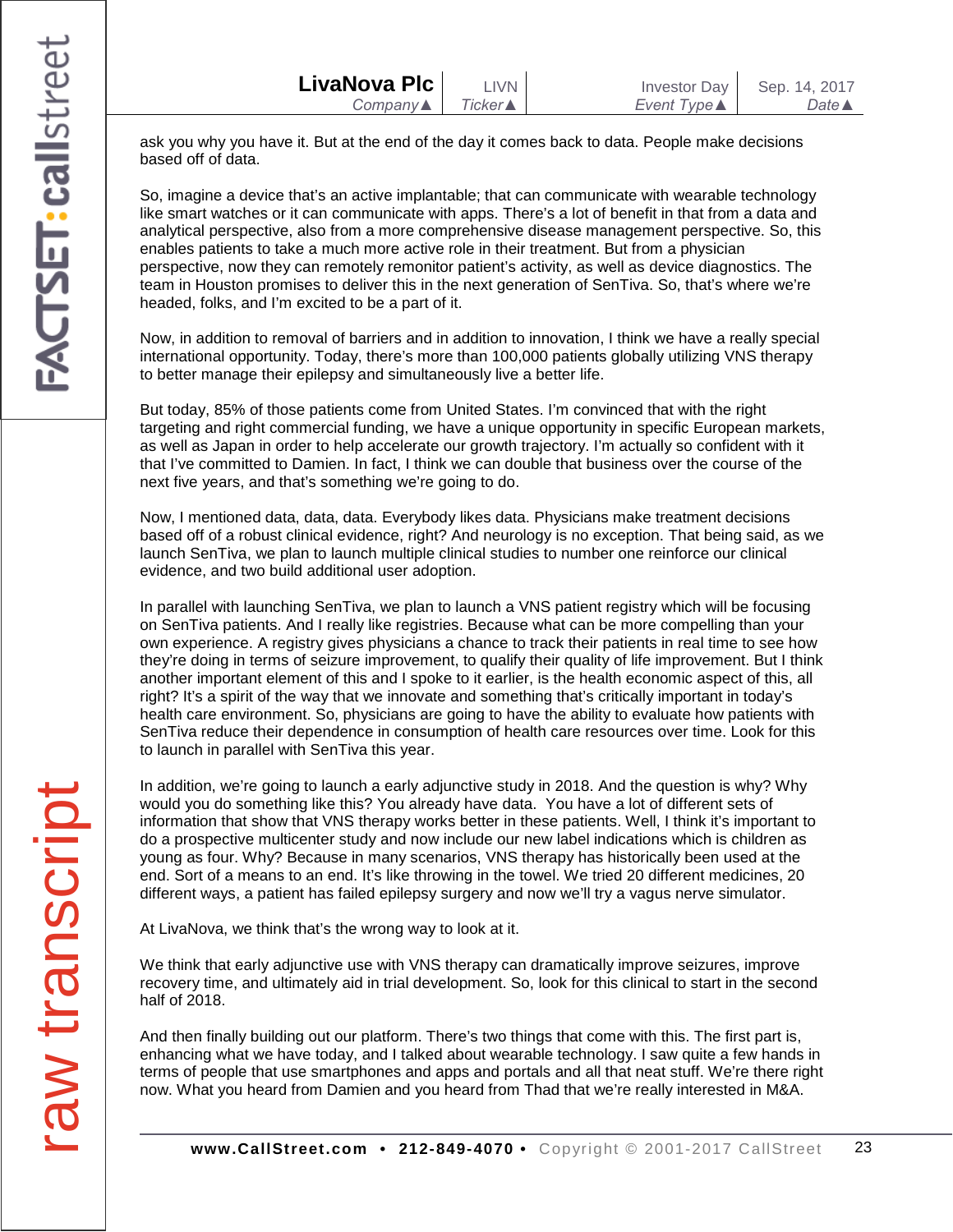There's a lot of different indications that pique our interest, and there's a lot of areas with which we think we could go.

The complexity in doing this though is that you look at these companies to acquire, many of their devices are very expensive to build. And in many cases, we're outsourcing design to do clinicals rather than to commercially populate.

So, I met with John Murphy who I think you guys have had a chance to meet, but if you haven't, he'll be at the booth. And I said, could you build a more universal platform? Imagine a robust stim engine to where you could look at acquiring technologies and then already just fold them in to your existing improvement platform, because what that does is a couple of things.

Number one, you streamline manufacturing and control cost. Two, you avoid any type of quality issues. And three, you have the ability to enhance those acquired technologies. So, if we bought a technology that was in another indication and we're able to fold it into our existing platform that we have now, we can enhance it overnight. We can give it bluetooth low energy. We can let it communicate with apps. We can let it communicate with smart and wearable technologies. So, that's what we're planning to do.

Let me pivot to depression for a second because I think that this is an important thing. Also, sorry for the audience participation, but by showing hands, does anybody in the room know anybody affected depression? A lot of hands. That's a lot of hands.

Depression is big. It's very big. As a matter of fact, depression affects over 300 million people worldwide. It happens to be the leading cause of disability in the United States and it often affects patients in the prime of their life, right? This has massive impact not only in the patient, but the patient's family and the healthcare system as a whole. It costs a fortune to treat. There's a dark side of this and even darker side of this which is treatment-resistant depression which affects between 10% and 30% of the population depending on where you go. These patients are exactly that, treatment-resistant. So, this is the worst type of depression that you can have, because you're impacted by this disease and there's no cure for you. There's no solution. Despite using multiple therapies and multiple medicines, they just don't work, all right? These patients are prone to relapse, less remission and a lot of side effects and social burden.

Well, in a recent publication by Dr. Scott Aaronson of Sheppard Pratt, VNS therapy may open the door to helping these people and providing them with hope. In his study of 800 TRD patients that have failed more than four anti-depressant treatments over the course of five years evaluated their effectiveness of VNS compared to treatment as usual. And what these data suggest is that VNS can more robustly treat these patients and find a way for them to respond. 41% of patients responded in the treatment as usual arm compared with almost 68% of VNS therapy patients treated with depression. So, we're incredibly encouraged by this data and it's given us new hope to pursue this indication. Many of you in the room maybe familiar with the Cyberonics legacy of treatment-resistant depression in the long regulatory history. If you're not, let me bring you to a quick history. We received CE Mark in 2001 to utilize VNS therapy for treating treatment-resistant depression. In 2005, the FDA granted acceptance for using VNS therapy for treatment-resistant depression. And there was an 18-month window where CMS paid for this device.

During that time, the team was incredibly effective in expanding this market. As a matter of fact, they implanted more than 4,000 patients in a brand-new disease state they didn't know much about, which goes to show us there's a huge unmet needs. Unfortunately in the middle of 2006, CMS publish a non-coverage decision which brought our commercial efforts to a screeching halt.

However, in lieu of the recent publication and findings from Dr. Aaronson and his team, we started a pilot trial in Germany. So, why Germany? Although Germany not only they're regulatory approval but they also reimbursed the device for treating treatment-resistant depression. We're learning a lot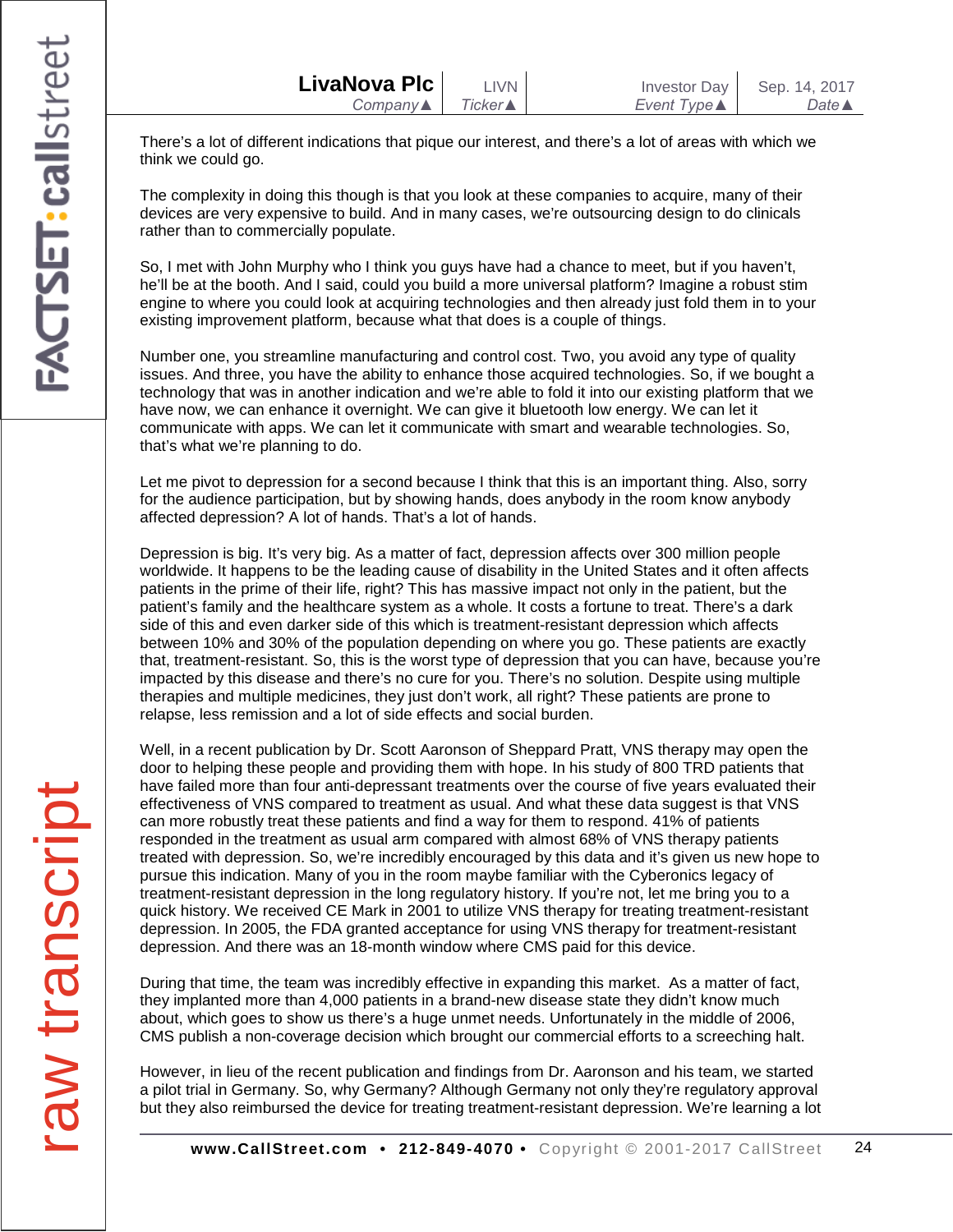| LivaNova Plc             | <b>LIVN</b>     | <b>Investor Day</b> | Sep. 14, 2017    |
|--------------------------|-----------------|---------------------|------------------|
| Company $\blacktriangle$ | <b>Ticker</b> ▲ | Event Type ▲        | Date $\triangle$ |

from this trial and we're looking at another European markets that has favorable reimbursement requirements at places where we can go next.

In the meantime, Bryan Olin and his team are working very closely with CMS in other to continue our dialog and hopefully find a treatment pathway and a reimbursement pathway for people in the United States, because there's a huge unmet need.

In summary, we're pioneers in neuromodulation and we feel we have robust growth opportunity. In epilepsy, we're fully committed to removing barriers to use. We're fully committed to innovating with a right cadence and in the right areas. We think we have a significant runway for growth outside of the U.S. as well as in the U.S., and I think that there's an opportunity for both organic and inorganic growth.

In depression, well, you saw it. It's a huge market. And there's a huge, unmet global need. Recent data suggest that VNS therapy can dramatically improve the lives of people touched by TRD. We're in the process of doing a pilot in Europe, and we continue our communications with CMS in the United States in order to try and find the reimbursement pathway.

And then finally, the future of our technology. Number one, we're going wireless. That's happening now, all right? But we want to expand those capabilities to build a more robust infrastructure and more robust platform to where we can easily fold in acquired technologies and expand their capabilities while simultaneously standardizing our manufacturing processes and incorporating acquired technologies with the proven platform that we know in VNS therapy, right?

So, again, thanks for your attention. I appreciate you being here. That concludes the presentation, and I hope that after seeing this, you can better understand the answers to those questions which are, yes, we absolutely can sustain our growth trajectory and there's a lot of things that we're doing that suggest that we could absolutely accelerate it.

With that, I'd like to invite Damien McDonald to the stage, and we can take some Q&A.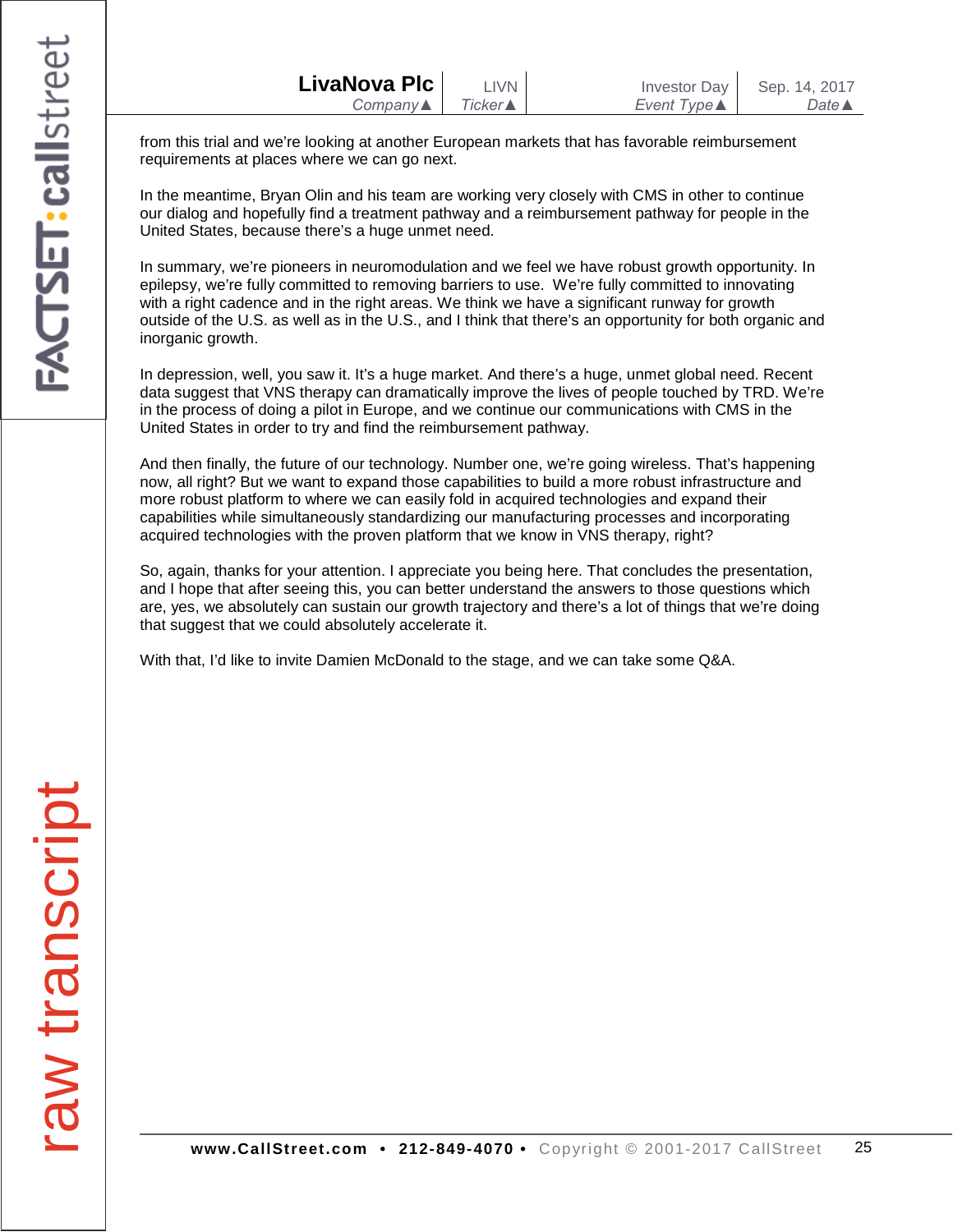# **QUESTION AND ANSWER SECTION**

**<A – Karen King – LivaNova Plc>:** Neuromodulation questions. Yes. Go ahead.

**<Q – Matt O'Brien – Piper Jaffray >:** Okay. Matt O'Brien, Piper Jaffray. Just to start with on the international opportunity that you talked about, you grew about 6% last year in your OUS neuro business, so you're going to need to double that growth rate to get to the 2022 you're talking about there. And that's – if you're able to get this about 100 basis points of contribution to the top line for the overall company, I mean, can you just give us a little more detail on why you're going to accelerate that level of growth or accelerate that much growth?

**<A – Jason Richey – LivaNova Plc>:** Absolutely. A couple of things. I've been back in the U.S. for two years. Before that, I was leading Cyberonics' International Strategy, and we were successful in turning a \$12-million business into a \$60 million business that had a 20-year-old technology. So, I fully believe it's do-able.

When you go through a merger, they're complicated. Sometimes they're messy. And in this instance, there was a lot of confusion and a lot of mix-up in the team that built over there. So, I think getting more strategically focused on specific markets rather than going everywhere, looking at the markets where we know we can actually really move the pendulum – which are the UK, the Nordics, Germany, Benelux countries, Spain, France, Italy, I think there's absolutely a great opportunity to do it.

And then the second piece is Japan. Within Japan right now, we utilize a partner. But we are exploring opportunities to beef up those initiatives. And I think that, in line with new product development, in line with enhancing our clinicals, is going to build a lot of adoption that will get us to that rate. So, I fully believe we can do it.

**<Q – Matt O'Brien – Piper Jaffray>:** Okay. Just to push a little more, though. That acceleration that you're seeing, I think you have people in place likely in some of the countries you talked about, Japan will come onboard. So, maybe it's a little bit more, more back-end weighted as far as when you'll see that acceleration or should we see more of it in 2018?

**<A – Jason Richey – LivaNova Plc>:** I think you will start to see it in 2018. I think it'll really start to accelerate towards the second half.

**<A – Damien McDonald – LivaNova Plc>:** That point you made about a little disruption. The goto market strategy changed. That was a vertical theme, and we changed to a geographic theme. I think that was one thing. We brought in new leaders who I think are great drivers of commercial execution. And let's face it, Cyberonics was reasonably cash constrained. And the ability to put another dollar into Europe wasn't the easiest decision where as I think as a combined LivaNova, we've got a bit more flexibility in the P&L to be able to do that. So, I think marketing resources, commercial focus, really start to change the trajectory there.

**<Q – Matt O'Brien – Piper Jaffray>:** Okay. So, there's a follow-up. Just on the TRD side, having covered the company under Cyberonics watch, going through that the painful process. Can you talk a little bit about where you think or how much contribution of that couple of hundred million bucks in 2022 TRD will be adding to that because there's other technologies that are out there as well. And then on the product side, the Microburst comment that you had, I'd love to hear just a little bit more about the different part of the brain and the benefits you could get from treating that.

**<A – Jason Richey – LivaNova Plc>:** Right. The short answer is that as we look at TRD right now, we have initiatives working in Europe where there's a favorable reimbursement climate for the business. So, we are counting on some of those coming from Europe. In terms of the U.S. giving you an exact number is a little bit difficult although what I can tell you is that the negotiations and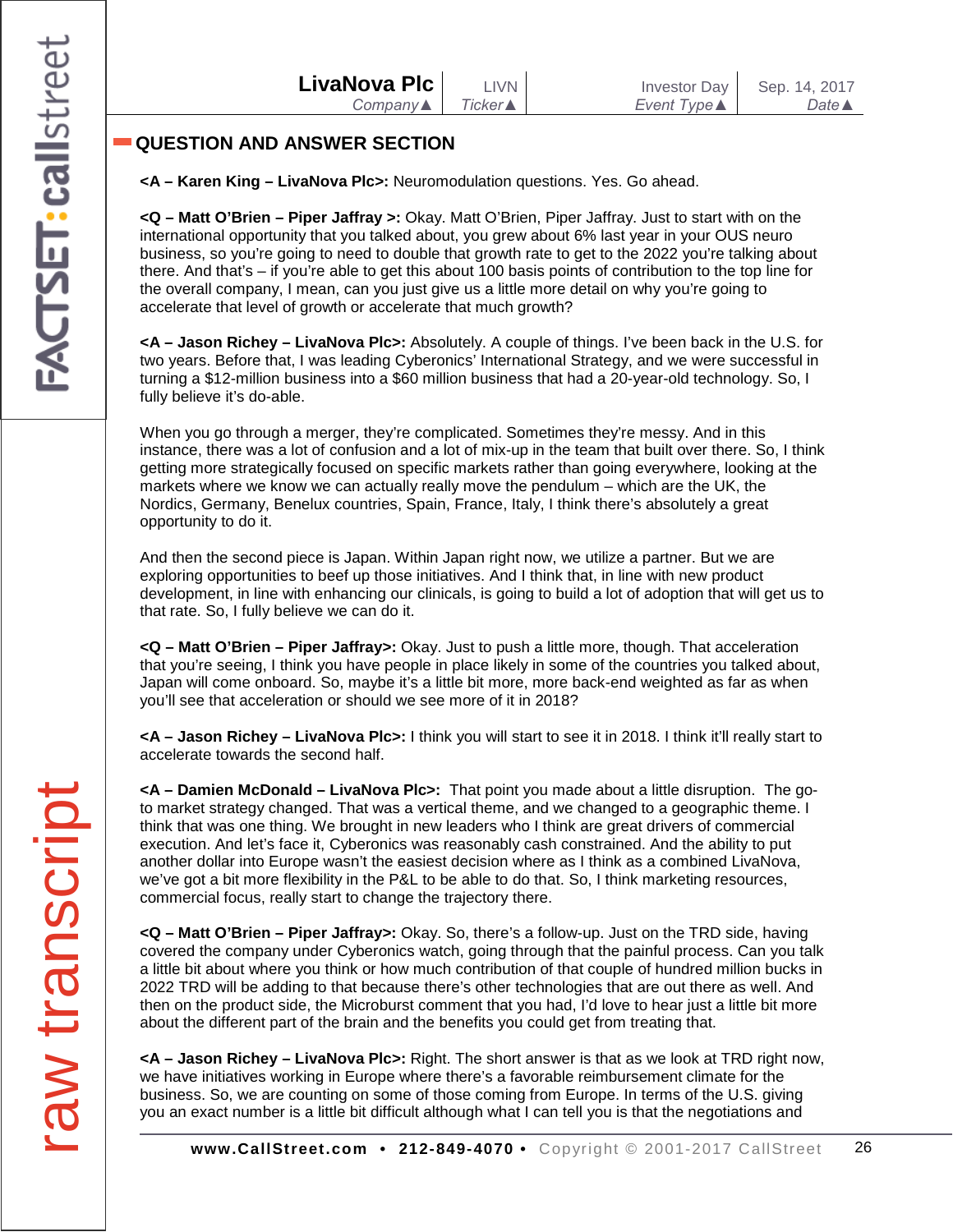discussions we've had with CMS are different than they've been over the last decade. There's a much more open environment to have this conversation. And so, if we're successful in securing coverage with evidence development in the U.S., that gives us the opportunity to now go to the private side of insurance and start selling marketing device as soon as that happen. But there's a couple of binary events that need to happen which make it a little bit difficult to commit to a number on that at this point in time.

**<A – Damien McDonald – LivaNova Plc>:** But it's fair to say that the discussions we've had with them since we've taken the shift to data has been a substantial change in tone. And we recently had a private payer summit and talked them through the data as well with Professor Aranson and again I think we've changed the tone of the conversation because it's not arm waving, its data driven now. And I think this is a very big difference to a decade ago.

**<A – Jason Richey – LivaNova Plc>:** The second question you have was on Microburst. What we have found is through animal models; through doing Microburst stimulation and if you want more explanation on that, I suggest visiting with the group at the booth. But we're able to light up different areas of the brain. And actually in this case, we're able to light up areas of the brain that are often modulated for deep brain stimulation. And we're confident that with Microburst, at least in our primate models, we've seen dramatically reduced side effect profiles, and also some fairly efficacious data.

So, we're really encouraged by this. If you think about it from a stimulation paradigm, we've been stimulating the nerve the same way for 20 years. And so, adding some additional clinical science behind this is a step in the right direction.

**<Q – Christian Moore - Jefferies>:** Hi. Christian Moore from Jefferies. Thanks for taking my questions. One on the pediatric indication that you just received in June. What kind of impact have you seen from that so far? And then obviously the benefits are clear but is there any concern from parents impacting younger patients in the 4- to 10-year-old range with the need to replace the device several times over the course of the patient's life? Is that a concern and what have you heard on that front in the early rollout?

**<A – Jason Richey – LivaNova Plc>:** Well, I think the pediatric indication is a huge step forward for the points that I mentioned in that epilepsy presents early in children. If it's refractory, you can see it very early and if it's going to be refractory it's going to be difficult to treat for the balance of the patient's life. The parents are incredibly encouraged by this. Incredibly encouraged by this indication.

In terms of device reimplantation, again I've been doing this for almost 17 years and I've never seen that as a big obstacle. Actually I think device replacement is a very healthy thing. If you look, iPhone just celebrated their 10th anniversary with their iPhone 10, X, and there have been 16 different iteratives along the way. And I think medical devices are much the same way that technology moves at the speed of light. If we can get regulatory to pick up a little bit, bringing new technologies that can not only build on what they have but make them more flexible is a good thing. And so, apparent feedback has been very, very positive. And I think also the profile to be able to say that we're approved for children as young as four years of age significantly reinforces our safety profile.

**<Q – Christian Moore - Jefferies>:** Thanks. And then one follow-up on pricing. I don't know if you disclosed the gross margin for the neuromod business within LivaNova, but Cyberonics at the close was around 90% and received some nice pricing tailwinds of new product launches. What are your expectations there going forward? And do you have the ability to continue to make gains on price?

**<A – Damien McDonald – LivaNova Plc>:** Yeah. Sure. So, look, we've really retained our product discipline here. As I said to you, right out of the gate, the neuromod team, I think, was the most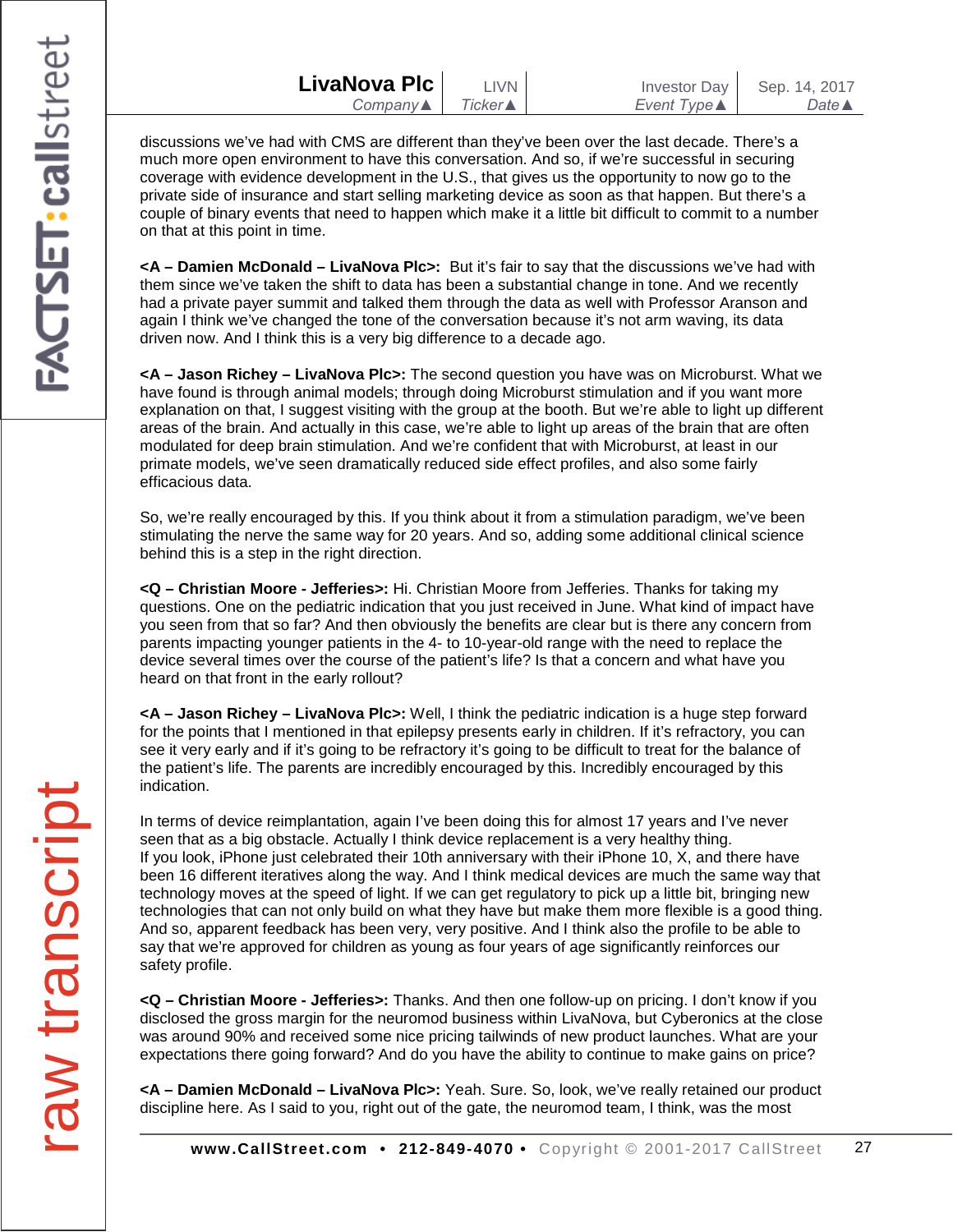disciplined candidly of any med tech group I've ever seen. If you put the pricing arrays up, it would pretty much do straight lines, U.S. and the other geographies. And it was really tremendous how disciplined they were. So, look, we've been able to continue to take price. And where we've had new technology introduction, AspireSR was a significant bump. SenTiva, perhaps not the same bump as Aspire, but nevertheless, it'll either give us a price increase, or as importantly protect us from downside. So, we see the technology jumps really doing a balance between being able to price increase and protect us. And as we think about expanding internationally, again, we really retained that discipline, certainly what I've seen in the last nine months.

**<A – Karen King – LivaNova Plc>:** Your questions up here.

**<Q – Scott Bardo - Berenberg>:** Yeah. It's great to hear you're expanding into TRD in Europe, but it seems quite bullish comments on the prospects of the U.S. So without putting words into your mouth I mean would you agree with the sentiments that it's more likely than not that you would get favorable CMS signing?

**<A – Jason Richey – LivaNova Plc>:** If I can figure out CMS, we will have a whole different conversation.

**<A – Damien McDonald – LivaNova Plc>:** Let's just say we're encouraged by the engagement. We think the tone of our conversation with CMS is different and we believe that they responded well to that. Look, it's been as an engaged to conversation as I've ever seen in a couple of decades dealing with this. I think it's because we've taken a much more data-driven approach that we've had a more respectful response.

**<Q – Scott Bardo - Berenberg>:** And in November that does happened. The end-target customer, if you like, is it very similar to psychiatrists, neurologists, or would need to be able to build out that dedicated sales force?

**<A – Jason Richey – LivaNova Plc>:** I think that ultimately we'll probably build out another sales force just because – although they are under the same academy it is a different call-point. It's a different disease state. And tactically, I'd like to make sure that we have field-based experts in whatever field they're in and so I'd like to make sure that our epilepsy sales force remains laser focused on epilepsy and then build out our capabilities for TRD.

**<A – Damien McDonald – LivaNova Plc>:** I think we know a lot about this. That's one of the interesting things about our epilepsy model is we know how to move patients through a treatment pathway, and we know the implanter. And so being able to replicate that knowledge of the implant is going to be relatively simple. But now having the clinical discussion with a psychiatrist to move them to the implant. There's not a learning curve required on the implant side.

**<A – Karen King – LivaNova Plc>:** So, for those of you that haven't worked over to our booth, Bryan Olin is here. He's our Head of Clinical & Regulatory and he is covering depression.

**<Q – Scott Bardo - Berenberg>:** Very last question for me then, please. And just with respect to – following on to my colleague's comments on pricing, I mean given the sheer scale of the TRD market, would LivaNova be prepared to accept lower pricing currently received in epilepsy? Is that part of the consideration or will you remain disciplined throughout the whole portfolio?

**<A – Damien McDonald – LivaNova Plc>:** Let's first solve for reimbursement coverage. But again, we'd like to remain disciplined. And again, I think – and not just in this product but in the Perceval and the heart-lung machines. We're actually building I think really strong health economics protocol that support the value proposition. But first, let's solve for the reimbursement.

**<A – Karen King – LivaNova Plc>:** Yeah. Go ahead.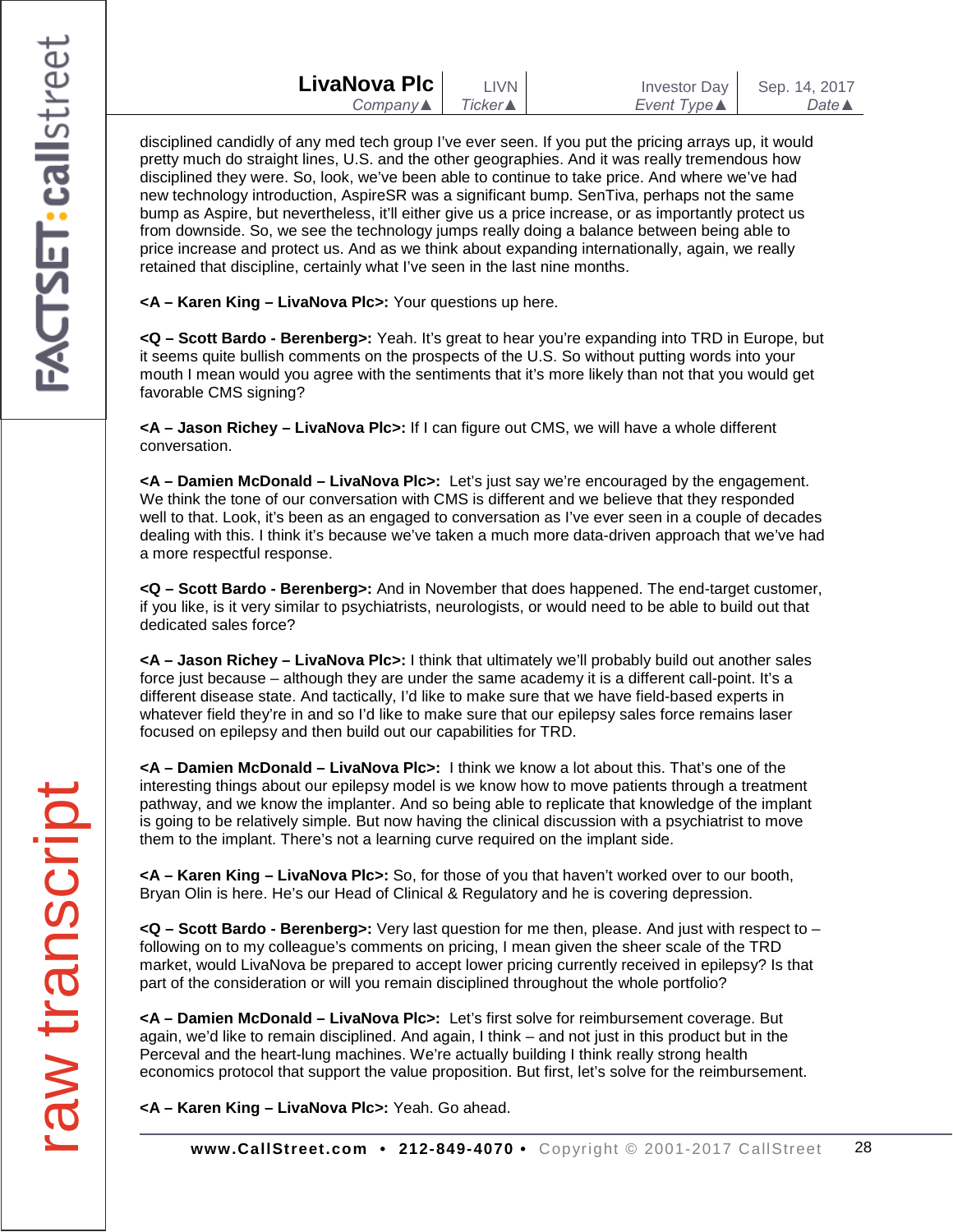**<Q - Investor>:** Hi. Just curious about the indication expansion. So, looking at that chart, I didn't see spinal cord stimulation on there. Is that something you'd potentially be interested in? And then how do you sort of decide between what you pursue developing internally versus going outside and doing an acquisition.

**<A – Jason Richey – LivaNova Plc>:** Right. I wouldn't take anything off the table. Spinal cord stimulation has a place. I think we would have to look at this and say - is this something to where we can be one or two. And if the answer is yes, maybe we pursue it. But at this point in time, I would say it's not in our top five.

**<A – Damien McDonald – LivaNova Plc>:** I think there's some other nearer term, like the obstructive sleep apnea. We have an equity investment in ImThera, as you know. I think inflammation, Crohn's disease is sort of nearer than perhaps spinal cord stimulation is.

**<Q - Investor>:** Okay. Thanks. And then just wondering, if you could elaborate a little bit on the DTC strategy and if you're making any changes there from what you've done in the past. Is there any potential to do more of a media campaign versus just Internet approach?

**<A – Jason Richey – LivaNova Plc>:** Yeah, we're working with a couple of agencies right now to really determine where patients go for information so that we're calculated with how we do that, because with the DTC campaign, you can spend a ton of money and you basically throw it out the window. So, we want to make sure that we're very strategic about how we do it. We have worked with several different agencies, and we're working on search engine optimization and search engine marketing techniques at this point in time with both Bing and Google.

In addition, we've partnered with WebMD to help with this initiative. We just launched with the WebMD with a very small investment and had six patients identified within about a week, which was pretty exciting. The other part of this that we know is that we queried neurologists through market intelligence to find out if this would be a good thing to do. And we found that 90% of neurologists will listen to what their patients have to say when it comes to directing their treatment and about 76% of them are very much interested in what the patients want in terms of driving their treatment that way. So, that's kind of where we are. In terms of completely outlining the project, we're still in the scaling up phase, but we have built it into the budget for 2018.

**<Q - Investor>:** All right. Thanks.

### **Karen M. King, Vice President, Investor Relations & Corporate Communications, LivaNova Plc**

Yes. All right.

**Robert Jason Richey, President-Neuromodulation, LivaNova Plc**

Thanks, folks. Thank you very much.

**Karen M. King, Vice President, Investor Relations & Corporate Communications, LivaNova Plc**

We're going to move to our cardiac surgery presentation with Alistair Simpson.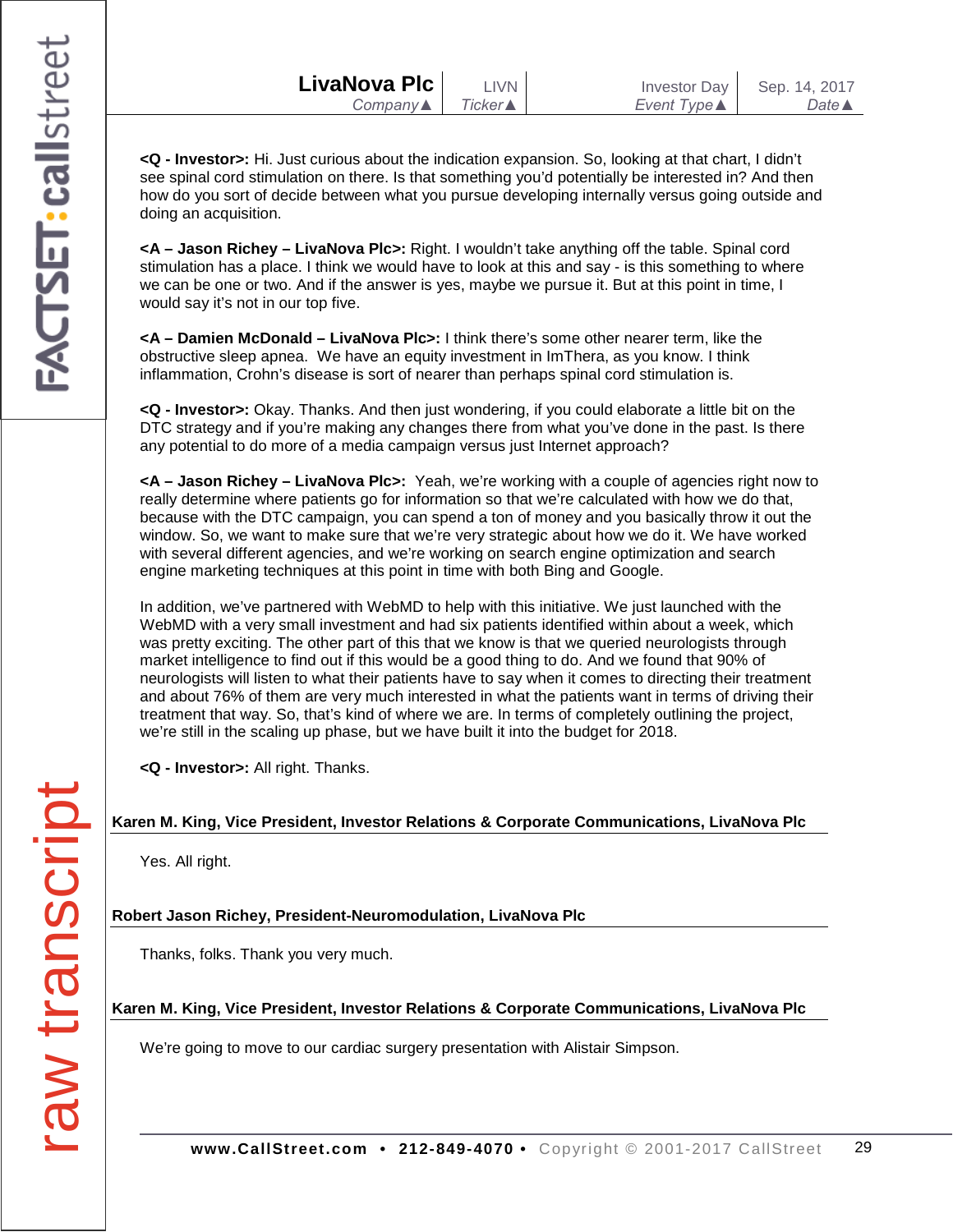#### **Alistair Simpson, General Manager-Cardiac Surgery**

Thanks, Karen. Good morning, everybody. My name is Alistair. I'd just like to begin by adding my thanks to those from Damien, from Thad, from Karen and from Jason. And thank you for spending some time with us this morning, learning a little bit more about the opportunities that we have in front of us here. I'd like to thank Jason for introducing the Neuromodulation business. I'm going to take you a little bit further down in the body into the heart and the lungs, not because Jason is the brain of the company and I'm the heart of the company, but it's more so – this is where our products play.

So, I joined LivaNova about five months ago. I spent 25 years in the medical device industry. And one of the reasons why I joined LivaNova was when I took a look at the products and I took a look at the time over my career, what I've spent in the surgery room, in the operating room, standing at the head of the patient, watching the surgeon perform life-saving procedures, changing the patient's life and changing the patient's family life, the ability to get back into this space is something that I couldn't pass up. And then meeting with the teams who I work with on daily basis in our facilities in Northern Italy and in Germany, the passion that they have for this business is just absolutely tremendous and it's a thrill to be back in the cardiac space.

The other thing which attracted me to LivaNova was also the business opportunity. When you take a look at the cardiac franchise, we have some tremendous brands. We have a great footprint, global footprint. We also have tremendous relationships and customer intimacy all around the world. That business opportunity, together with some of the work we've done over the last few months, to really understand the organic and the inorganic opportunities that we have in front of us make it really an exciting opportunity to join LivaNova.

Over the next 15 minutes or so, I want to dive deep into the two parts of our business, the cardiopulmonary business or what we call CP, and also the heart valve business as well. So, let's get going.

As I said, the two businesses that make up the cardiac franchise, first one is cardiopulmonary and the second one is heart valve. The split within our business is about 80% CP and about 20% heart valve. The customers that we call on are the profusionists. For those of you who don't know, the profusionist is the person who operates the heart-lung machine that you may have seen earlier. They manage the workflow of the blood during the procedure, though their main customer is the cardiac surgeon.

But nowadays, what we're seeing is that it's much more of a team approach to the treatment of the patient within the facilities. So, we have a widespread group of customers that we have to interact with on a daily basis. The disease states that we focus on are heart valve disease, and the procedure is going to be aortic, mitral valve repair and replacement. Pulmonary disease to the coronary artery bypass graft. That procedure as well. And then also congenital procedures as well. So, anywhere where the surgeon is touching the heart, we have the opportunity to play a significant role in that disease state.

And then in terms of the market. These are large markets with significant opportunity for organic and inorganic growth. And over the next few slides, I'll talk about our approach to these areas, both the organic and the inorganic area.

Over the last few months, I've spent a lot of time kind of digging into this. And one of your questions maybe is, is there room to grow in the CP space? It's not necessarily the space which is top of mind or the most glamorous, but when we talk with customers, when we look at these markets, there's still significant unmeet needs in these areas. Significant problems are not being addressed within the operating room. And we feel that with both new product developments and also some targeted acquisitions, we can significantly increase our growth rates in this area.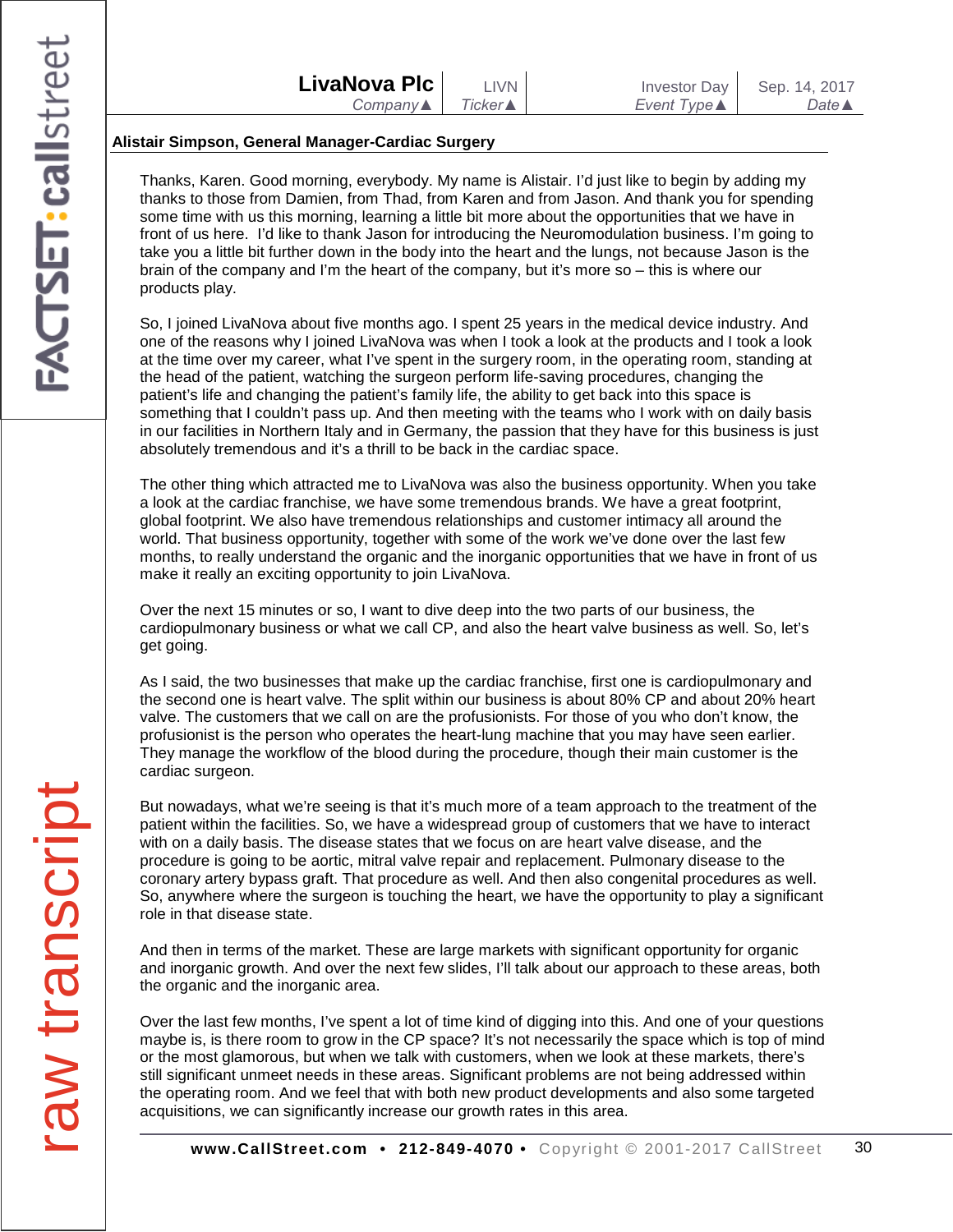So, the core of our franchise is built upon really important key brands in large segments. You saw the S5 next door, the ability to reduce transfusion and improve recovery from the patient; the Inspire oxygenator which goes along with the heart-lung machine; and then the product which we're very proud of obviously was Perceval.

And if you look across our portfolio, there's a kind of commonality between their products and the value propositions that they have. That is that they reduce the impact of surgery on the patient. So, whether it's with Perceval with reducing operating times and improving hemodynamic performance; or whether it's the Inspire oxygenator with the personalized perfusion that this offers, their ability to reduce the impact of surgery on the patient is usually a common theme across our portfolio.

So, I want to do two things. First of all, let's start with CP, and then we'll move into the heart valve segment from there. So, cardiopulmonary, this is the job of the perfusionist in the operating room. These are the guys that sit to the side of the table during the procedure and manage the blood flow while the surgeon and the surgical team are operating on the heart.

So, the role of the perfusionist is to replace the heart and the lungs during a procedure. They need to have the heart-lung machine which access the pump, and then the oxygenator, and some of the other and ancillary disposables which acts as the lungs. We need to continue to supply blood to the patient during the procedure to enhance recovery time and to enhance the safety of the patient.

This is a critical function within the operating room and it's a significantly big market as well. We're very fortunate that LivaNova is the market leader in the segment. This is how we look at this market here. It's about \$2.3 billion market made up of a mixture of capital equipment and disposables as well. In our addressable market on the capital side, we have about 40% share. And in our addressable market in the disposable side, we have about a 28% share.

The large portions of the market are on the perfusion workflow, both in the capital and the disposable side, but we don't have products to address this. And this is where we see an opportunity moving forward. So, M&A opportunities plus also, as you can see here, significant organic growth opportunities as well. Market is growing low single digits but it is a big market.

Let's start with the capital side and dive in a little bit dipper into what is really the foundation or the cornerstone of the perfusion workflow. This is the Heart Lung Machine. The S5 model which if you didn't see earlier, I advise you to take some time to look through it. This is our machine which is made in our Munich facility. This is the preferred option for cardiac teams all over the world.

We're very fortunate to have a 70% market share globally and in many markets significantly higher than that as well. So, what has got us to that stage? What's the reason why we have such a large presence in the HLM market? There are really three things that we should focus on that's driven this market share. The first one is the flexibility of the machine. Every one of these machines that we sell is customized for the perfusionists and for the hospital. They're customized in their language. They're customized in their setup. And they are extremely flexible and easy to use for the customer.

That flexibility and the relationship that we've built with the perfusionists as they have helped us design this machine is something which is a core competency and a big strength moving forward.

Second main reason is the robustness of these machines. As you saw they're pretty large. But they're also moved in and out of operating rooms every day. They're used every day of the week. They're often moved between rooms, bumped into walls, bumped into shelving unit. They have to be very, very robust. And this extremely well-made machine has got the trust of the customers because of its robustness.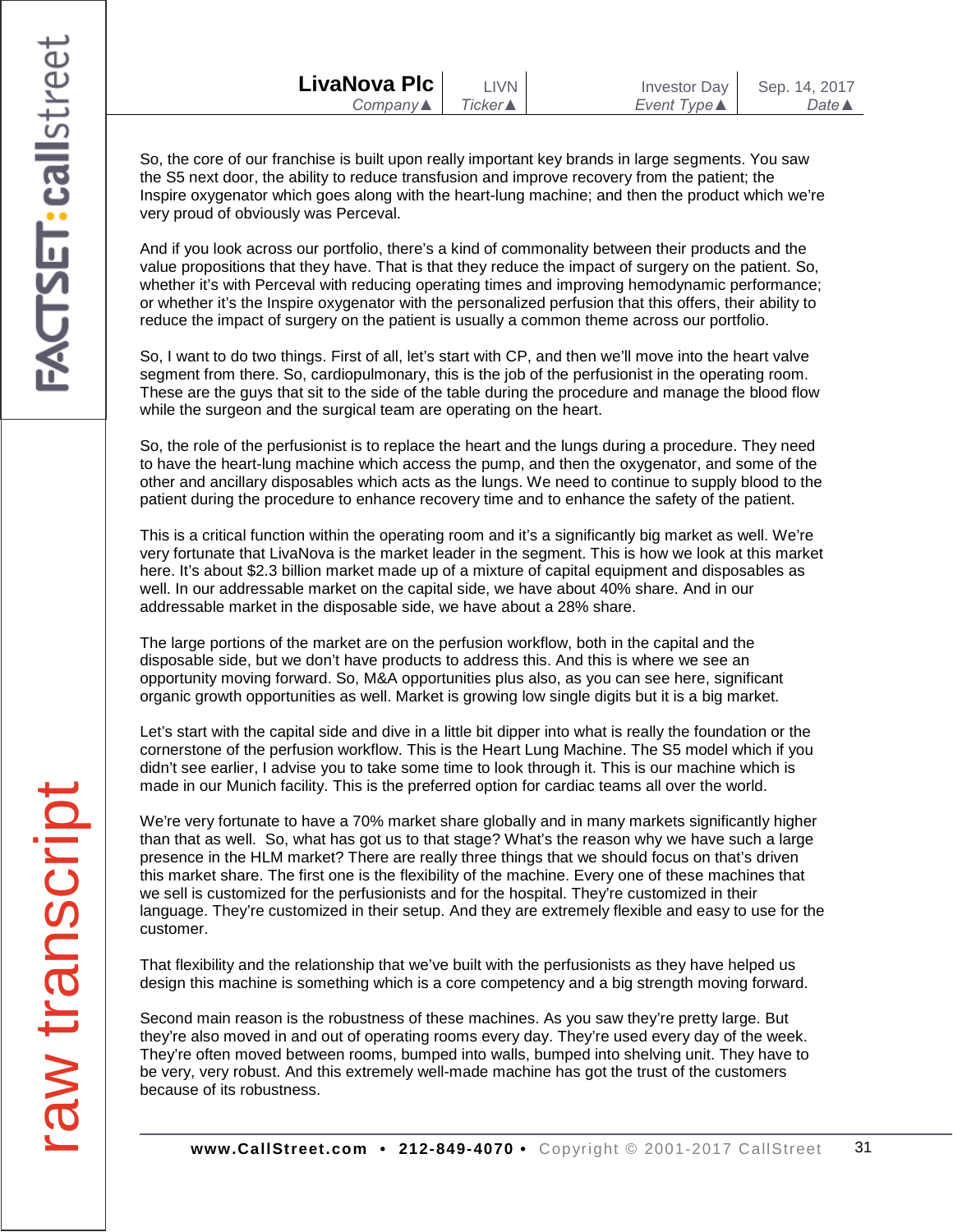| LivaNova Plc             | <b>LIVN</b>     |  |
|--------------------------|-----------------|--|
| Company $\blacktriangle$ | <b>Ticker</b> ▲ |  |

Third area is reliability. Reliability in perfusion equals safety. Failure is really not an option. If these machines were to break down, then the surgery has to get cancelled. It has to be stopped midway through the procedure, putting a patient's life at risk.

Our 40 years of leadership in this area has been built around our flexibility, our robustness and our reliability. And as we look at introducing new machines down the road, that is really the cost of entry for us to maintain that.

So, what are our opportunities in the short-term and also in the long-term as well? We spent a lot of time - and Damien mentioned one of them focusing on how do we continue to drive sales as we work on the next platform of HLM machines?

The two main areas that we're focusing on from commercial execution is around customer visibility. Fully understanding where are these machines in the marketplace and then funnel management. Making sure that we have a process in place, understanding where the customer is and their buying cycle, and making sure that we are there when they're ready to re-up and buy these machines. We've had significant success this year upgrading our S3 machines to S5, and we see that continuing into the next year and beyond.

The second area of near-term growth is around line extensions and also supporting the ecosystem of the heart-lung machine. We've introduced into Europe this year the S5 Mini which is targeted for less invasive procedures. It's a smaller version. And the orders are already starting to flow into that. It's been very successful. We're also taking a look at how we optimize the data collection and data management which goes along with these machines. And we're going to be bringing to market enhancements to that over the next six months or so.

For short-term, commercial execution and S5 enhancements. Longer term, our commitment to continue to invest in this platform working with a leading design house to really take a look at what's needed for perfusion over the next few years. That's the capital side. That's the foundation of the capital side. As Damien mentioned earlier, focus.

The second main area that we're focusing on is the oxygenator business. This is the largest part of the disposable business in the perfusion workflow. And we've got tremendous opportunities for growth moving forward. The Inspire oxygenator is nearing a million patient's that have used the device. And this continues to be extremely well received by the customers. There's also a very kind of close link between this product and the manufacturing site in Mirandola, which is in Northern Italy, where this has been made. There's an emotional attachment to this product. This was the first product that that factory released following the earthquake in 2012. And the acceptance that this has had from our customers is a source of tremendous pride from the operations team and the development teams up there in Northern Italy. As I say, there's an emotional attachment to this product with our associates.

Near term, similar types of work that we need to do with the HLM machine, it's about commercial execution. It is also about leveraging our HLM footprint. Our market share with HLM, as I said, is around 70%. Here, we've got a 30% market share. So, tremendous opportunity to leverage that footprint. Every time you use the HLM machine, you need an oxygenator. Every time you use an oxygenator, you need an HLM machine. So, the ability to sell the value of working with these two products together is something that we're going to be focusing on in the near term. We're also going to be bringing to market next-generation products in this area and line extensions as well, focusing on pediatric application which we don't have today.

So, how does this all come together? How does the workflow kind of come together? The picture of the HLM machine is not typical of what you'd see when you walk in to an operating room. If you walk in to an operating room, it's kind of a chaotic scene.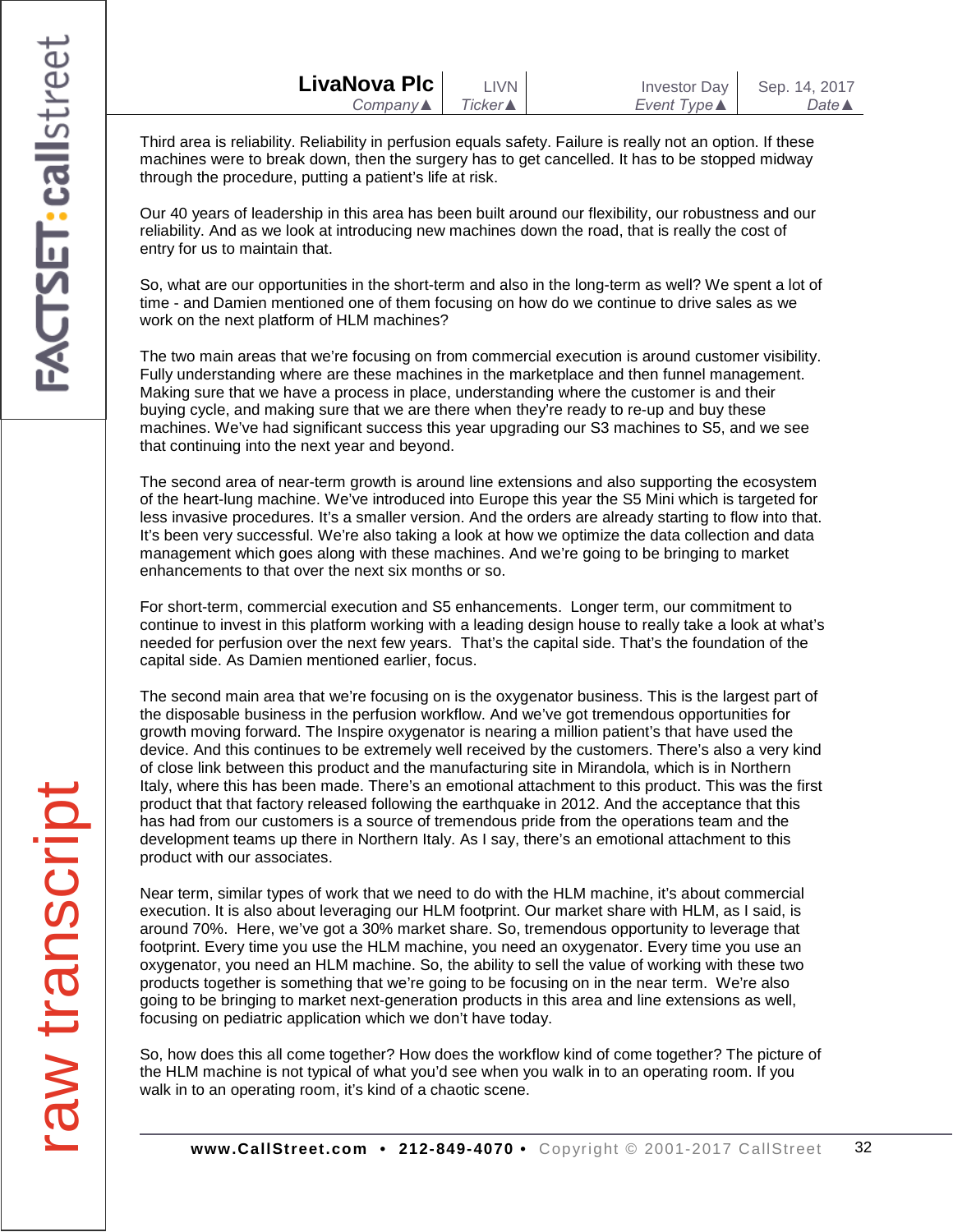| LivaNova Plc             | <b>LIVN</b>     | Investor Day        | Sep. 14, 2017         |
|--------------------------|-----------------|---------------------|-----------------------|
| Company $\blacktriangle$ | <b>Ticker</b> ▲ | Event Type <b>▲</b> | Date $\blacktriangle$ |

There's lots of disposables which are attached to the machine. There's lots of different parts that all have to come together.

We have an opportunity to our CONNECT system to tie this workflow together. The CONNECT system is an automated data acquisition, an archiving system that provides the perfusionist with a comprehensive patient record. It links our consumables and our equipment into our user-friendly system approach or perfusion.

The cardiac operating room, surprisingly enough, is one of the least connected parts of the hospital. A lot of the stuff is still done by pen and paper which leads to great inefficiencies and problems with data transitions. So, the ability to automate that into a simple-to-use, user-friendly device is something which we feel can drive significant business for us, but also make the perfusionist job significantly easier.

The other thing it does is enable one of the emerging trends in perfusion. Goal directed perfusion. The ability to deliver personalized perfusion to the patient as opposed to one-size-fits-all approach which is typical with perfusion allows the perfusionist to become a much more active part of the surgical team, and it allows them to deliver perfusion which improves the patient outcomes. This is an emerging trend within cardiac surgery, but it's something which we feel with LivaNova through our connect system and the ability to interact all the different parts of ecosystem is something which can become a big growth driver for us.

So, to kind of sum up cardiopulmonary, we have market-leading positions, focused investment in critical areas of our pipeline, commercial opportunities for growth in the short term through sales force effectiveness, life cycle management and strategic account management. Strategic account management is something that we haven't spent a lot of time on in LivaNova over the last few years. This is going out and selling the workflow story to the GPOs and to the IDNs.

Obviously, there's new buyers looking for different things. We've made a significant investment this year to bring in people with experience in this space to go after and have these types of conversations with our customers. So, we see this strategic account management and partnering with GPOs and IDNs as a major opportunity for us to start to, again, link all the pieces of the puzzle together, connecting consumables to equipment for the benefit of the patients. And then as I said, there's parts of the workflow where we don't play in where we have the opportunity for bolt-on acquisitions. So, both top line and bottom line opportunities here within the CP space.

Let's switch over to the heart valves. Our push here is to bring innovation in specific areas with differentiated products. We were first to market with the sutureless valve Perceval, and we continue to be excited about the opportunities for growth with that product.

Our focus in Perceval, both this year and moving forward will allow us to adjust our valve portfolio to focus on some of the faster grower segments at the expense of the slower growing or segments which are declining.

So, what does this specifically means? Is that when we take a look at our portfolio over the next two years, we'll see a significant higher contribution to our sales, to our revenues coming from our tissue valve versus mechanical valves. Today, our number one product in our valve segment is Perceval followed by mechanical valve and followed by traditional tissue valves.

We continue to see revenues decline in mechanicals in line with the market. However, we do see specific regions, specific geographies especially in the emerging market. The mechanical valve is still very important and we'll be deploying commercial activities to target that.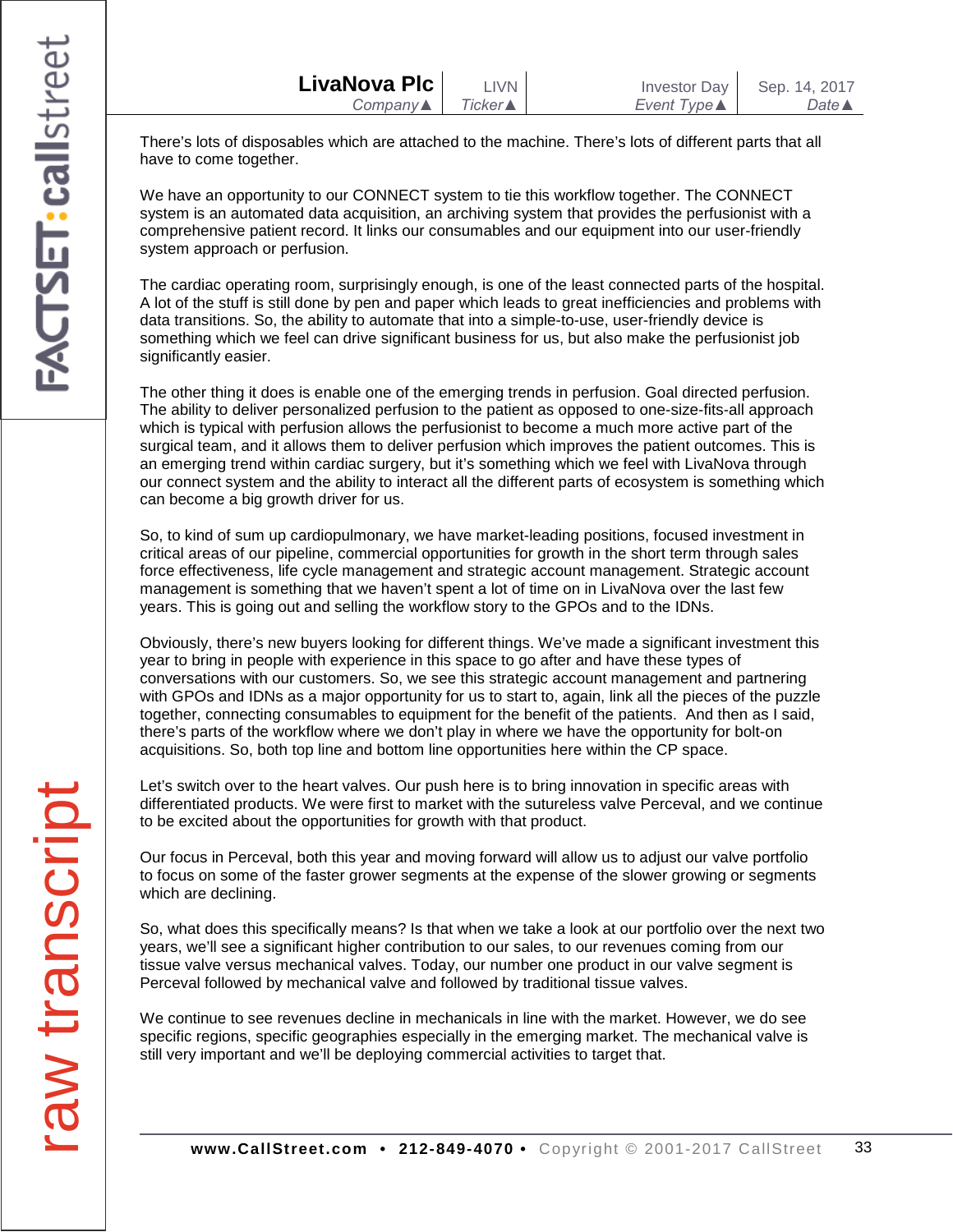| LivaNova Plc             | LIVN    | Investor Day | Sep. 14, 2017    |
|--------------------------|---------|--------------|------------------|
| Company $\blacktriangle$ | Ticker▲ | Event Type ▲ | Date $\triangle$ |

However, moving forward, our focus is on Perceval. And we feel that the commercial programs that we're going to put in place this year and moving into 2018 and 2019 will turn our valve business to growth next year.

In 2017, we continue to see double-digit growth with Perceval, fueled by clinical data, geographic expansion and really the procedure enabling applications of Perceval. We have 10 plus years of clinical data and our publications are second to none in the space. We see Perceval the key enabler for minimally invasive procedures. This allows surgeons to be able to offer patients a less traumatic approach to surgery and also allows them to adjust their practice to more effectively compete with the TAVR procedure which is also gaining ground.

From a business point of view, we're very encouraged by the number of hospitals adopting this technology, and we'll need to work harder to get deeper penetration into these accounts. To do this, we're making additional investments in professional education and our partnership program, and this will help drive wider use, but also deeper penetration. We're also changing our sales model slightly to adjust to this deeper penetration goal, through investing in internal additional support in our high-volume institutions in key cities which we're targeting.

Outside of the U.S. and Europe, we've stumbled over the last year or so due to sales force execution and changing the leadership. We're starting to see that come through and we expect to return to significant growth in 2018.

We recently met with a large institution in the northeast of the U.S. This is an institution which had started using Perceval about 15 months ago. And the reason they started using it was because they saw the benefits of reducing operating time because of the fast deployment nature of the product. What they've seen over time as they've used this product is not just operating room time being reduced, but they're starting to see time in the ICU being reduced, time in hospital stay being reduced and overall hospital expenditure in these procedures being reduced as well. That's a personal story that I got first hand from the customer, but that's not just an end of one. I mentioned earlier that we have a 190-plus publications in this area. But what's been really rewarding is the recent publications that have come out in the last six months which really validates and backs up the value proposition of our product.

Simplifying surgery, facilitating minimally invasive cardiac surgery, lower mortality, lower cost reduction, 26% cost reduction, 15% cost reduction. It's very rewarding to see our value proposition of clinical and economic benefits with this technology and showing through in these really impressive studies.

It's also really rewarding to see the recent CMS award of a new technology add-on payment. This allows hospitals to get additional payments above the standard DRG award. This really helps to validate our value proposition and also helps to remove some barriers that hospitals are facing to adopt this new technology.

Continued clinical data, continued economic story, commercial execution, investments, impression education, and proctorship programs. We're very bullish about the opportunities for Perceval moving forward. The patient is demanding less traumatic surgery. The surgeons are looking for new approaches that compete effectively with TAVR. Perceval is an ideal product for that.

To finalize and summarize the cardiac franchise, we have market-leading products in large segments and significant organic opportunities for growth. We've had a focused approach to NPD. We have locked investment in this area over the last few years or underinvested in the last few years. We've got a renewed commitment to the much more focused approach to our new product development in this area.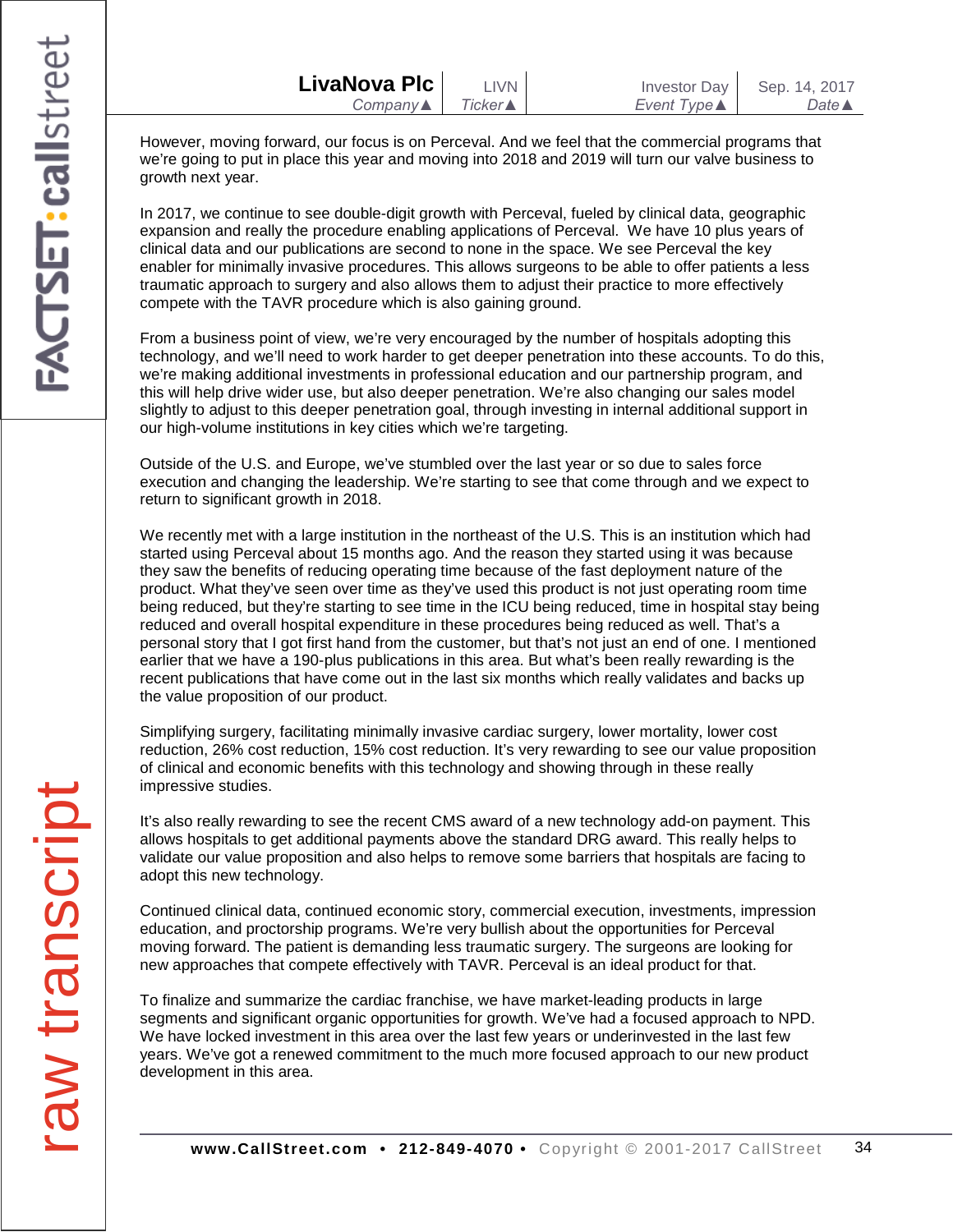| LivaNova Plc | <b>LIVN</b>     | <b>Investor Day</b> | Sep. 14, 2017    |
|--------------|-----------------|---------------------|------------------|
| Company▲     | <b>Ticker</b> ▲ | Event Type ▲        | Date $\triangle$ |
|              |                 |                     |                  |

Hopefully, you understand the commercial execution opportunities we have in front of us. This is kind of a back-to-basics approach, sometimes not glamorous, but these things really, really work. And having that standardized approach globally to commercial execution is something which we are starting to see to enter our results. Thad mentioned the operational initiatives that can provide margin improvements. We're very excited about that.

So, overall in the cardiac franchise, we have a lot of hard work still to do. We have a lot of things to get done but there's significant opportunities for us moving forward, and we at LivaNova are very excited about the future for this part of the business. Thank you.

I invite Damien and Karen back up.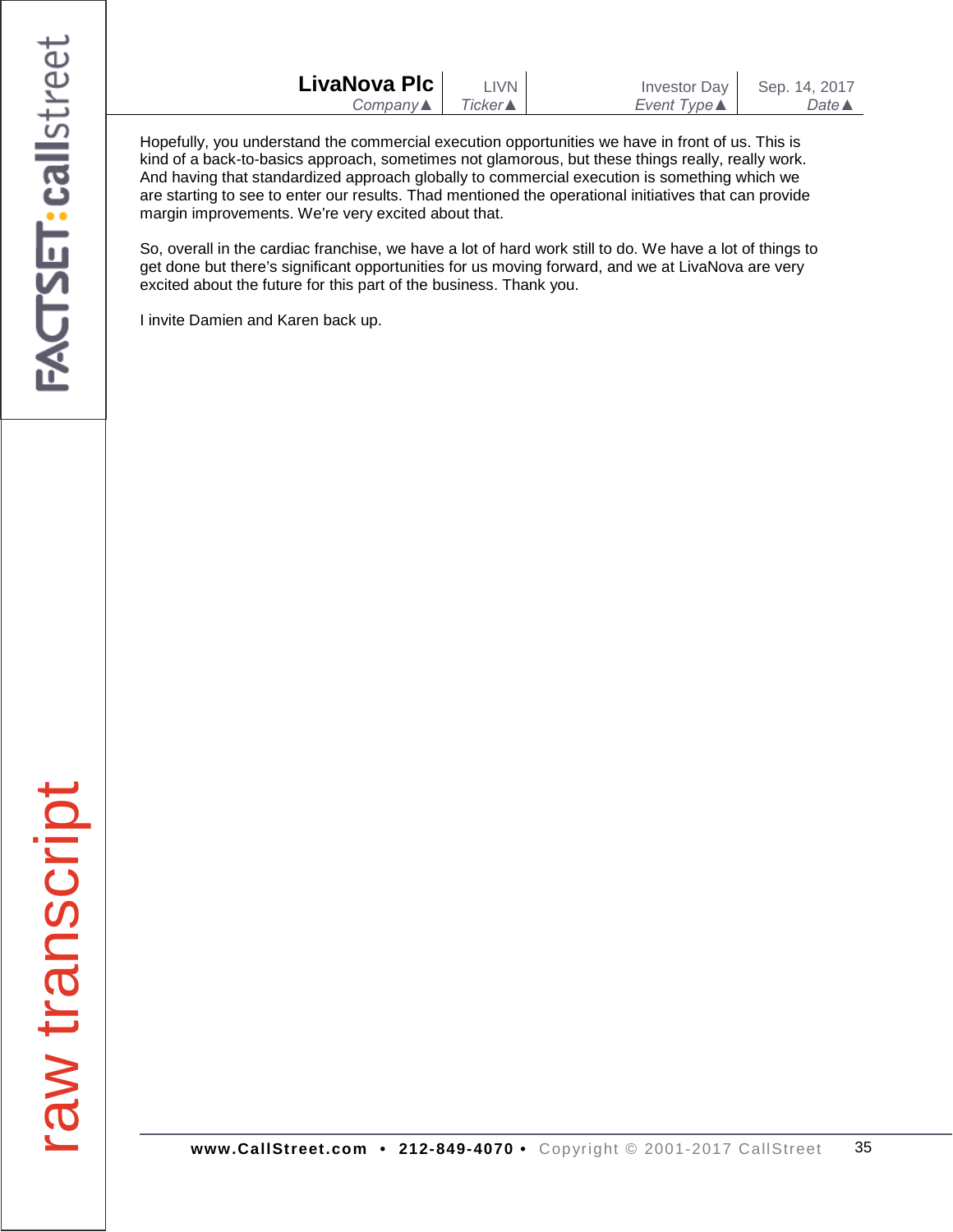# **QUESTION AND ANSWER SECTION**

**<A – Karen King – LivaNova Plc>:** Okay. So, questions on cardiac surgery?

**<Q – Scott Bardo – Berenberg:** Thanks very much. So, first question please, just relates to the franchise and clearly see Perceval has opportunities. But can you describe a little bit as to the non-Perceval tissue valve business, why that's been declining and when you see that mobilizing? Question number one, please. Question number two just relates to – and I appreciate Alistair there wasn't time to go through everything. But you didn't describe auto transfusion. Can you talk a little bit about, is that core to LivaNova and a little bit about the market dynamics and strategy there?

**<A – Alistair Simpson – LivaNova Plc>:** Okay. So, the – first let me answer the ATS part first. What's been really rewarding is the success that we've actually had with ATS over the last 12 months. A lot of the stuff about commercial execution, about focus and funnel management, we spoke a bit where this is working with HLM. But it's also the same process that we're using with ATS as well. When we look at the success which the U.S. market has had in this, we can see that we still got market-leading technology. We got a customer kind of demanding this. And with that focus we're going to drive in results.

So, this is part of the story of, let's say, it's back to basics, but it applies to other parts of the franchise as well. In terms of focus, our two primary areas from a development point of view right now, our oxygenation and then heart-lung machines. That's where we're kind of focusing our priorities right now. Commercially though we still got programs to support the other parts of the business.

Your question about the tissue valves. I'm fairly new to the organization and kind of continuing to learn about some of the kind of missteps that we have made over the last few years regarding our traditional tissue valves. We've seen that declining. We are forecasting that to continue to decline over time. We have got accounts which are very satisfied with our product, and we'll do our best efforts to keep that.

However, our focus is on Perceval. We feel that that is the product that the market needs right now. The trends and surgery suit where Perceval can deliver. And it's – we're going to be pretty blunt about it, that's where our focus is. We'll keep some of the traditional tissue valves, but we feel that we've got the programs in place to really use Perceval as a driver of the heart valve franchise.

**<Q – Scott Bardo – Berenberg:** Sorry. Maybe just very last quick follow up. You mentioned you want to accelerate the leverage of the consumable base, which I think is your biggest business in cardiopulmonary. You also talked about new machines and also returning this whole tissue franchise to growth. But I just wondering if you can square that with the sort of guidance framework of low single digit growth for cardiac surgery.

**<A – Damien McDonald – LivaNova Plc>:** Yeah. Again, I think this comes back to our prudence here about being able to meet and beat. So, one of the things here is getting the flywheel going on organic growth always takes a little bit of time. We really believe we're starting to see the HLM read through this discipline that I talked about with funnel management. And the early stages of Perceval change is also encouraging. The U.S., for example, has been pounding with Jason on the team here, but this average daily units thing – since we've really implemented that in the last six months, we started to see the ADUs tick up, and we're not going to release the exact numbers, but there's 50% improvement in ADUs in the U.S.

So, these are early stages for rebooting the whole commercial excellence process inside the organization. Perhaps we could be more bullish, but honestly, again, back to the meet and beat, we want to be prudent. We want to make sure we've got the flywheel going. We want to make sure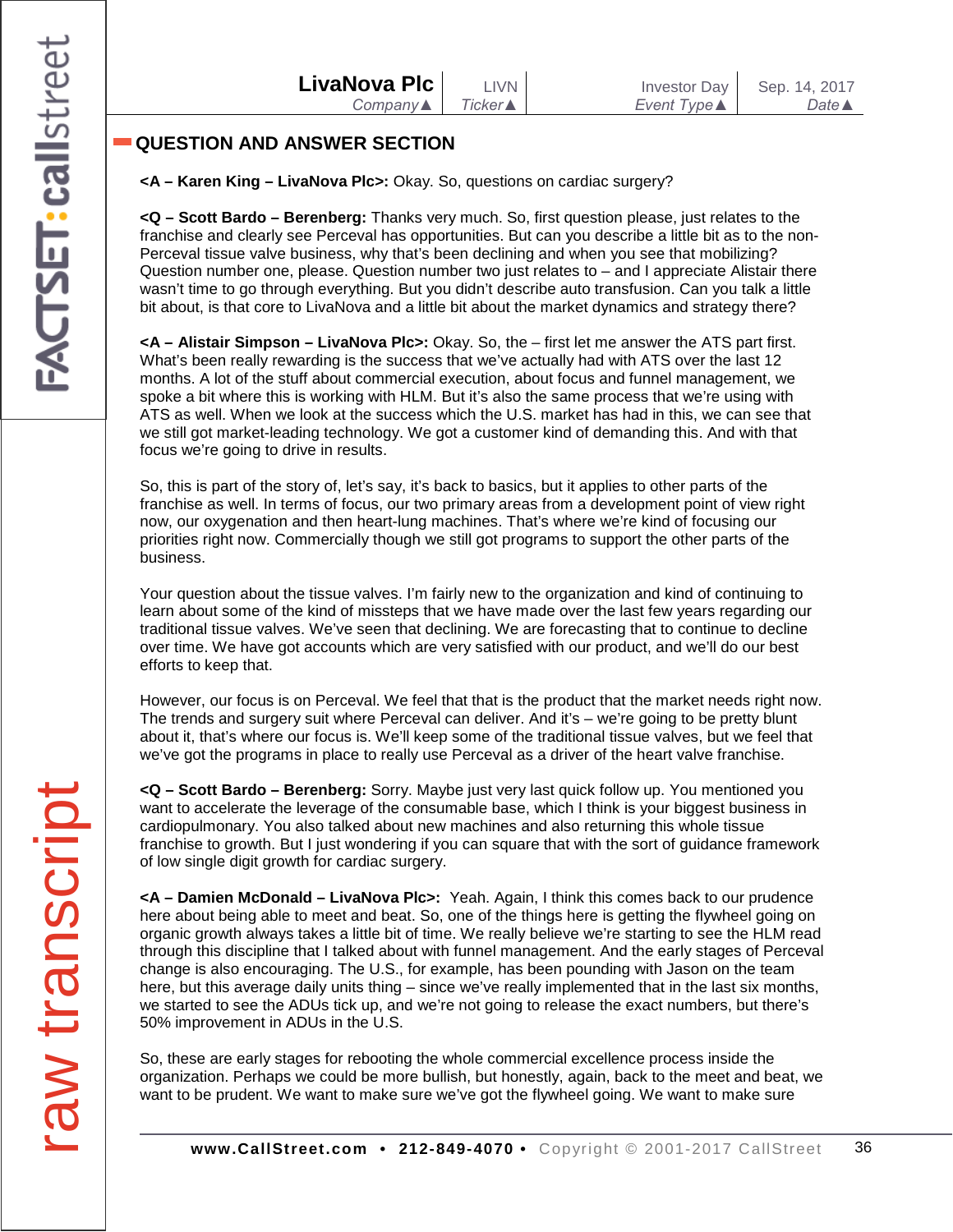|                                                             | LivaNova Plc | <b>LIVN</b> | <b>Investor Day</b> | Sep. 14, 2017         |
|-------------------------------------------------------------|--------------|-------------|---------------------|-----------------------|
| Ticker ▲<br>Event Type <b>▲</b><br>Company $\blacktriangle$ |              |             |                     | Date $\blacktriangle$ |

we're templating and replicating. We'd be disappointed if we don't see things accelerate, but, again, I think we're seeing the early signs of good execution.

**<A – Karen King – LivaNova Plc>:** Other questions? Laurie?

**<Q – Mike Matson - Needham>:** Hi. Mike Matson from Needham and Company again. Just curious why is your market share so different between the heart-lung machines and the oxygenators? And is there some way that you can kind of link the products with that CONNECT system or having some kind of proprietary oxygenator where it have to used with your heart-lung machine or even maybe some kind of sales model where you link the sales of oxygenators to utilize the or to enable the hospitals to purchase the capital part?

**<A – Alistair Simpson – LivaNova Plc>:** Yeah. So, regarding the difference, I think there's a couple of kind of key fundamentals which help explain some of that difference. With HLM, we've seen some comparative stumbles over the last few years with comparatives withdrawing from that market which has given us an advantage and helped us increase our market share. We had a similar occurrence with our oxygenator business with the earthquake as well we had an impact of that. We've had to rebuild that.

So, I think there's different competitive landscape of the HLM. Oxygenator there's a lot of kind of good companies in there. Big companies with very good products. We think we have a specific advantage over them but there's still there's some big companies with good products in that space.

As it relates to linking the two together, right now it's not a straightforward razor razor blade scenario. So, if you use our HLM machine, you don't have to use our oxygenator. Other oxygenators work with our machine. We feel that we probably done a poor job of linking the two things together and part of that has been through a sales incentive programs and things like that. Certainly from a commercial point of view, something we're looking at. Also from a development point of view, we use the term soft captivity rather than lock-and-key. But having our products certainly work better connecting into the CONNECT system, providing the data which can then help the perfusionists do their job better. That's the way that we're approaching it rather than a kind of lock-and-key approach to this.

**<Q – Mike Matson - Needham>:** And just on the surgical heart valve business, how do you guys see the TAVR versus the SAVR market kind of playing out? I mean, how far do you think TAVR gets in terms of some of the lower-risk patients and how big of an impact does that have on your surgical valve business? I mean, I understand Perceval is more competitive because it's less invasive.

**<A – Alistair Simpson – LivaNova Plc>:** Yeah. So, there is no doubt that it's starting to have an impact in the number of procedures that are being done. The way that we're looking at it is with our perfusion business, we cover multiple procedures. There's coronary procedures, congenital valve procedures. So, the actual impact of TAVR is fairly limited in terms of the procedural impact across the workflow that we play in.

And specifically regarding valves, obviously, TAVR is focused in the aortic valve. Perceval is focused on the aortic valve. So, it has the same space there. We're seeing surgical procedures decline. But where we are bullish about is our market share right now is still pretty low. There's tremendous room for growth within the aortic space.The move to minimally invasive and the value proportion that Perceval brings there, we're still very confident. Even in a market which may decline slightly, we can grow significantly with our business from there.

**<Q – Mike Matson - Needham>**Thank you.

**<A – Karen King – LivaNova Plc>:** Other questions? Thanks, Deanna.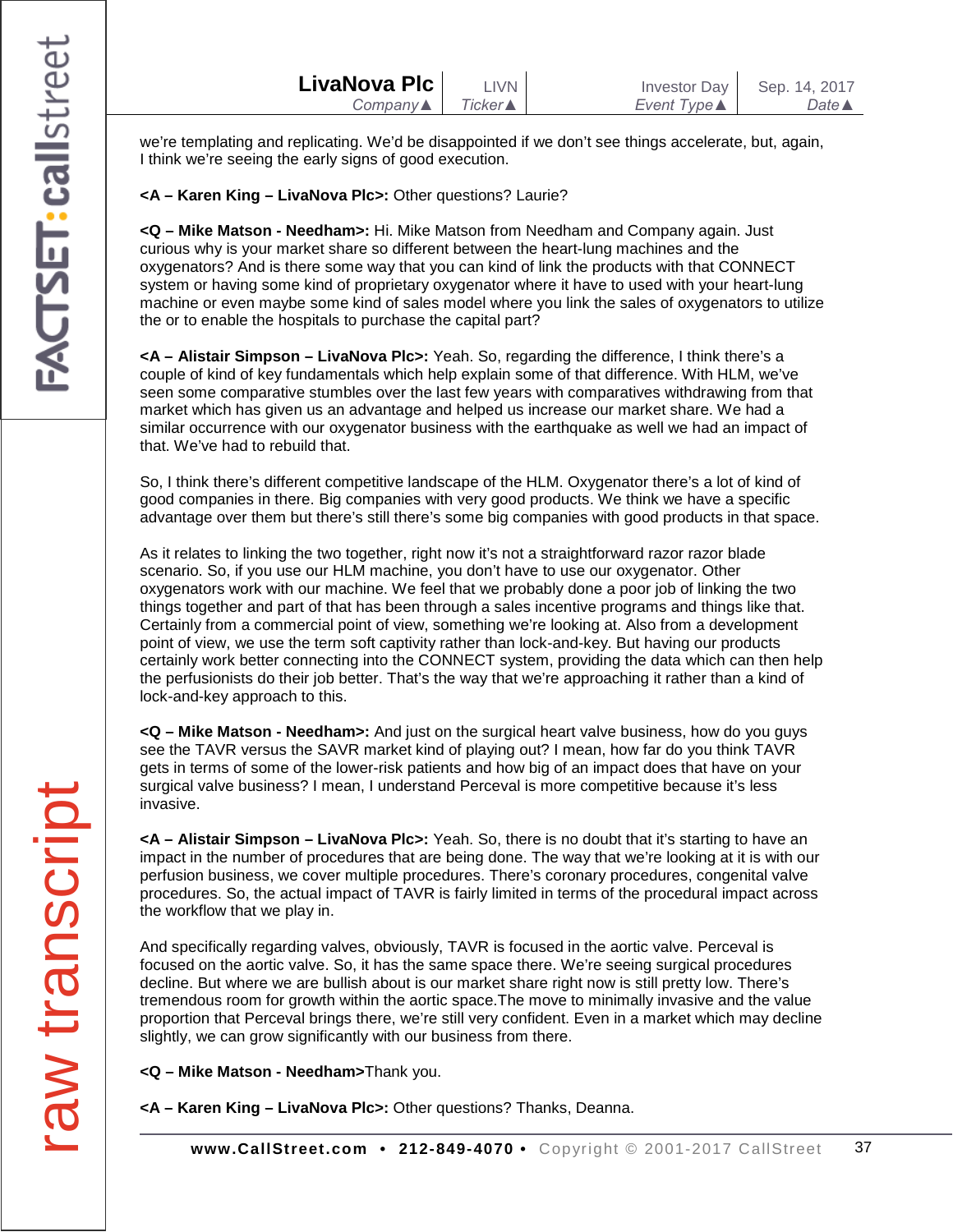| LivaNova Plc             | <b>LIVN</b>     | Investor Day        | Sep. 14, 2017    |
|--------------------------|-----------------|---------------------|------------------|
| Company $\blacktriangle$ | Ticker <b>▲</b> | Event Type <b>▲</b> | Date $\triangle$ |

**<Q – Matt O'Brien – Piper Jaffray>:** Thanks. Matt O'Brien, Piper Jaffrey. Just following up a little bit on the add-on payment that you received, can you just help us understand how much of an increase that is on average of about \$6,000? But for those cases and since that announcement came out last month, have you seen an increase? Or just any other anecdotal comments in your sales force about increasing?

**<A – Alistair Simpson – LivaNova Plc>:** So, it was really rewarding as a company to get that recognition of the value proposition that you can have on clinical stores that goes around with Perceval. What we're starting to do is explore. Okay, what does this mean for us and how do we start to leverage this additional payment working with customers to really get them to access our technology more.

Where we see this is that it further removes the barrier to entry for our customers to access this specific geographies of the country. It's going to have more than impact in other geographies. But I think maybe the one takeaways, it removes another barrier for adoption and validates the technology story that we've been saying here. We're not calling out a specific sales increase that's going to result from that. But what it'll do is it really helps us sales reps on a day-to-day basis get access and tell their story.

**<Q – Matt O'Brien – Piper Jaffray>:** This is just a follow up on the M&A side. You call it out here on slide 5. Can you talk about these opportunities and disposables and capital? Is that an acquisition strategy geographically product based? I guess in a lower growth category, I mean, what gets you up to those mid single digit or faster than market kind of level?

**<A – Damien McDonald – LivaNova Plc>:** So, the answer is yes. It is a geography view and it is also a product view. And we're working a funnel that gives us both looks at that. Here's the thing. It's not necessarily a double-digit growth market, but there's something about being a market leader that allows you to abstract an abnormal profit. And we think that even though that the growth rate of this market might not be as exciting, by being and able to expand our leadership in those spaces, we'll be able to drive better shareholder value.

So, part of our view here is, again, back to the balanced-portfolio approaches. We're going to look at places that are high growth, high margin like neuromod but also some of these areas where there might be slightly slower growth, but it expands our footprint tuck straight into what we think is a real specialty offering that we have. And we think we can do that geographically all with new products. Does that take care of that?

**<Q – Matt O'Brien – Piper Jaffray>:** It does. Thank you.

**<A – Karen King – LivaNova Plc>:** Any other questions? Hold on. Yeah. Over here, please.

**<Q – Matt Miksic - UBS>:** Just one question. It's Matt Miksic from UBS again on sort of competitive market in the U.S. Just wondering if the concentrations that we're seeing around these centers of excellence and TAVR centers, concentration of cardiac surgery volumes has been changing the way of these competition or targeting the business in the U.S. and then whether – and to what degree the Caisson U.S. studies may help better position you in those centers of excellence.

**<A – Alistair Simpson – LivaNova Plc>:** Let me – I'll take the first part of that question. Yeah. The answer is yes. We are constantly taking a look at how do we go to market to really get to the biggest return of our investment. Obviously, sales organization, as you all know, is probably one of the biggest investments that a company makes. What we've done over the last 6 to 12 months and I'll speak specifically about North America is really taking a look at are we deploying our sales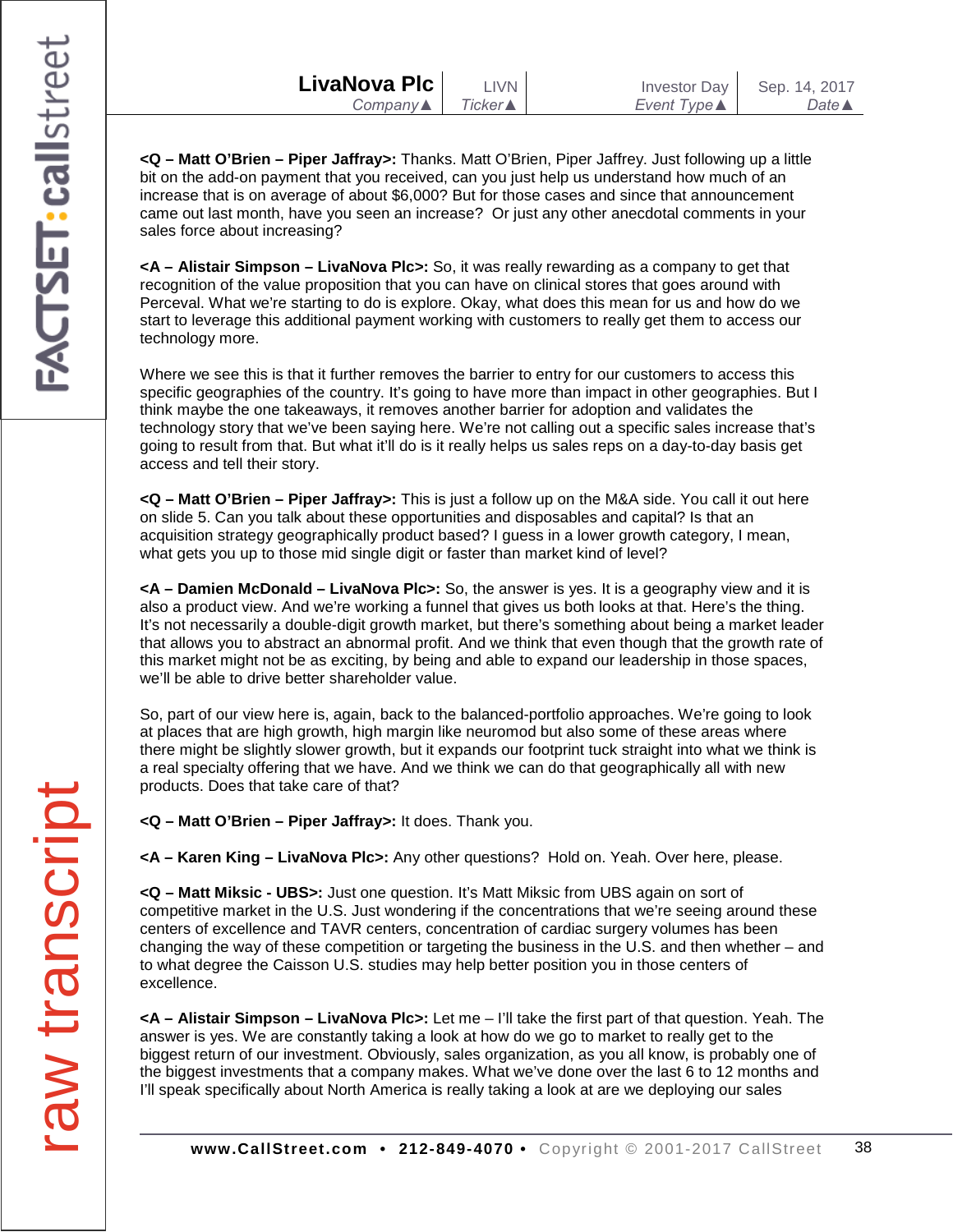| LivaNova Plc             | <b>LIVN</b>     | <b>Investor Day</b> | Sep. 14, 2017    |
|--------------------------|-----------------|---------------------|------------------|
| Company $\blacktriangle$ | <b>Ticker</b> ▲ | Event Type <b>▲</b> | Date $\triangle$ |

resources in the most efficient way, specifically when you look at a lot of valve procedures are not evenly spread out. They are heavily concentrated with big centers.

So, what Jason has done with his team is really start to kind of tweak how we do this and really put more focus in the bigger centers and kind of less general coverage, if that makes sense, and really you know make sure that we are in places where they're doing multiple aortic valves every day of the week, every week of the month from there. So, we are adjusting our sales kind of coverage to address that phenomenon that we're seeing as well.

**<A – Damien McDonald – LivaNova Plc>:** There's a very specific group of cities, again, we're not going into the detail where we've invested in the last four months, put new heads in. As Jason mentioned, they live in the accounts. And it's a bit of a change for us. We used to be a bit peanut butter. We're much more focused than we used to be.

Back to the Caisson. I think, yeah, absolutely. It's definitely energized the conversation, let me put it that way. We're not looking – there's another company that I think has gone very aggressive in terms of locking people up. Candidly, I don't think clinicians want to be locked up and that's certainly the reaction we've had from people that being forced into a contractual arrangement. What I will say is though that having Caisson has really opened people's eyes to well, wait, LivaNova really is here. And maybe we should partner with you. And just been really quite encouraging. And a dramatic shift ever in the last four months. Yeah.

**<A – Karen King – LivaNova Plc>:** Other questions? We have a few more minutes if you have questions.

**<Q – Investor>:** Hi, guys. Real quick. I just wonder if you can give me a status update on the heater-cooler situation. When will you look to resell those coolers?

**<A – Damien McDonald – LivaNova Plc>:** Very quickly. I think a lot of you know this was an emerging issue a couple of years ago. It's now, in terms of total revenue, less than 1% of the global revenue. We've been encouraged by the response of a number of regulatory bodies in Europe and Singapore where we've got a fix in place. We continue to work really aggressively and well with the FDA. I think the constant conversation with them about moving this forward and getting to approval is very top of mind for them and us. But we're encouraged because we're already implementing the fix outside of the U.S. and the response is being tremendous. So, we provisioned for it. We know what the fix roughly is going to cost. We took \$4 million of that last year of the amounts that's left to let's call \$38 million in total, \$34 million, about 70% of that cost is going to be incurred initially but we've already provisioned for it and 30% of it into 2018. Thad's nodding so I got the numbers mostly right. So, that's – again, we're encouraged there's more to come. If the FDA gets to a conclusion, that would be tremendous.

**<A – Alistair Simpson – LivaNova Plc>:** And maybe just one other thing to add, and I think that goes back to our leadership position in perfusion and the relationships that we've built with our customers over time. This is obviously an industry issue which industry is having to address, but our primary focus has been taking care of the customer and making sure that feel comfortable moving forward, doing their procedures on a daily basis And I think we've been just it's been good to kind of work with them in multiple countries all over the world and to hear their reaction and their willingness to work with us as well. So, we feel good about the reaction back from the customers and the kind of regulatory authorities on that.

**<A – Karen King – LivaNova Plc>:** Any other questions? Okay. So, it is about noon. We're going to break for a little bit before we sit down to lunch so that you guys have a chance again, please visit the booth. Now, it's a very good time. We'll have lunch. The booth will open back up again if you get done and want to wander over there. And then we'll meet – we'll let you know when we'll meet back in here in about an hour or so.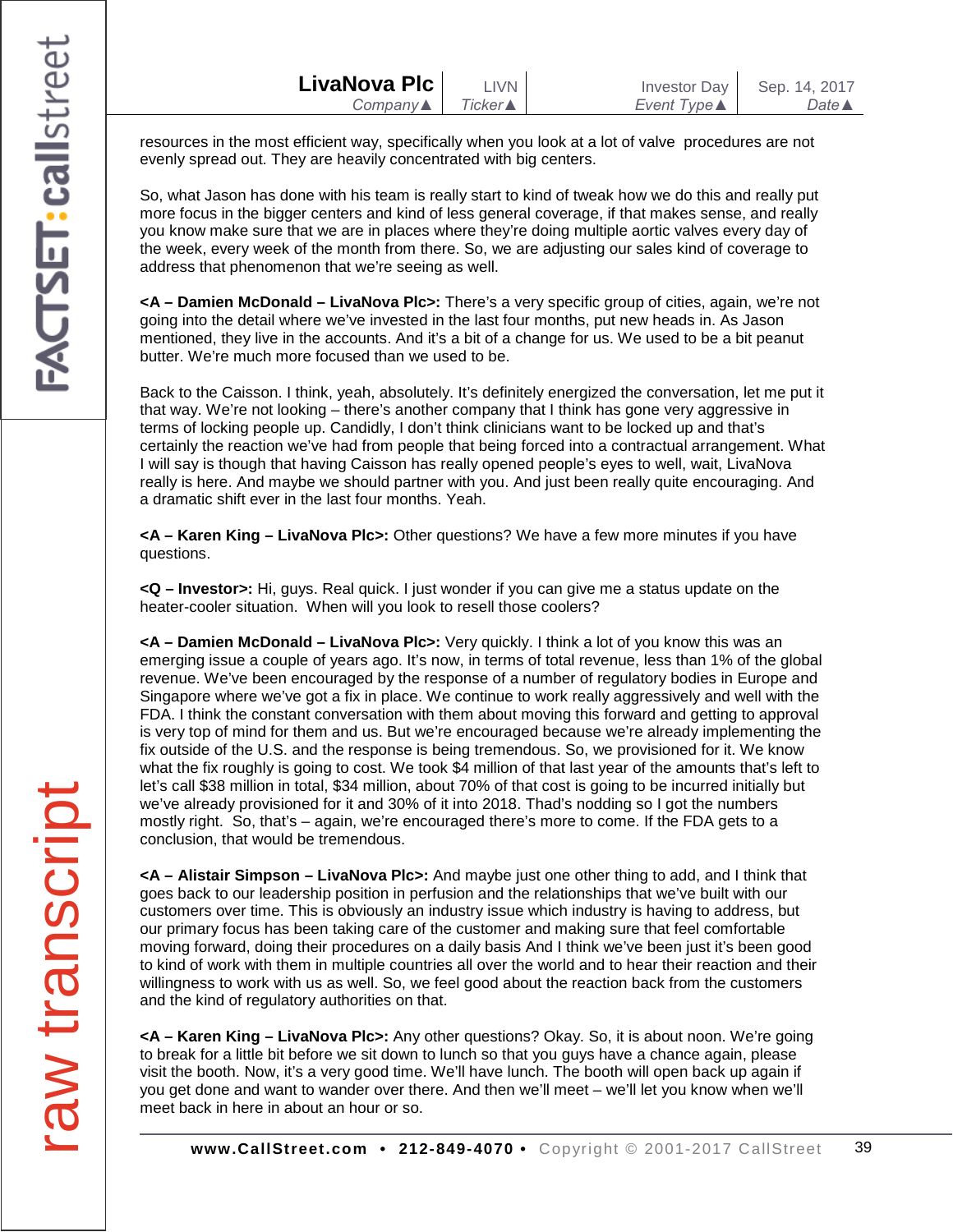## **Karen M. King, Vice President, Investor Relations & Corporate Communications, LivaNova Plc**

Okay. We're going to get started so we can stay on time here. We're going to move into the TMVR space, so I'd like to introduce Paul Buckman who's our General Manager of TMVR. And you're up.

## **Paul Buckman, General Manager-TMVR**

Great. Thank you. I am one of the newer members of the LivaNova team and joined, as Damien mentioned, with the acquisition of Caisson, and I'm now based in Minnesota, leading that group. I'm really excited to be here. After working with Damien and this leadership team for five or six months, I have to tell you I'm really excited to be part of it. I also want to thank you, like everyone else has, for taking your time to be here. I know you all have busy schedules.

And I can imagine, too, that particularly as it relates to TMVR because it's kind of new and has been at least for Caisson a bit stealth up until not that long ago. You're probably anxious to get your arms around what we're about and what we're doing and all that, and I'll do the best I can to bring you up to speed on that. A couple of things I hope you take away from this. One is that I really think we are well positioned to be a leader in this space, and you'll see why as I go through. The other thing though is that in addition to the business aspect of this, I'm just really excited to be part of this because this is a meaningful therapy for a lot of people. One of the things I'll talk about is who we're treating, and this is a very sick population of patients who have a really lousy quality of life. I'm guessing all of you know somebody who – or related to somebody who's in this camp of patients, and it's not a great lifestyle, and the fact that we can now provide something that improves their lives, I think, is pretty exciting, and it makes it easy to get people at the facility in Minnesota to come to work every day because it matters.

So, what I'm going to talk about is our technology a little bit, of course. I'd like to talk a little bit about the market, clinical opportunity we're going after. I want to talk about our clinical study plan which is important, and then a little bit about how we're going to support our customers, and then we'll dive into some Q&A once we have time.

So, TMVR. For those of you who don't know, that's transcatheter mitral valve replacement. And basically, it's taking surgical mitral valve replacement and making it percutaneous. At least that's what we're doing. I'll talk a little bit more about it. There are multiple ways to do it. The customer we deal with is primarily the interventional cardiologist. That's who were shifting this to, and that's just going to be the main driver of it. But like a lot of structural heart procedures, it's a team effort. And so, we're also working with the cardiac surgeon, the anesthesiologist, the echocardiongrapher, the cath lab staff. It's a team effort in these procedures, particularly early on when everybody's learning it.

The disease state that we're treating is primarily mitral regurgitation, and you can't really talk about mitral regurgitation without also talking about heart failure because they go hand in hand. And I think everyone in here knows this is a big population of patients. So, the fact that we believe this technology and this procedure has the potential to be two to three times the size of the TAVR market which is already gotten quite large. It's not because we all live in Denver it's because we think that the patient population will drive it, the denominators.

So, for example, if you just take the U.S. and Europe alone, there are 14 million patients who suffer from mitral regurgitation. Of that 14 million, there's probably 9 million or so that are moderate to severe which is the primary population that we're targeting and then of that 9 million, probably 4 million of those people would be very amendable to having this procedure done. But the reality is, because up until just recently, when the MitraClip got approved, the only alternative was either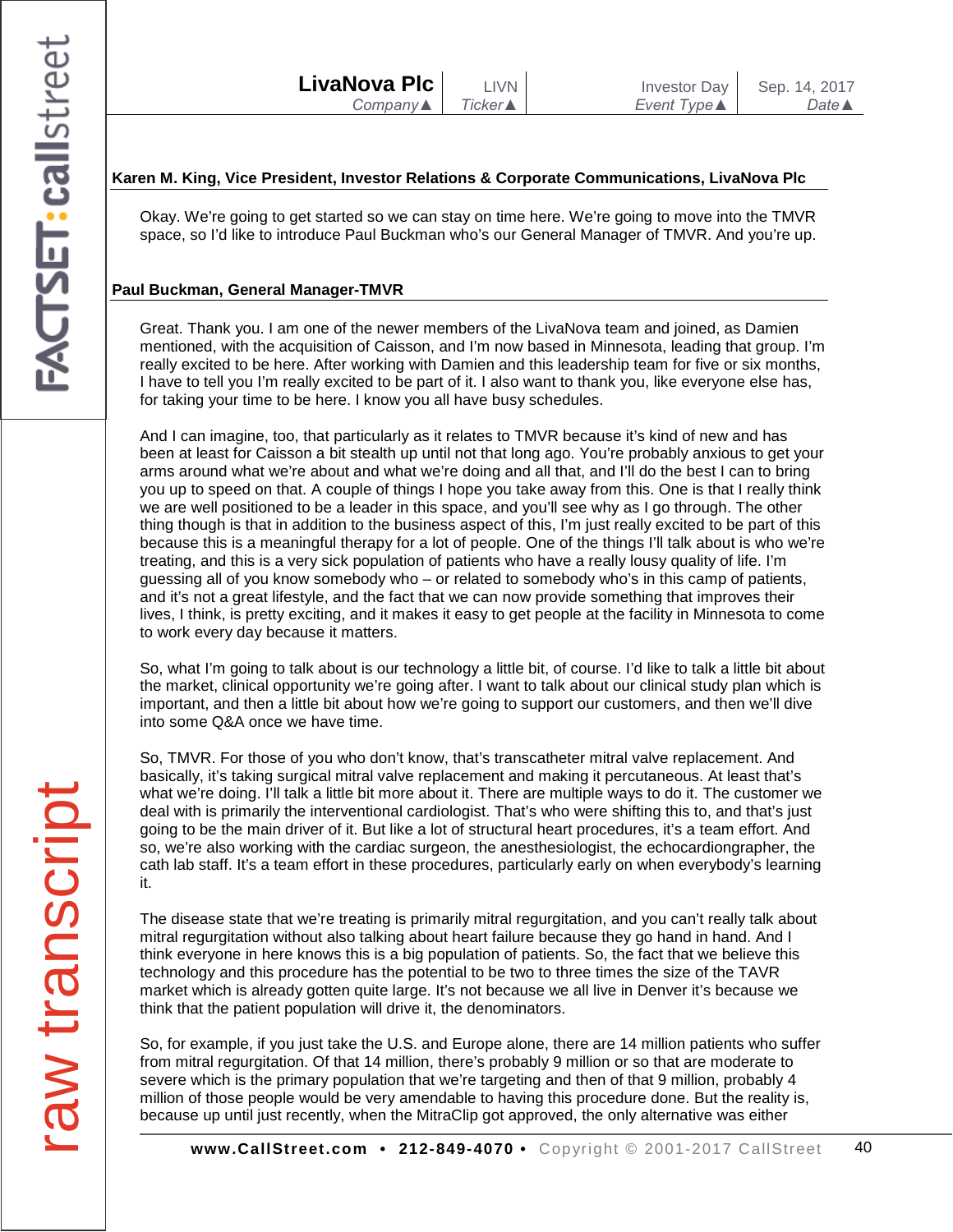medical therapy or mitral valve surgery. And so, only 125,000 people in that market every year are getting treated with mitral valve surgery.

So, the opportunity to go after that 4 million patients where there's 500,000 being added every year is really, really significant and that's just half the world. We still got the other half of the world to go after. So, it's – suffice it to say, it's a significant opportunity.

So, mitral valve – why is mitral regurgitation such a problem? The reason is because it's associated with a higher rate of mortality if it goes untreated. There's multiple studies you can look at that will confirm that. I've seen studies as high as 57% mortality at one year with untreated mitral regurgitation. So, when people start to get mitral regurgitation, and they're in that early stage of heart failure, it's a spiral downwards until they swirl the drain. So, it's important to treat it as early as possible, but it's really important to treat it and slow it down.

If you look at how this is all shaking out today, of course, as I mentioned, you have the surgical population, which has been the goal – the way it's been done up until now, and that's broken into two categories. One is surgical repair, and one is surgical replacement. Surgical repair for mitral regurgitation has become the gold standard because the results have been good. The problem is, technically, it's a challenging procedure to do. Not every surgeon is good at it. Not every surgeon wants to do it. So, there's still a large mitral valve replacement market as well, and that's split between tissue valves and mechanical valves.

Valve replacement has its issues too, because there's a durability issue with either one. Either it's a patient durability related to long-term oral anticoagulation, or it's a durability issue with a tissue valve that has a limited life span, particularly the valves used today.

Then, if you look at the emerging therapies, like what we're doing, of course, we have the MitraClip repair technology that's now been approved and is being used pretty broadly all over, and that's already a \$500 million a year market and growing. But the main reason is because there's not really a choice. Then you have all of these interventional percutaneous or transapical, transseptal mitral valve replacement technologies like what we have that are going to be the next phase of treating mitral regurgitation, and we think that's where the real market opportunity is because that's what physicians tell us they want to do. They want to replace the valve, they want to have a more reliable, permanent solution to mitral regurgitation. The only thing that's been in the way is how do we get that done. And that's where we come in.

So, let me tell you a little bit about the LivaNova system and what we have. I mentioned delivery. Delivery of this is a real important part of it. So, if you look at the mitral valve replacement systems that are transcatheter today that are being evaluated, there's transseptal or transfemoral, some people will call it, and there's transapical. Transapical is when you make a small hole in the chest, then you make a hole in the ventricle and you put a catheter through that. It's more of a direct shot to the mitral valve. So, it's easier to do technically. It's much less complicated. But you're taking a patient who's already very sick and has a very sick ventricle and you're just making that ventricle more sick. So, not probably the optimal way to do it.

The other way to do it transfemorally where you go in through the groin into the venous system, you go up a long tube into the heart, you go in to the right atrium, you cross over the septum in to the left atrium and then you go right down into the mitral valve. A little more complicated, takes a little more engineering and skill from the physician to do that, but if you look at the progression that happened in TAVR, it's the same thing. It started out transapical, but it migrated to transfemoral because patients do better when you do it that way.

Now, the other part of our delivery system that's important is that we have designed this system from day one to be fully transseptal, fully retrievable, fully repositionable, all those kind of things because that's what the physicians require. They need to be able to adjust course in the middle of a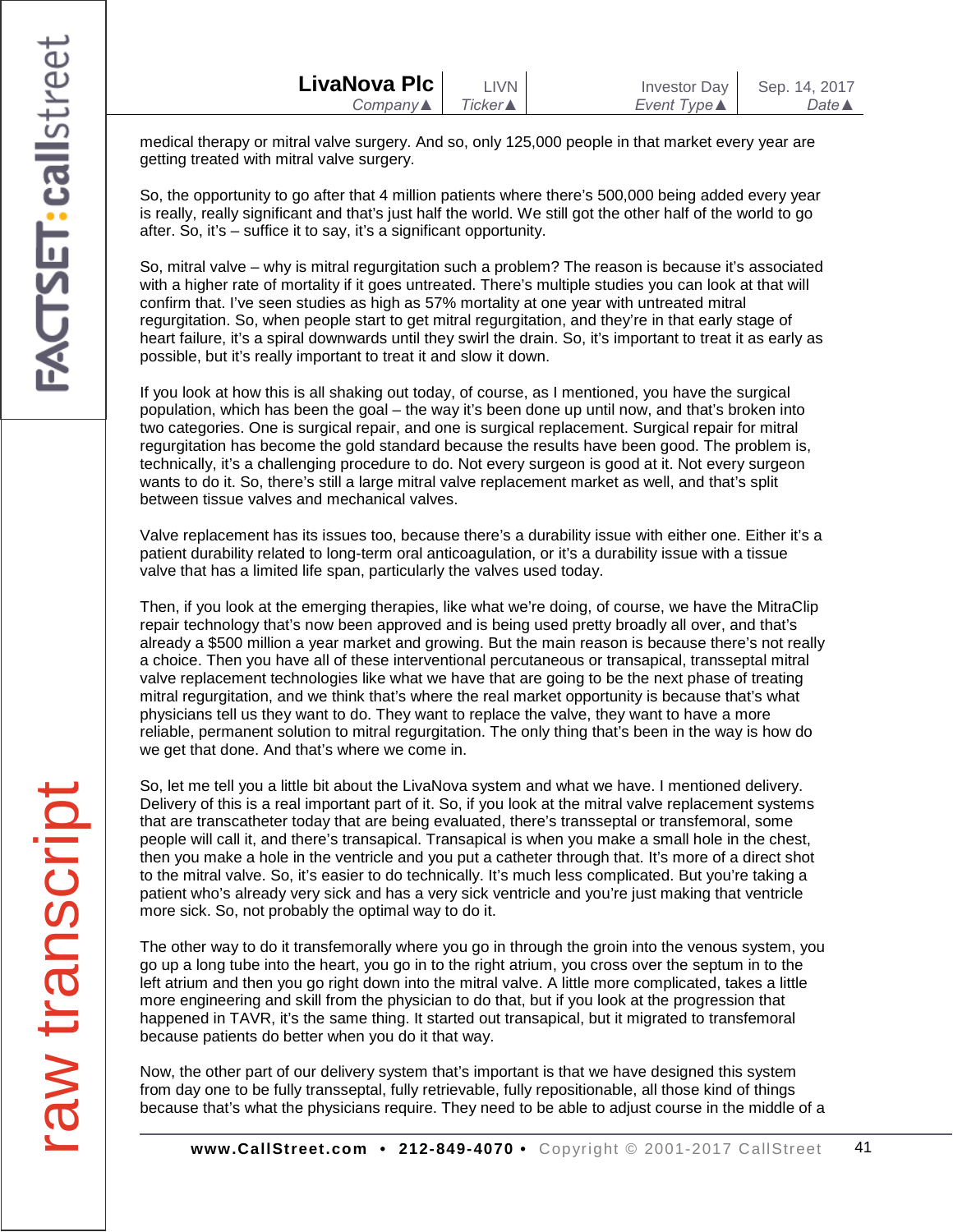| LivaNova Plc             | LIVN    | Investor Day | Sep. 14, 2017    |
|--------------------------|---------|--------------|------------------|
| Company $\blacktriangle$ | Ticker▲ | Event Type ▲ | Date $\triangle$ |

procedure because these patients are sick. Not everything always works exactly the way you think it's going to, and we've done that from day one. We're not trying to convert anything from transapical to transseptal. We designed it to do this.

Now, the anchor, which is what goes in first, and I'm going to show you a cartoon in a few minutes so you can see how it all works, the anchor is a self-expanding nitinol frame. It's covered in Dacron and polyester or PTFE. And how that works is the anchor basically goes down, and it has four feet on the anchor, and the anchor goes through the mitral valve. So, there's the mitral valve annulus where the valve is. The anchor goes through that, and then it's pulled back up so that those four feet anchor themselves in the gutter or subannular gutter that's right underneath the annulus. So, that's how you get a real stable position of this valve, which is important to the physican, because thing is going to be forever. So, that's a key part of this anchor design.

The other part of is that we've integrated what's called the SAM management features. SAM stands for anterior motion. I'm going to try to explain this. The native valve has an anterior leaflet which, if you just don't do anything to it when you replace the valve, it's just going to flutter right in the way of the blood flow out of ventricle. And physicians are very cautious about that because that's going to create a problem.

This SAM management feature actually when you deploy the anchor at the end when you deploy the valve and the anchor together, it captures that leaflet and holds it out of the way. So, if the proprietary differentiated feature we have make this valve operate better. The other thing that helps this valve stay out of that outflow tract for blood which is really key is that we position the valve a bit supra-annular.

So, we don't stuff it down into the ventricle like a lot of that's a typical way of valve that's put in. It's down further in. We're kind of above that, and we have a nice balance of where it's positioned. And that again really makes the physician feel good about the blood flow out of the heart and that's what they're trying to protect. Now, the valve itself that goes into the anchor is a porcine that is made up of porcine pericardial tissue. So, it's not an uncommon tissue, physicians are used to it. But what we've done that's very unique and proprietary is we call it a circle in a D. So, we've taken the natural anatomic shape of the mitral valve, which is a D shape, and we create a frame that matches that so that it fits very well. But the valve itself is a circle. And what the circle allows us to do is create three identical leaflets that all work exactly together like they should. And that does two things for us. It creates a really nice hemodynamic effect. The valve has great blood flow through it as evidenced by the fact that we have a 3-centimeter squared affected orfice area which any physician will tell you is better than any surgical valve out there.

In addition, it really helps with durability because now you've got all three leaflets working exactly in concert. There is no imbalance between the leaflets. And we've tested our – in the accelerated valve testers which everybody has to use for FDA and regulatory purposes. We've tested this valve out past 1 billion cycles. So, we know it works and we know it's durable.

And so that combination is what makes up our system. And now, what I'll do is show you how it actually works. So, what will happen is the catheter is going to go up as I mentioned through the femoral vein up into the right atrium and then across. You can see here it goes across the septum. Once the catheters are crossed, the anchor is delivered through it with an anchor delivery catheter. That catheter gets retrieve and then we expand the anchor in the atrium.

Now, what we do is this is vectored down through the mitral valve. And this is where a lot of the engineering and our delivery system comes in because this vectoring doesn't happen by itself. It's very precise and our catheter makes it – enables the ability to do that. Once it's down in to that subvalvular apparatus, it gets pulled back up as I mentioned, and those feet that you can see, those go into that gutter right here, and now that's what's going to anchor it.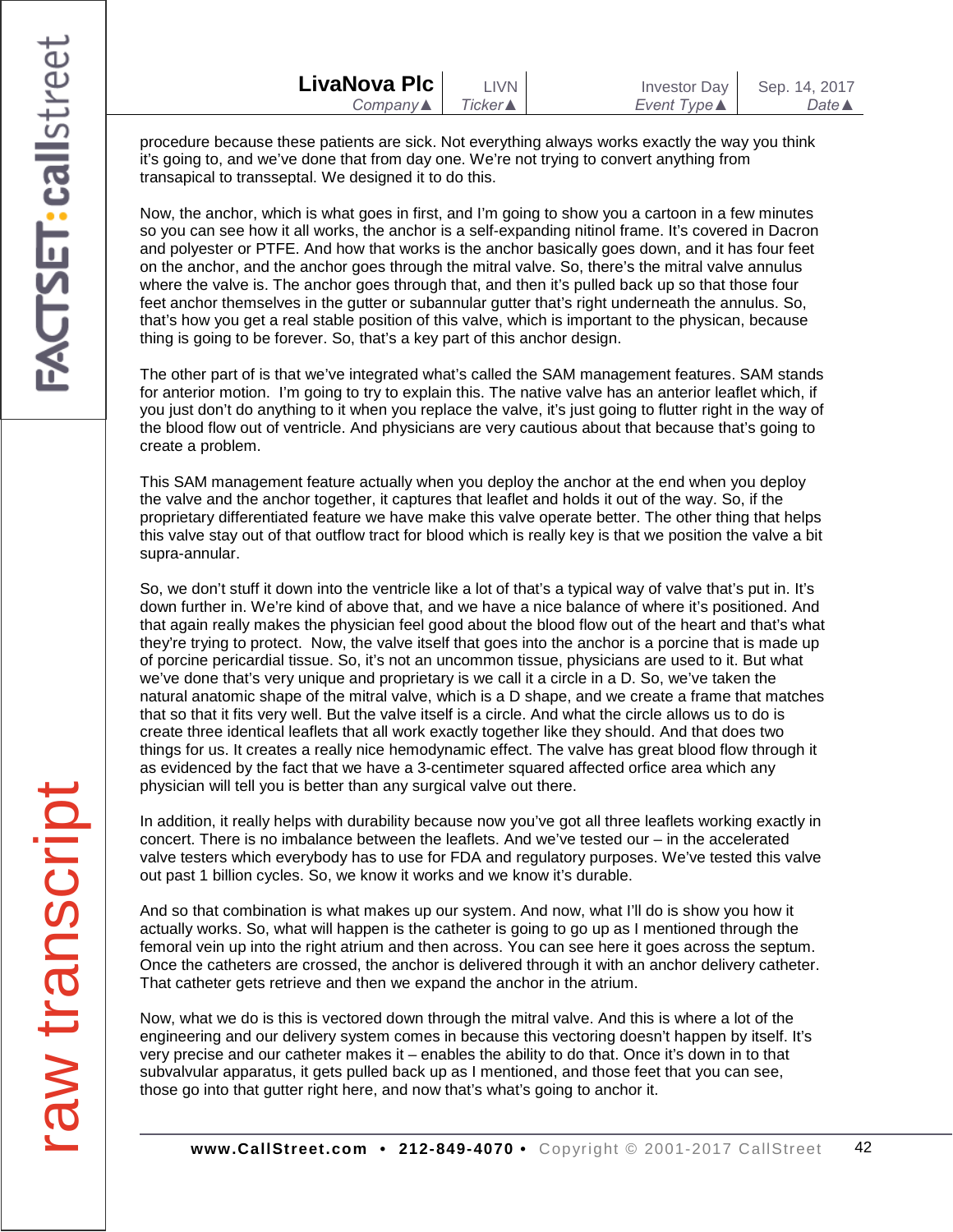| LivaNova Plc        |       |
|---------------------|-------|
| $Company \triangle$ | Ticke |

So, during the procedure, it's very important that we are able to verify that those feet are all in the right place and that's where special imaging comes into place. Once that happens, the anchor delivery catheter is withdrawn, and now the valve delivery catheter comes down, separate catheter, and the valve will come down and we will then unsheathe the valve and expand it. The valve is covered with a porcine sealing cuff and that's where it allows it to grow in together. It heals well. It has long-term fixation and it prevents paravalvular leak.

Now you see this is that SAM feature I mentioned being deployed and it's grabbing that leaflet and holding it out of the way. And basically, once that's done, the valve is deployed. Now, the echocardiographer, the cardiologist, they're going to verify all the positioning, blood flow, make sure everything's where they wanted, that it's working well. And then the system will be removed. And if only it took this long to complete the procedure. Two minutes, we're done.

We just did a case yesterday afternoon here in New York in our PRELUDE trial which I'll tell you about. And that case took about two hours to do. So, it's still not a short procedure. It takes a while. A lot of that is imaging and a lot of it is positioning and these physicans have to be very careful on how they do it. That'll of course get shorter over time, much like TAVR did. TAVR was a same way when it first started. The procedures took a long time. Now, they take an hour. So, we'll get there as we refine things.

But I'm happy to say that patient is already out of the CCU and in a normal room and they're sitting upright and doing well, so all good.

This is a typical patient that we're treating with this system so far. Elderly female is the common denominator here. Usually, a lot of co-morbidities. So, as you can see, most of them have severe mitral regurgitation, Grade 3 or 4. Well, all of them do. Most of them have some other form of heart disease either coronary artery disease, some previous heart procedure, they're all in New York Heart Association Class 3 or 4, pulmonary dysfunction, kidney disease in half the patients, so it's very common. So, these are not healthy patients coming in and being treated. And that's one of the challenges with this whole patient population is particularly when you compare it to the TAVR population, it's a much sicker group of people.

But what you hear from the patients is they're amazed at how much better they feel after this procedure because, as I mentioned, their quality of life is not good. Not uncommon to have one of these patients go through a treadmill test and only be able to walk two minutes and they're done. I mean it's really lousy situation. And then, the physicians will tell you after they see this in a patient they can't wait till it's available to everyone. So, you get a lot of positive feedback after these procedures.

Now, of course, the opportunity here that I'm talking about has drawn a lot of interests from all the big strategics, a lot of M&A activity, a lot of money being invested. So, we're not alone in this space. There's probably 80 therapies between mitral valve replacement and mitral valve repair chasing this opportunity. Like any technology, a handful will be there at the end of the day. We'll be one of those.

So, what are the investments it's going to require to build this market, take the technology forward? I think it really comes down to two main areas. One is clinical evidence that kind of trumps everything else. If you don't have good clinical evidence, you're probably not going to make it. So, we're investing and are planning to continue to invest in a robust clinical science strategy.

And just like everybody, that starts with you got to prove efficacy, you got to even show right now like we are that it's even feasible to do this. That helps you learn who are the right patients to treat. It helps you learn how to refine the technique, how to refine the product, gives you a chance to train the physicians and get the heart teams used to doing this.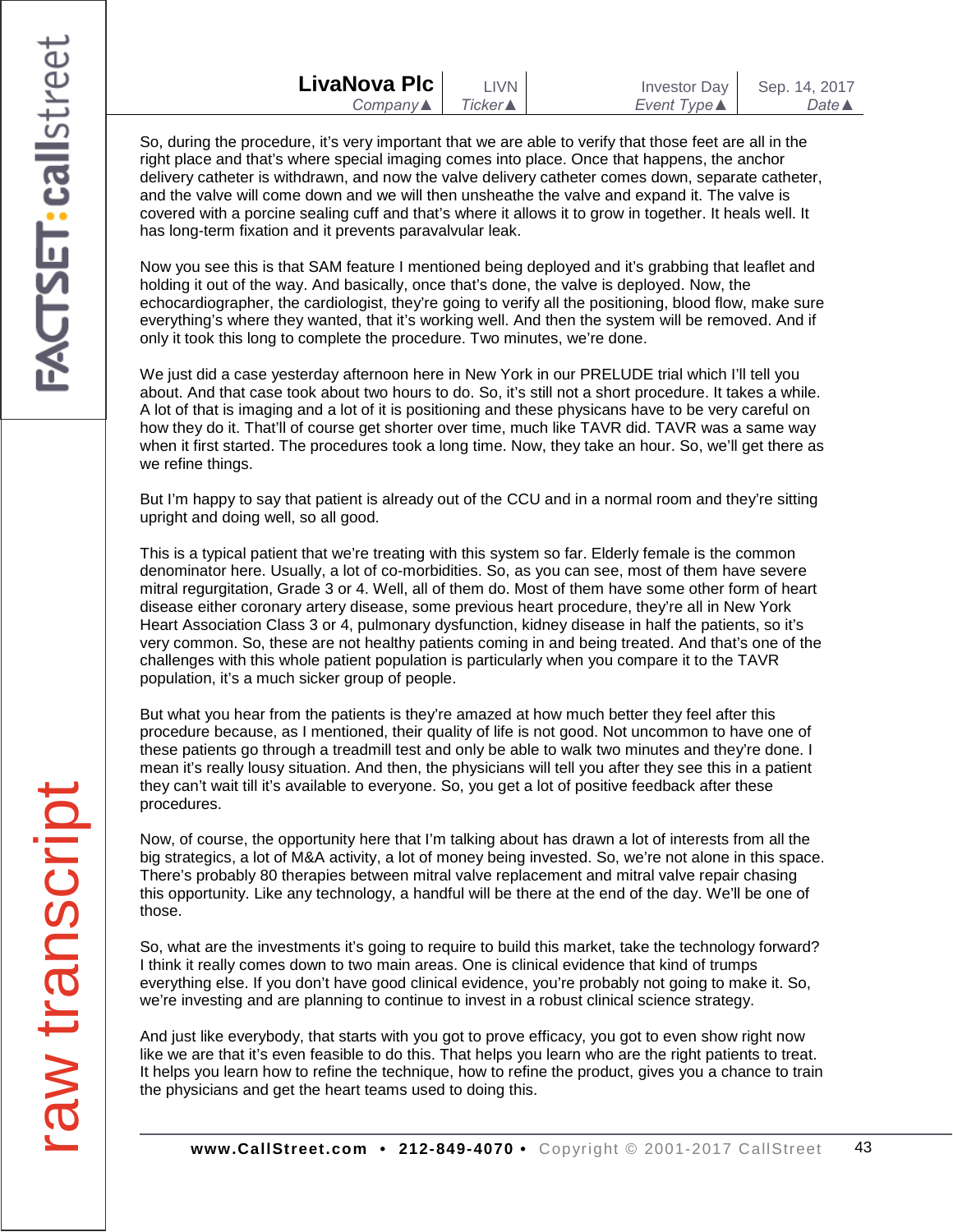| LivaNova Plc             | LIVN I          | <b>Investor Day</b> | Sep. 14, 2017    |
|--------------------------|-----------------|---------------------|------------------|
| Company $\blacktriangle$ | <b>Ticker</b> ▲ | Event Type <b>▲</b> | Date $\triangle$ |

And then as it migrates forward, of course, you start to expand indications and you start to get reimbursement with that data and include some health economic things, just like everybody. So, that's a big part of our investment for the future.

The other is product development. You heard Damien talk this morning about a cadence. Nowhere is it more important than with interventional cardiology because this – as a sub-specialty of physicians, they've grown up on rapid product cadence. And they always want the latest gadget, they always want the latest iteration. And if you don't have speed in your product development process, you die. That's basically how this works.

So, what we need to do is the requirement then is you have to be very close to your physicians, which we are, because fortunately, this procedure requires you to be part of that team and help teach them, help support them. And we are building a first-class therapy development team in the field that will be better than everybody else's. I can tell already, and I've done this a long time. These guys are good. And that's going to differentiate us from the competition.

But what that allows you to do is it allows you to really establish a close collaboration with the physicians which is required so that they feel like they're part of the product development and product improvement system. The bigger the company gets, the less that happens, I can tell you. And what happens is you start doing business to physicians not with them. We're going to do business with physicians.

They know that if they come to us, and they say you know what, I noticed this in this procedure. I noticed this. Maybe if this was different or if that was a fringe size smaller, whatever, we'll be back to them in two weeks and showing them prototypes. Is this what you mean? Is this what you need? The bigger companies, the way they approach that is they come and they say hey here's our latest product, what do you think? Decision-making is over. They're already done developing it. Physician has no part of that process. So, we're going to make sure that our cadence of product development is driven by the physicians not driven by somebody who's not treating these patients every day.

So, this slide here, if there's one message to take away from it, it's patience. This is a long process. Just like any new technology, new therapy that has a significant clinical study component to it. But the market opportunity is worth it. And so it's worth being patient for this because this is a very sustainable long-term growth driver for LivaNova. And I think of it as a gift that keeps on giving because it's going to be here for a long time. We're adding 500,000 patients a year to this pool just in the U.S. and Europe.

So, it's a great opportunity but we've got to do it right. The way we talk about it in the Caisson building is preservation of therapy. So, every decision we make if it comes down to moving faster on enrollment or moving faster on trying a product out, the first thing we do is, is it going to compromise the preservation of this therapy. If it is, we'll slow down, and we'll do it right. I'm much more concerned about getting this right, and I am about getting it done first or fast, because this is going to be here a long time. These patients aren't going anywhere. And what will matter at the end of the day is who's got the best mousetrap, and we're going to have that.

So, what will happen is we'll get through our studies, as I mentioned. We'll do feasibility. We'll do CE mark. We'll do U.S. pivotal trial. We'll do reimbursement studies. There will be a whole host of post-market studies, things like that. And then as we move forward to the whole market adoption process, after we get access, we'll look at expanding indication, building KOL networks, trying to make sure that the experience that every physician is having is a positive one so that when they get up on a podium, or when they're doing grand rounds, or when they're just having a cup of coffee with the cardiologist who refers patients to them that they can talk about, hey, I'm having this experience with the LivaNova system. Send me all your patients with mitral regurg, I'll take care of them. They don't have to be operated on. That's where we'll get to. And by then, this is going to be we'll all be high-fiving in each other.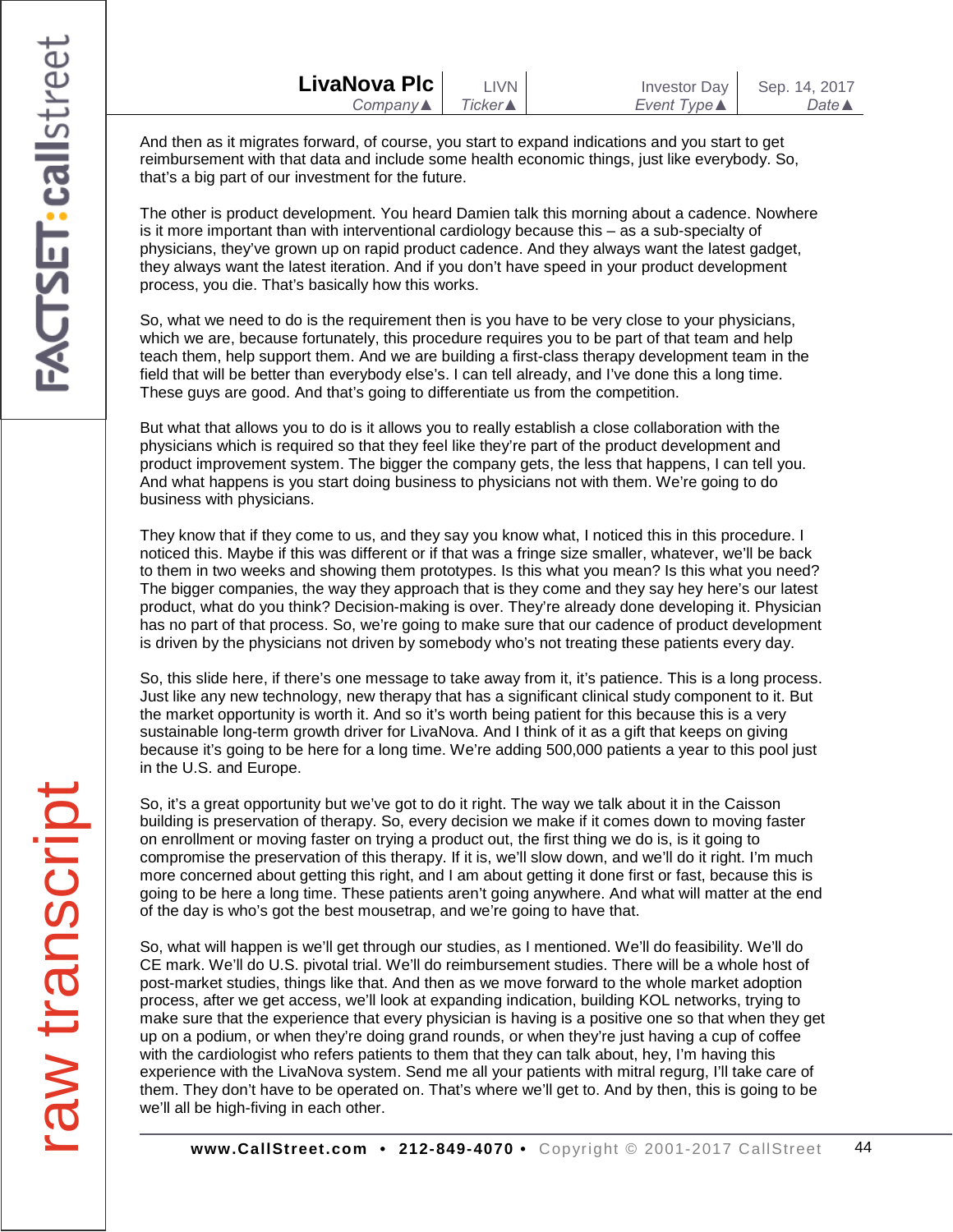| LivaNova Plc             | <b>LIVN</b>     | <b>Investor Day</b> | Sep. 14, 2017         |
|--------------------------|-----------------|---------------------|-----------------------|
| Company $\blacktriangle$ | <b>Ticker</b> ▲ | Event Type <b>▲</b> | Date $\blacktriangle$ |

So, here's the clinical study plan right now. We have three studies on the books today. I mentioned there'll be a lot more. PRELUDE is the one we're doing as we speak. The patient we enrolled last night is a PRELUDE patient. That's just an early feasibility study in the U.S., but this is our first in human experience. We learn as much or more every time we do a case as the physician does. We're learning about these. Maybe we need to change this in the technique or the procedure or maybe we need to tweak this on the product. So, we're learning. We're not ready for prime time yet, so to speak. That's a 20-patient study. We've enrolled 13 patients. We've implanted 10. We hope to have that all enrolled and done by the middle of 2018.

Then we'll move directly into INTERLUDE. We've actually already enrolled our first patient in INTERLUDE which is in Montreal. But that's a 75-patient study targeted at the CE Mark. And that will probably be 15 centers. And our plan is right now is we think we'll have CE Mark by end of 2019.

And then of course the bigger one will be the U.S. pivotal study which will be a randomized study. Now, we don't have all the details of that study worked out yet with FDA. But we're in conversation with them about it. But we know it will probably be in the neighborhood of 400 patients. We'll probably have 20 to 30 sites, that kind of thing. And we'll be finalizing that protocol over the coming months with FDA. And by the way, FDA has been fantastic to work with. It's like they have had a personality transplant. I can tell you, I mean I've just haven't seen this in 35 years where all of a sudden they bend over backwards to help us do this stuff. It's really great, for whatever that's worth for all your other companies.

So, we need to make sure the physicians are confident in doing this procedure and we need to make sure that they're confident in doing it so that they're not shying away from treating patients with it. So, what that means is we have to help make sure that we're picking the right patients. Early on, what we're doing right now is all of our investigators when they identify a patient that they think might be a candidate, they send us their CT scan. We go over that CT scan with them from start to finish. We look at all of the potential risk, all of the challenges anatomically, whatever might come into play and we decide as a team, customer, company should we treat this patient or shouldn't we. And that's how we're deciding.

Then what we'll do is we'll take that patient CT scan if we think they're good and we'll make a 3D printed plastic model of that and we will let the physician practice on that model, so they can get a feel for what's this going to be like in surgery. It's not an exact replica of what it'll be like because when the patient's heart is beating and they're alive and all that, it's different than on a plastic model. But from the standpoint of delivering it, vectoring it, they can at least have an idea, okay, this is what it's going to be like when I do this.

Then what we do is we go in the day before and our team that I was talking about, our therapy development team will do on-site training, didactic, hands on plastic model working with the angiographer and the echocardiographer. Every aspect of the procedure will get worked out. And then the day of, we're there side by side with the physician, helping them through every step of the case, making sure that they get comfortable with the system, comfortable with everything that's going on. And we're there to help them. And then even after the case is done, we'll have a debrief with the heart team. Okay. Was there any part that didn't go as you guys wanted? Is there anything we can do better? Is there anything we could do differently? That's how we're going to try to create that level of confidence and preserve the therapy.

So, I talked about the competitive landscape. The key thing to take away from this slide is that as you get into the transseptal group, it starts to scale out smaller because it's harder. So, right now, there's us, and as I mentioned, we designed it that way from the beginning. There's Edwards who's converting their CardiAQ technology from transapical to transseptal. Abbott has a product, and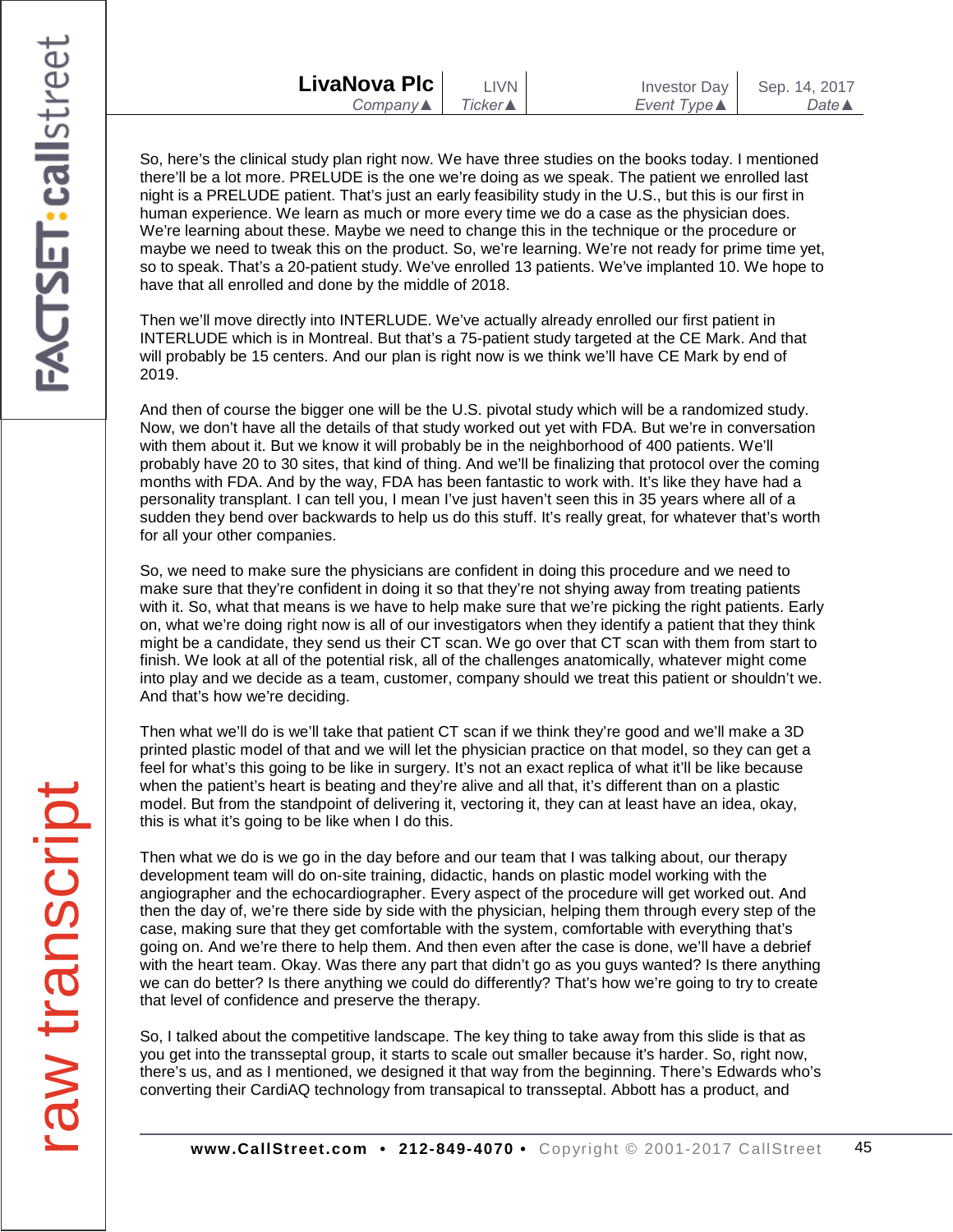| LivaNova Plc             | <b>LIVN</b>     | <b>Investor Day</b> | Sep. 14, 2017         |
|--------------------------|-----------------|---------------------|-----------------------|
| Company $\blacktriangle$ | <b>Ticker</b> ▲ | Event Type <b>▲</b> | Date $\blacktriangle$ |

Edwards has another. Neither of those second two are really the lead for them for this. And then there's a whole bunch of transapical because it's easier.

Now, there's probably been 150 cases done to date, somewhere in that ballpark, of TMVR. Probably 25 of them have been transseptal like ours. The other 125 have been transapical. So, everybody that's in transseptal is still pretty early, like us.

So, in summary, technology , I think if you think back to what we've talked about that differentiates our system, I think we have the best technology. And I'm not – I mean, everybody is going to say that, right? I'm not just saying that. I look at the other technologies, and they're not bad technologies. But they're basically taking TAVR-type designs and thinking and trying to just adapt it to mitral. We've taken ours and tried to target mitral from the very beginning, and everything about our system is targeted at the mitral valve apparatus.

But I think we have some real competitive advantages that will enable us to be the leader in this market. Clinical evidence will speak for itself. It goes to – it just stands to reason that if we have the best product, we should get the best clinical result, particularly because we're also providing the best clinical support to the hospital.

And then the physician focus, as I mentioned. We have – we have kind of a DNA of collaboration within our building that we've all worked for companies where you work hand in hand with physicians 24-7, and you talk to them every day and you have very productive discussions about what's working, what is isn't working, what do we need to do different, what can you do different, et cetera. And what that will amount to over time is what we need to develop this market which is physician advocacy. We will create a number of physician advocates who not only are going to be helping expand the TMVR market, but they're going to be helping us gain market share because we have the best system.

And this is one area where I think having so many competitors and particularly big competitors is helping us, because one of the things you get when you have the big guys all in a new space like this is they're all investing a lot of money in market development, reimbursement, awareness, all those things. So, we all draft off of each other in that regard. So, I don't mind having the big players in the space. It's going to help us. It's a level of cooperation. It's – When it gets down to market share, that's where we're going to win the game. They'll help us build the market. We'll take the market share.

So, anyways, that's all I have. And I really again appreciate you listening especially after lunch. I know it's not easy. And I hope I didn't put anybody – I don't see any faces down. And then what I'd like to do is maybe have Karen and Damien come back up and we could answer some questions or at least try to answer some questions.

### **Karen M. King, Vice President, Investor Relations & Corporate Communications, LivaNova Plc**

Yeah. So, we got about 30 minutes left. So, we're going to do about 10 minutes on TMVR, then we're going to have the other three presenters come up when we got about 20 more minutes to finish up.

### **Damien McDonald, Chief Executive Officer & Director, LivaNova Plc**

Where am I going to sit? Where do you want me?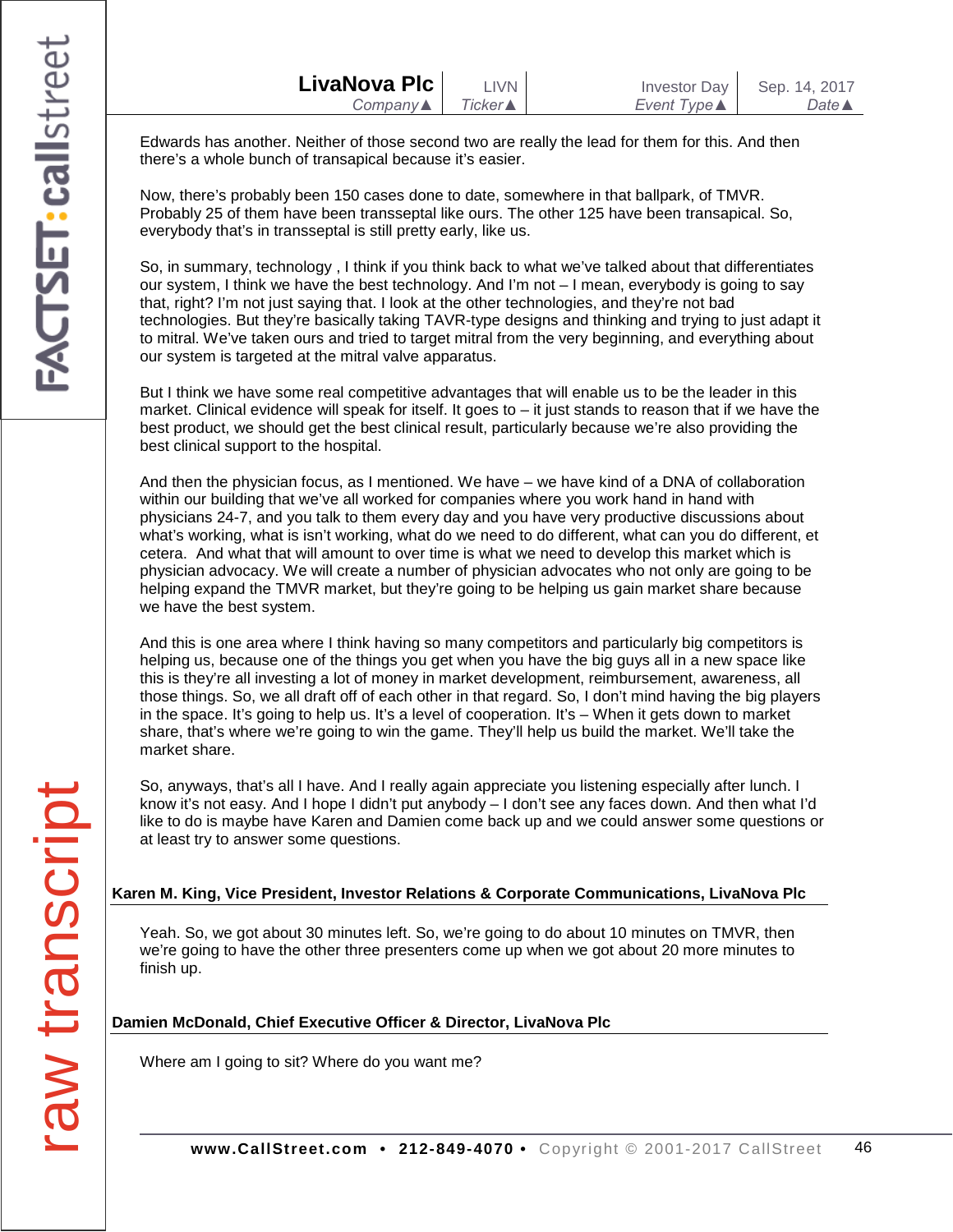|                |                               | <b>LivaNova Plc</b><br>Company▲                                     | <b>LIVN</b><br><b>Ticker</b> ▲ | <b>Investor Day</b><br>Event Type ▲                                                        | Sep. 14, 2017<br>Date <b>▲</b> |
|----------------|-------------------------------|---------------------------------------------------------------------|--------------------------------|--------------------------------------------------------------------------------------------|--------------------------------|
|                |                               |                                                                     |                                | Karen M. King, Vice President, Investor Relations & Corporate Communications, LivaNova Plc |                                |
|                | Damien, over here.            |                                                                     |                                |                                                                                            |                                |
|                | <b>Unverified Participant</b> |                                                                     |                                |                                                                                            |                                |
|                | That one at the back.         |                                                                     |                                |                                                                                            |                                |
|                |                               | Damien McDonald, Chief Executive Officer & Director, LivaNova Plc   |                                |                                                                                            |                                |
|                | I'll sit right next to you.   |                                                                     |                                |                                                                                            |                                |
|                |                               |                                                                     |                                | Karen M. King, Vice President, Investor Relations & Corporate Communications, LivaNova Plc |                                |
|                |                               | Oh is there one int the back? Sorry. We'll go next, yeah. Go ahead. |                                |                                                                                            |                                |
|                |                               |                                                                     |                                |                                                                                            |                                |
|                |                               |                                                                     |                                |                                                                                            |                                |
|                |                               |                                                                     |                                |                                                                                            |                                |
|                |                               |                                                                     |                                |                                                                                            |                                |
|                |                               |                                                                     |                                |                                                                                            |                                |
|                |                               |                                                                     |                                |                                                                                            |                                |
|                |                               |                                                                     |                                |                                                                                            |                                |
|                |                               |                                                                     |                                |                                                                                            |                                |
|                |                               |                                                                     |                                |                                                                                            |                                |
|                |                               |                                                                     |                                |                                                                                            |                                |
|                |                               |                                                                     |                                |                                                                                            |                                |
|                |                               |                                                                     |                                |                                                                                            |                                |
|                |                               |                                                                     |                                |                                                                                            |                                |
| raw transcript |                               |                                                                     |                                |                                                                                            |                                |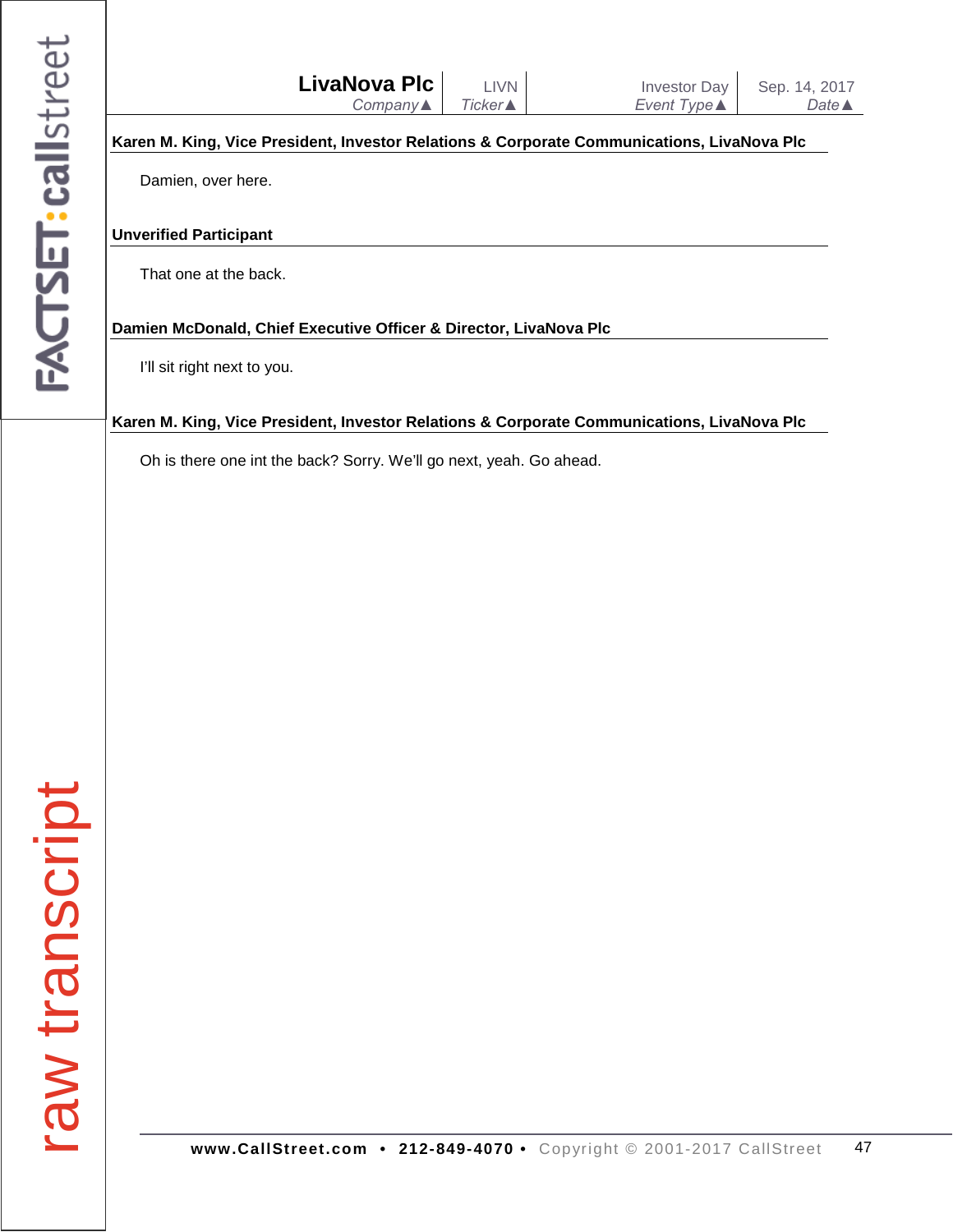## **QUESTION AND ANSWER SECTION**

**<Q – Rick Wise - Stiefel>:** Okay. Rick Wise, Stifel**.** Two questions. One, Paul, could you talk a little bit about the patent portfolio? I mean it seems like really an elegant solution. The valve and valve sort of valving structure. And maybe reflect a little bit on what's the most proprietary and best protected? Is it the vector and delivery, the feet in the gutter, is it the design itself? Maybe talk about that.

And I'll just ask my second question now. Just talk a little bit more about the 13 patients enrolled, 10 implanted, what happened to the 3 patients that didn't implant? Was it a valve failure? Was it inappropriate? What'd you learn? How do we think about that?

**<A – Paul Buckman - LivaNova Plc>:** Sure.

**<Q – Rick Wise - Stiefel>:** How did the FDA react to all that?

**<A – Paul Buckman - LivaNova Plc>:** Sure. Well, starting with the IP question, I can't speak a lot about it or I don't want to speak a lot about it. But what I'll tell you is we have a number of issued patents. I think we have 9 or 10 issued patents. But we covered and filed on all of our proprietary aspects of the delivery system, the valve, the anchor, a couple of method parts of it. So, we have a very comprehensive coverage of it. And those – we'll continue to file, we'll continue to get patents issued. So, I feel very good about how differentiated it is and how well protected it is. And fortunately, this hasn't – it's not like we've been doing this for 20 years. So, it's not like we're going to get to market and they expire the next day like some of the TAVR ones kind of did. We'll have coverage for quite some time. And so, I'm not too worried about that either.

Now, as far as the second question, I mentioned we've enrolled 13 patients. We've implanted 10. So, three patients ended up being converted. Two were converted to surgical valve replacement. One was converted to a MitraClip. Those happen for various reasons. It's not because our product failed or because the valve failed or anything like that. What usually will happen is the physician will get in there. And if for one reason or another, they're not comfortable that either they're going to be able to seat the valve properly or they don't like the way it looks, which is why we make it fully retrievable, then it gives on the option to do something different because they can take it out. And that's what happened in those three.

Sometimes it's because the patient all of a sudden gets really sick. Something happens and maybe their pressure has dropped or who knows what. Like I said, they're sick patients, something can happen. And the physician just feels more comfortable particularly early on in the investigation when it's maybe their first case. They're pretty quick on the gun to pull if they're not comfortable because they don't want anything really bad to happen. So, that's what's happened.

FDA has been fantastic. Every – they have us debrief with them every case. Like what did you learn? And they want to – they'd even asked us they do two cases in a row like two days in a row. Take a breath, talk to us. They really want to know how we're doing, is there anything we should be concerned about, can we help you with anything, and like I said they've been terrific. In fact, one of the things they did for us is we had some – we were treating some patients that were really sick and FDA said maybe it would be good for you guys to have a compassionate use arm in your – even in your feasibility study, so that you can still treat those patients and help them, but not necessarily have to enroll them. I've never seen FDA proactively do that. So, we did. We went back. We've revised our protocol. We've created that arm. We haven't used it yet, but we have the ability to and that was all facilitated by FDA.

**<A – Karen King – LivaNova Plc>:** Okay. Up here, Deanna.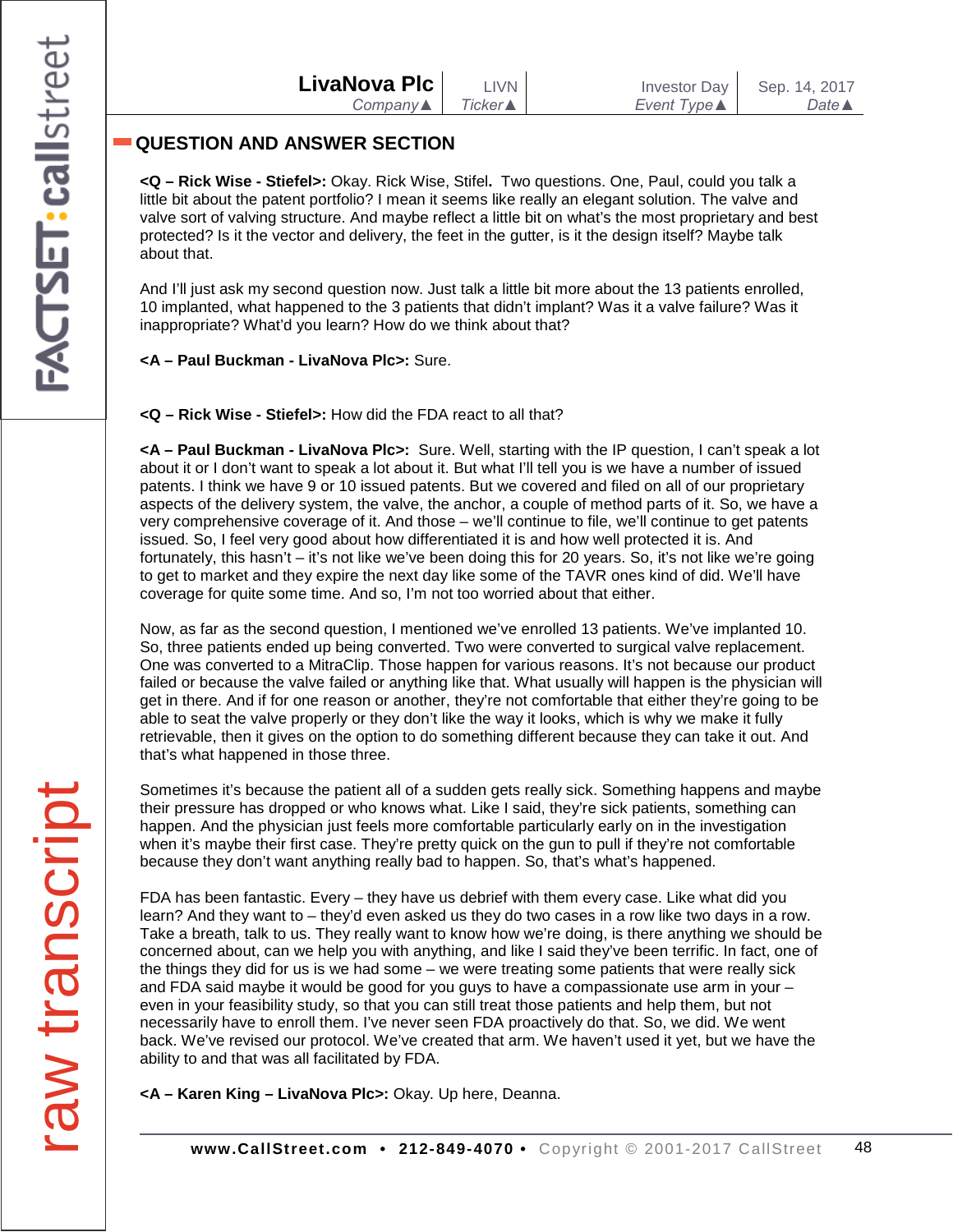| LivaNova Plc | LIVN            | Investor Day                | Sep. 14, 2017    |
|--------------|-----------------|-----------------------------|------------------|
| Company▲     | Ticker <b>▲</b> | Event Type $\blacktriangle$ | Date $\triangle$ |

**<Q – Jason Mills – Canaccord Genuity, Inc.>:** Thank you, Karen. Jason Mills, Canaccord Genuity. Thanks, Paul, for that. Exciting, exciting times in transcaths for mitral. So, there, I literally have probably a dozen questions. I'll try to limit to two areas. First being patient selection and you spoke to that. I think it's noble that you've addressed that that is a key thing. Investors have been asking about patient selection for a while. So, I wanted you to start there and try to help us understand the patient selection criteria, discussions that you're having with the FDA as you look forward to broader pivotal trials.

And then within that sort of a sub-second question within patient selection, as I understand talking to physicians and surgical mitral valve replacement and repair, the goal has been over 30 years MRF zero, which is very hard to do, and surgeons don't left off of that. And so, is MRF zero really going to be the target here for transcatheter mitral valve replacement? And if not, should we be – will you be thinking about, will the FDA be thinking about quality of life metrics, weighting them more than we have and maybe TAVR. Second part of that question is imaging.

**<A – Damien McDonald – LivaNova Plc>:** The second part of a multi-part question.

**<Q – Jason Mills – Canaccord Genuity, Inc.>:** Yeah. This is multipart. So, on the imaging side, I guess just the most simplistic way to ask this question is, based on your study of the mitral market over the years and where you are now with transcatheter and mitral, is the innovation on the device implant side at a further along period or pace than the imaging of the valve, or vice versa? Do you have the imaging necessary today to be able to image the valve to do the procedure if the technology was locked and ready?

**<A – Paul Buckman – LivaNova Plc>:** Yes. Because I have a good memory, it's just short, so I'll go backwards. The imaging part, we can do the procedure today with the imaging available. But the imaging is getting better, and it's going to really help a lot. So, one of the things we're trying to do is work with some centers who have access to imaging from some of the imaging companies that's not yet on the market but that's the next phase. And what we're going to learn early, how do we take advantage of that imaging? And I think what we're going to find is that it's going to considerably simplify the procedure because it's all about imaging. It's really hard for the physician if they can't – if they're not naturally inclined to think three dimensionally because they're used to using fluoroscopy, which is two dimensional and they're not just naturally good at it, then it can be a very challenging procedure. But some of the new imaging is going to combine fluoroscopy and echocardiography into one and you're going to be able to do things you can't do today, and I think it's going to actually really reduce the difficulty of the procedure and hence the procedure time, because a lot of time get spent on imaging.

So, that's that one. You ask about the patient criteria, selection criteria. I don't necessarily want to go into it in a lot of detail, but what we're trying to do early on is we're looking at all the factors. We're looking at anatomy, we're looking at ejection fraction and all of the kind of hemodynamic comorbidity issues to just try to make sure that we're risk profiling these patients and not getting a patient that has too many black checks against them where you go in basically setting yourself up for failure. We don't want to do that.

On the other hand, these are sick people. You can't screen them all out. We are treating sick patients as you can see by that profile. Class III, Class IV heart failure, a lot of comorbidities, ejection fractions are probably as low as 30%, maybe 25% sometimes, so they're not healthy people, but we're not trying to do anything crazy.

And we're learning that. That part of what this feasibility study is for is to learn who are the patients we should and shouldn't be treating.

**<A – Karen King – LivaNova Plc>:** The last was MRF zero.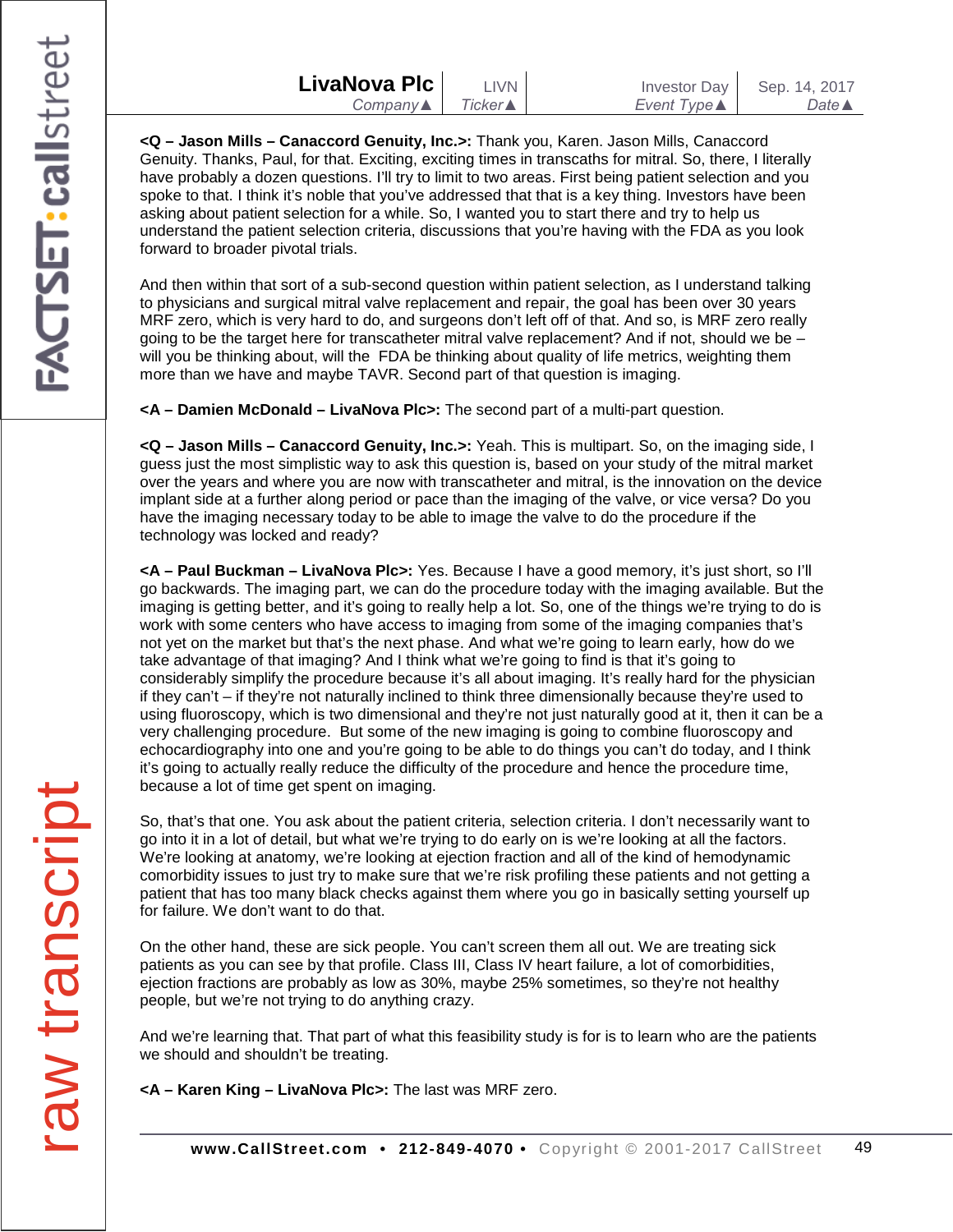| LivaNova Plc I           | T IVN              |  |
|--------------------------|--------------------|--|
| Company $\blacktriangle$ | $Ticker \triangle$ |  |
|                          |                    |  |

**<A – Paul Buckman – LivaNova Plc>:** Oh, MRF 0. That is the goal. It's always the goal. We have a much better chance of achieving that goal than repair does. And I think the way we designed our valve, we have a competitive advantage that sealing cuff really helps with perivalvular leak. The fact that we have this D-shaped ring and an anatomical fit, I think we created a lot of advantages for our technology to achieve MRF 0. Now we want to achieve it all the time, but we're already in the 10 implants we've done. We're already seeing MRF 0 or very or just trace MR. So far, that's what they like and that's why physicians want to do replacement instead of repair.

**<Q – Jason Mills – Canaccord Genuity, Inc.>:** And just a quick follow-up and I'll hand the microphone back. On patient selections specifically, with the 13 you've identified so far, what are the core common denominators that you've looked for to allow those procedures to go forward – and then – on both sides both sort of this inclusion? Okay, we're looking for these things to include these and then we're also looking for things that would exclude patients definitively at least initially as you're going through the EFS. Thank you.

**<A – Paul Buckman – LivaNova Plc>:** Probably, the two biggest ones right now and I'm not sure I'm actually – certainly not the expert on this. But one is valve size, because patients have different size valves, and right now, we have one size valve. So, we do exclude patients who have larger valves that are maybe not – where our valve maybe just isn't big enough yet. And we're addressing that. We're developing two new larger size valves, and that will help us address the larger population of the patients. So, we will exclude for that, and we try to make sure in any patient we are going to include that we feel comfortable our valve is the right size.

If a patient has an ejection fraction that's too low, they'll get booted out, because the physicians don't want to treat anybody, for the most part, with an ejection fraction less than 30. A couple – few people will go down to 25, but below that, they just don't want to take the risk. It's things like that. A lot of those other hemodynamic factors, but if there's just too many things stacking up that make it look like they might not be able to make it without something bad happening then we'll not do them. But the physicians want to treat these patients because they are so sick and have such a poor quality of life. So, they bend over backwards to try to figure out a way to treat them.

**<A – Karen King – LivaNova Plc>:** So, we're going to have the other presenters come up. You can keep asking on TMVR. But why don't you guys come on up as well? I'm going to kind of open up the floor here.

**<A – Damien McDonald – LivaNova Plc>:** You got the mic there?

**<A – Karen King – LivaNova Plc>:** Okay. Laurie has one in the back. Yeah.

**<Q - Investor>:** Hi. Maybe this one is a little bit more directed towards Damien. But can you talk about your decision to double down on Caisson specifically given the other investments in Highlife for the other valve approach and cardio solution?

**<A – Damien McDonald – LivaNova Plc>:** Sure.

**<Q - Investor>:** What's so attractive about Caisson? And then, in the future do you see an opportunity to fully acquire those assets and then is there a place in your mitral portfolio for those to work as well?

**<A – Damien McDonald – LivaNova Plc>:** Yeah. So, look we were dating the Caisson team for five years. And a lot of these things are really about how much confidence do you have in the team to execute. And it's funny, I don't have many sports metaphor, but I love NFL and listening and watching this team, these guys watch the cases like they watch film on a Monday morning after a game. And we really had a lot of confidence in their ability to execute. They had an approach that I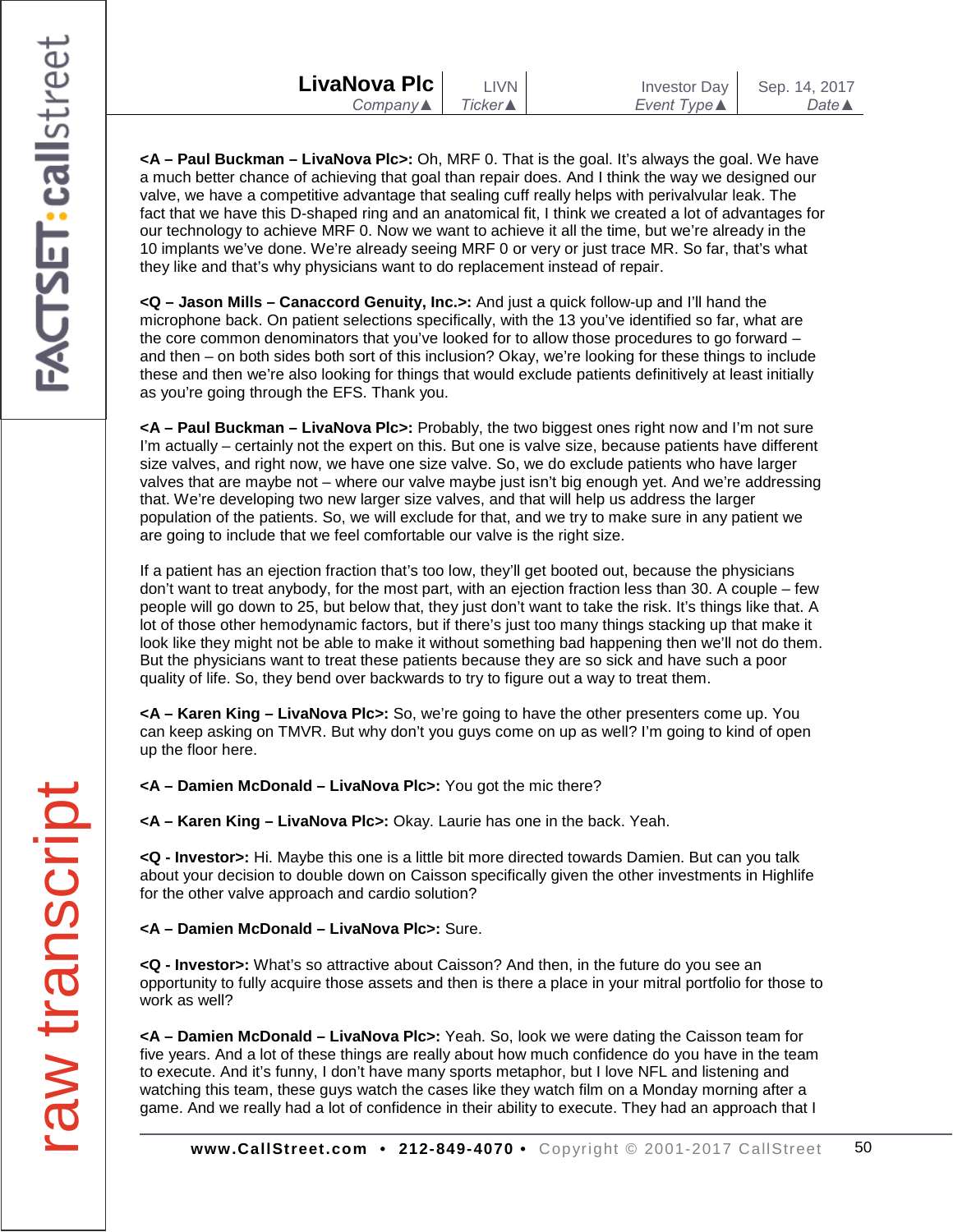think was unique and yet you look at the way that Paul describes it, I think we're in a really great position with Caisson.

What I didn't want the team to be doing is managing to a milestone. And my early conversations with C.J. and Todd, the two founders, the language was, yeah, we're going to do this but we've got the next funding milestone coming up. And I wanted to remove that barrier from them. I want be more about getting first to market or second to market and worry about the patient outcome then less about the funding milestone. So, by bringing the group in, we were able to leverage the entire company that the clinical regulatory ops group now of the entire company right with the team now and not in like 12 or 15 months time when we got, how do we make this team?

So, we've got the design and the procurement and the off-supply-chain stuff all happening now. Regulatory approach; Brian is here in the team so let's get the regulatory group right in there now. So, this was about getting the team, accelerating them with the full resource of the company, not waiting for a funding milestone.

That was the driver for let's do it now rather than later. And, look, I got to say, I really am incredibly appreciative of the board for giving us that flexibility. I mean, and, of course, they have a lot of questions for us, but they've really been behind us and giving us a lot of freedom to act on that sort of thing. So, that's why Caisson.

On the other ones. Look, HighLife, we're still a financial investor and not a strategic investor. A great – couple of guys and interesting technology, but they were in a very different place and transapical approach. I think Paul makes a strong case for why transseptal is the view. HighLife has a transseptal but again they're much further behind in terms of their development and prototyping and we just decided that if we're going to make a bet, let's make a bet, and we felt like this was the really strong team. And I'm really pleased with the decision and it's going well for us.

Last thing; Cardiosolutions. Yeah. That may have a place. Again we're still a financial investor, but we look at what we need to do and what we need to invest behind. Paul and the team I think are the compelling next best dollar. And that's where we're really going to place our bets. Now, we showed on our little schematic about M&A that there's some opportunities in mitral and we'd still like to invest there. But we're keeping a hand in with those other two with the financial investment, but our big bet and support is for the Caisson team.

### **<A – Karen King – LivaNova Plc>:** Other questions?

**<Q – Mike Matson - Needham & Co >:** Hi. Mike Matson, Needham & Co. Another Caisson question. So, I guess your CE Mark trials, looks like 75 patients. I think Edwards has talked about theirs being significantly larger, maybe a few hundred, correct me if I'm wrong. But if that is the case, why do you think they're making their trial so much larger? And then assuming you're both able to get CE Marks, will a 75-patient trial sort of put you at a disadvantage versus a couple hundred?

**<A – Paul Buckman – LivaNova Plc>:** Yeah. I think it's – I don't know the details of Edwards. It could be the way they're just explaining it because we're working with a notified body by the name of DEKRA. And what they have told us is that we need 75 patients. What they will require is a postmarket study, probably, of another 75 patients, but we'll be able to get CE Mark before that starts, and that'll just be post-market, because they do want a larger body of patients, they just haven't required that to get to CE Mark. I don't know how Edwards is explaining it, but it could be that they're combining them or something. I really don't know.

**<Q – Mike Matson - Needham & Co >:** That makes sense. And then just the timing on the CE Mark trial. You said you could potentially have the CE Mark by the end of 2019. But when would we see data from that trial?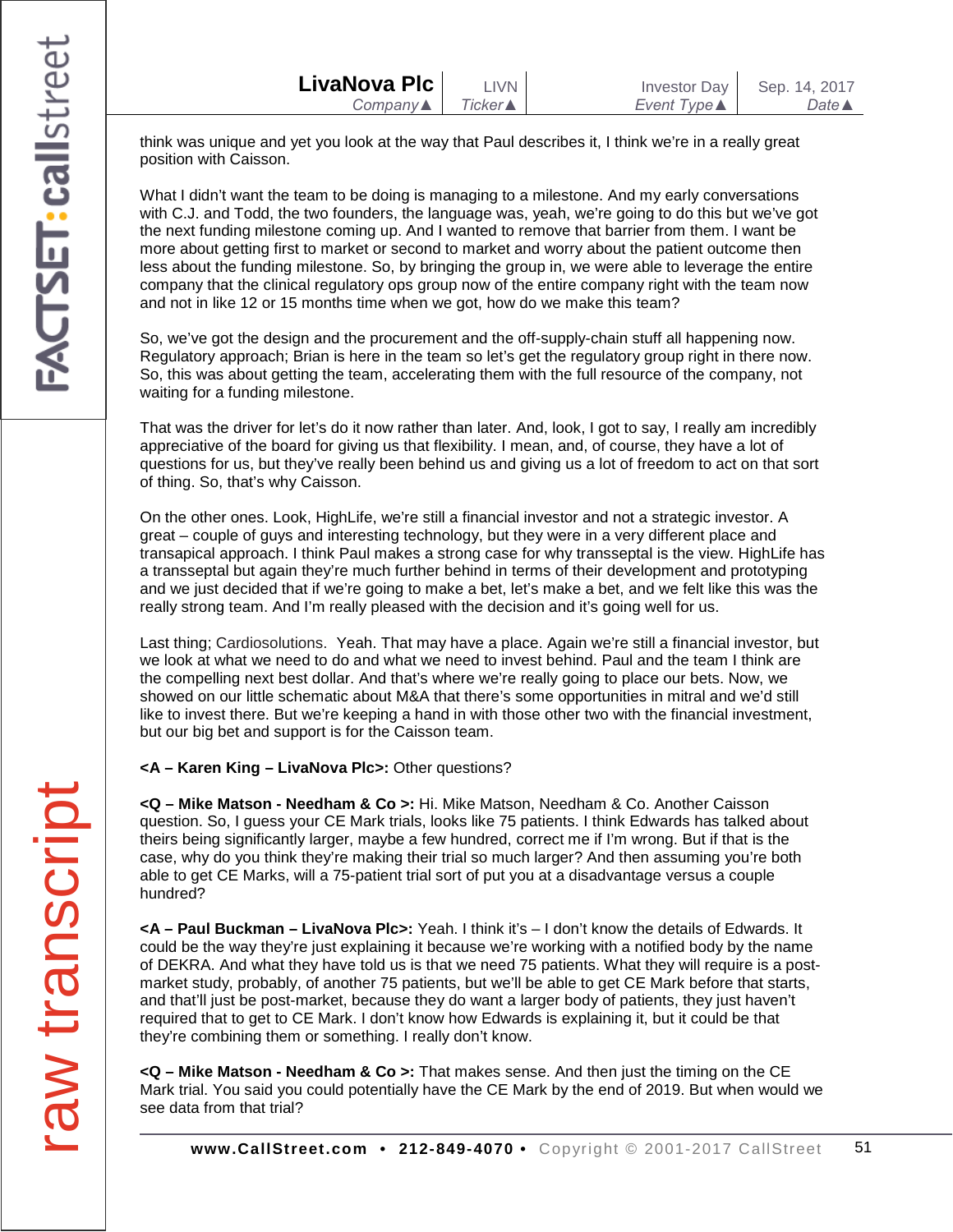- **<Q – Mike Matson - Needham & Co >:** All right. Thank you.
- **<A – Karen King – LivaNova Plc>:** Other questions?
- **<Q - Investor>:** Thanks. Another question for you, Paul. Sorry.
- **<A – Paul Buckman – LivaNova Plc>:** Sure.
- **<A – Damien McDonald – LivaNova Plc>:** You guys are getting off light.

**<Q - Investor>:** Yeah. I just wondered, I mean, obviously you've had the ability to interact with the Caisson organization and also the founders and a relative newcomer to LivaNova. I wonder if you could share some perspectives as to why Caisson chose to partner which – with an otherwise small Italian cardiovascular company rather than any other partner. So, what was the main reason that Caisson partnered with Sorin?

**<A – Paul Buckman – LivaNova Plc>:** Sure. It's a pretty easy question to answer actually. I mean, number one, I think Sorin had a lot of foresight. I mean, to get involved very early on with a project like this, that's not for the faint of heart because it's going to be money and it's a high-risk venture. So, I give Sorin a lot of credit. Ed Andrle, who's with Sorin in business development, had a previous relationship with myself and C.J. and Todd, the founders through our previous work at Scimed .

So, there was a level of familiarity, knowledge, confidence and all that, and I think that made Sorin comfortable in investing in the business. And of course, it made C.J. and Todd and myself very comfortable getting involved in it because we also – it wasn't like Sorin was a complete stranger to us. We knew Ed very well. So, it just made it an easy partnership.

**<A – Karen King – LivaNova Plc>:** Other questions? We've exhausted the questions, huh?

**<Q - Investor>:** One for you Thad, actually, if possible– sorry, on the financial kind and this discussion came up a little bit over lunch. And you're obviously highlighting good gross margin progression and to work down SG&A cycle-to-cycle, but a step-up in R&D expenditure next year. So, what we – So, I can't work out with some others, was your highlight that margins of the group will probably be flat or even down next year? Or do you still anticipate a degree of progression despite this heightened near-term cost?

**<A – Thad Huston – LivaNova Plc>:** Yeah. I mean, look, you have to respect and understand where I am. I've done one quarter earnings call. I think to me, clearly, we want to continue to grow margin year-over-year. And I think working out the elements of that and how far, we're not giving guidance today on 2018. We're giving you kind of roadmap for the next five years. But I think over time, of course we want to do both increased investment and improvement of margin, which is how much next year.

**<A – Karen King – LivaNova Plc>:** Okay. A question? Yeah.

**<Q – Rebecca Wang – Leerink Partners>:** Hi. This is Rebecca from Leerink Partners. So, I've got a quick question on the Hurricane Harvey. I hope all your employees are safe. So, from your perspective, how do you see the impact especially the hospital volumes?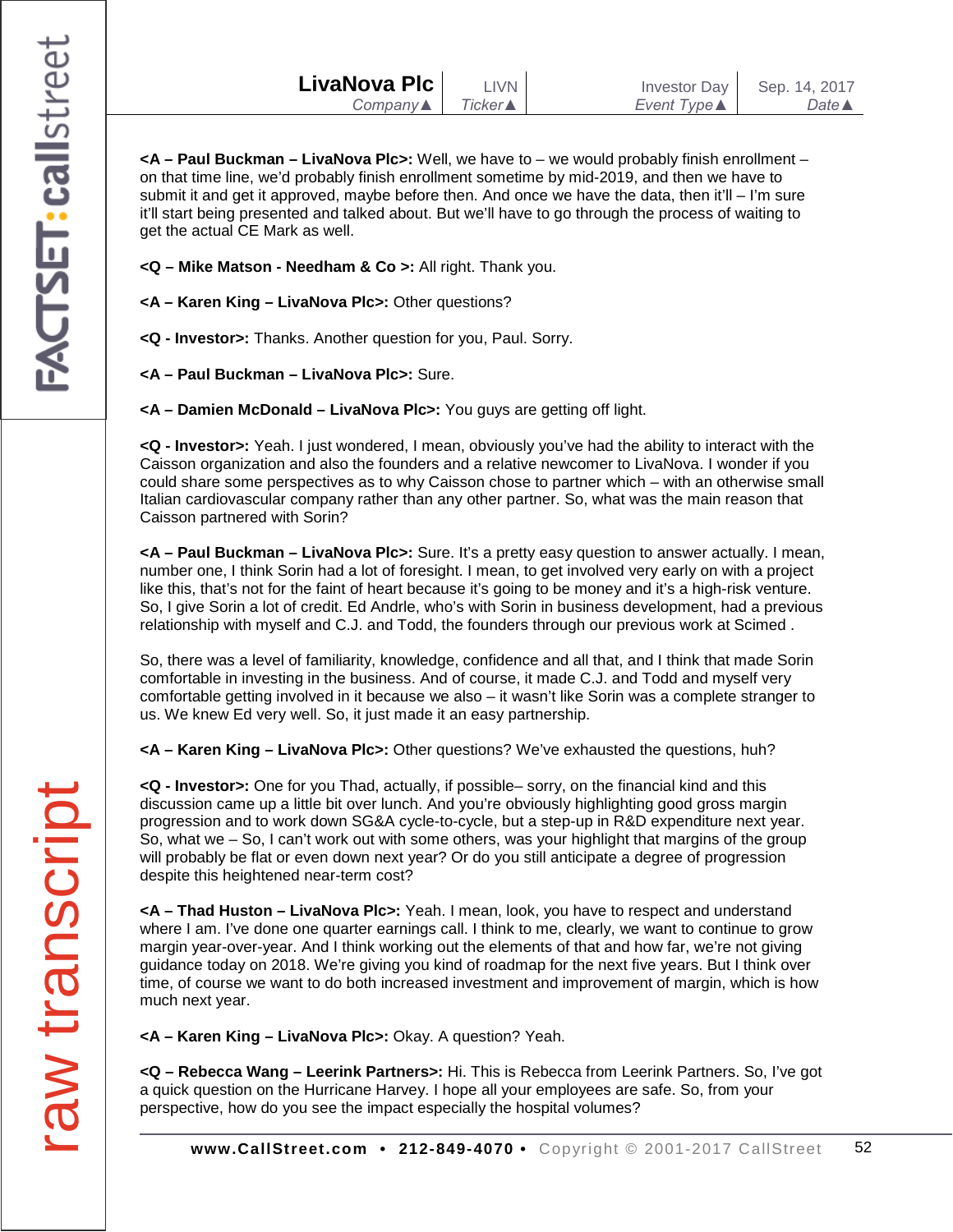| LivaNova Plc | <b>LIVN</b> | <b>Investor Day</b> | Sep. 14, 2017    |
|--------------|-------------|---------------------|------------------|
| Company      | Ticker▲     | Event Type <b>▲</b> | Date $\triangle$ |
|              |             |                     |                  |

**<A – Jason Richey – LivaNova Plc>:** Yeah. Thanks for the question and thanks for your concern. Hurricane Harvey was one of those things that you can't really plan for. We did have employees that were displaced. We're actively working to try and help these people in any way that we can. We had about 60 employees that lost either something all the way to everything. And so we're managing that.

In terms of case load and patients, we have an active nurse case management team that's first trying to locate our patients. We did have some patients that were without power for a period of time, and we also had some physicians that were without power. So, they're scrambling right now in order to try and find these patients, get them on the operating theater schedule whenever they can and try and mitigate that risk as best as we can.

**<A – Thad Huston – LivaNova Plc>:** Yeah. I mean, look, there will some impact to Q3, of course, if there's less procedures. We don't think it's going to be a material impact. But it's something we're going to be tracking as we close out the month and the quarter.

**<A – Jason Richey – LivaNova Plc>:** I can tell you I've never seen rain like that before. Wow.

**<A – Thad Huston – LivaNova Plc>:** We'll also try to bring clarity. When we do report the Q3 results, if there was an impact, how much that impact was and kind of normalize the growth rates.

**<A – Karen King – LivaNova Plc>:** So just a few more minutes if anybody has anything. Yes? Deanna?

**<A – Damien McDonald – LivaNova Plc>:** Deanna at the front.

**<A – Paul Buckman – LivaNova Plc>:** Man, don't you hate it when LivaNova cuts you off like that? There's a message in there somewhere.

[laughter]

**<Q – Matt Miksic – UBS>:** Rough treatment. Matt Miksic from UBS again. So, question on enrollment in patient selections. So, this is – you haven't begun the process in U.S., but certainly getting some experience OUS, with the number of programs pursuing the type of patients and are being very careful about the types of patients that you enroll, how do you anticipate that affecting some of the time lines? What are you doing to manage around that? Maybe how do you anticipate the approach either making it easier or tougher to find either transapical or transfemoral patients? And I had one follow-up.

**<A – Paul Buckman – LivaNova Plc>:** Yeah. It's – That's a good question and we're working on that every day. And we do come out from a few angels. One thing is we're trying to learn from each case we do. What can we take away that will help us moving forward with enrollment, treatment, et cetera. So, we deep breathe pretty intensively on every case.

The other thing we're doing is we're trying to iterate the product as we move forward. So, I had mentioned we're developing two new size valves which will really help enrollment quite a bit because adding these two valve sizes will probably get us up to be able to treat close to 90% of the patients that come through the door where right now we're far below that. We're just one size. That will help, as well as other iterations to the system. So, we have next-generation system that we're working on which we would plan to have BR system that we go to market with or be a commercial system. But even in between, we're making more sub-fill changes, tweaks, improvements based on all the feedback we get that hopefully each time make it easier.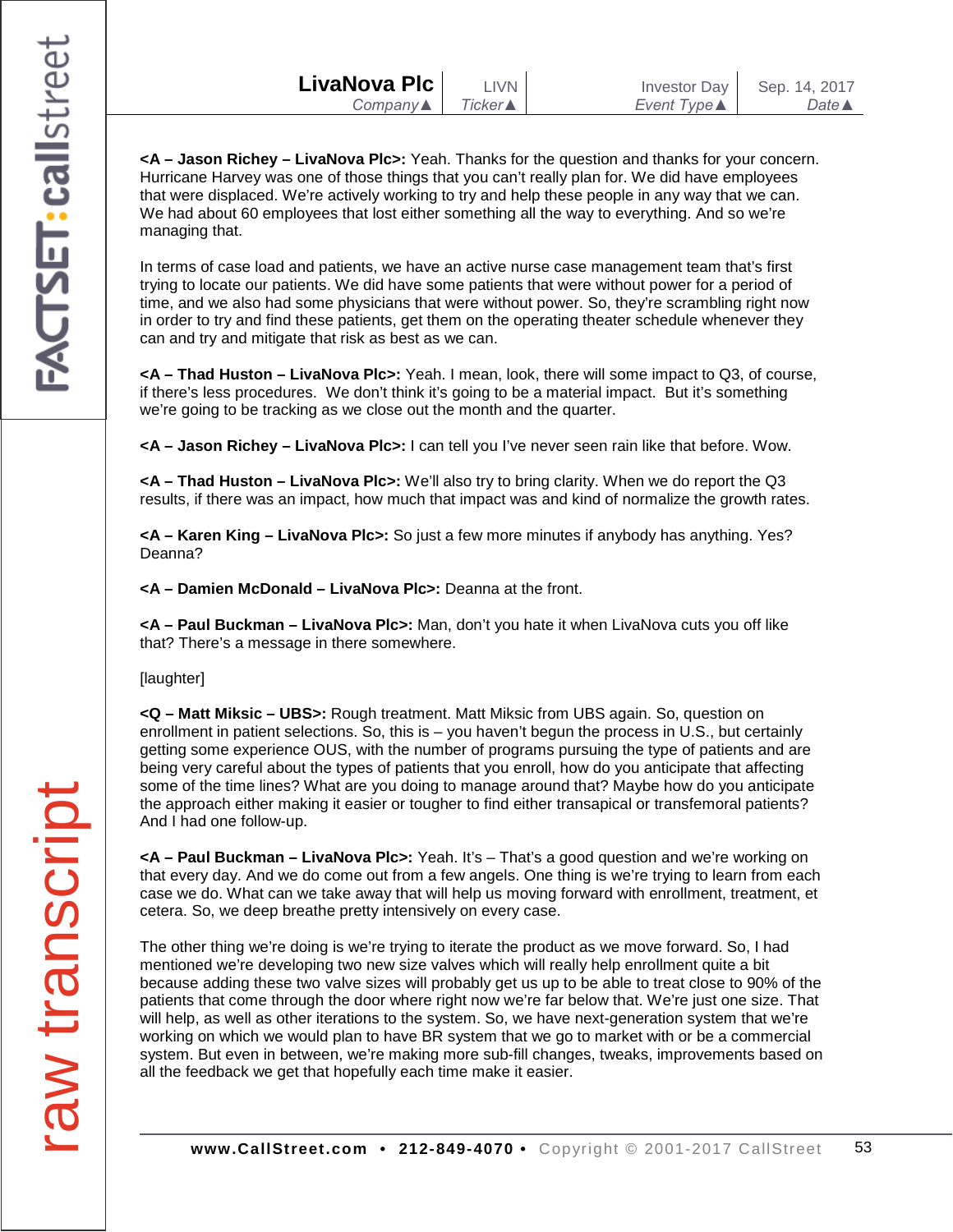And our therapy development team is learning a lot about procedural technique so that they can shorten the time of the case which is also a big thing and make it easier and more predictable and more repeatable, in a way almost more prescriptive. So, they're working very hard. They conference on that continuously to make sure what we have learned from these cases that we can start to drive to a point where it's bing, bing, bing, you know, very easy. So, all of those things will help.

At the end of the day, we're still going to be competing with other technologies for patients in these trials and that's the way it is. I think where we'll benefit though is I think our system is going to be the preferred system. And so, I think a lot of physicians will favor us versus other technologies and prioritize us to be in our studies I think. We're already seeing some of that.

**<Q – Matt Miksic – UBS>:** And the follow-up on that, one of the things you've mentioned was the positive response from patients. So, whether this is successful case the patient feels better. The difference between transapical and transfemoral as often sometimes a lot to do with comorbidities or morbidity or recovery time, and when do you anticipate that we'll start to see maybe some bifurcation and separation of the programs that are transfemoral and maybe have more of a however like faster benefit than one that are may be a little tougher even easier to do?

**<A – Paul Buckman – LivaNova Plc>:** Yeah. I think that will probably happen as we just get more data. You would predict that over time as we treat more patients with both transapical and transeptal and if there truly are some compromise to the transapical, then that will show up in the data, whether that's in complications or length of stay or whatever measurements you want to use. If those don't show up, then shame on me, I'm wrong, and maybe transapical will, but it hasn't felt – the only data set that's really out there is TAVR.

And that's why TAVR migrated to transfermoral. So, I would assume that we'll see similar – kind of similar reaction and I think a lot of physicians have already made up their mind based on the TAVR experience, but transeptal is the way to go, and that's what they tell us.

**<Q – Matt Miksic – UBS>:** Thanks so much.

**<A – Paul Buckman – LivaNova Plc>:** Yep.

### **Karen M. King, Vice President, Investor Relations & Corporate Communications, LivaNova Plc**

So, I think we're out of time. But thank you, all, so much for coming. Again, we appreciate your support, your participation. Do you have any closing remark?

### **Damien McDonald, Chief Executive Officer & Director, LivaNova Plc**

Just let me just wrap up where we started. You could have done a lot of other things, but you spent the day with us and lots of engagement. Looking at the engagement of the booths, the Q&A over lunch, I can just talk about our table, I don't know about you guys, but it was pretty hot. But we really hope that Q&A all the way through the day was a great way of structuring this so you could get topic specific stuff out. We really hope that that transparency that we bought in the presentations in the Q&A is reading through in terms of the new approach we want to bring as LivaNova in the executive team. We really believe that we can't do this without you.

And I don't want this to be an antagonist relationship. I want this to be a very engaged relationship. We've tried to be very aggressive to be out on the road. We've tried to very visible and today I hope is an extension of that. So, we really appreciate your engagement. We want you to take away both loads and growth opportunities near term, medium to long term. We're already executing on the